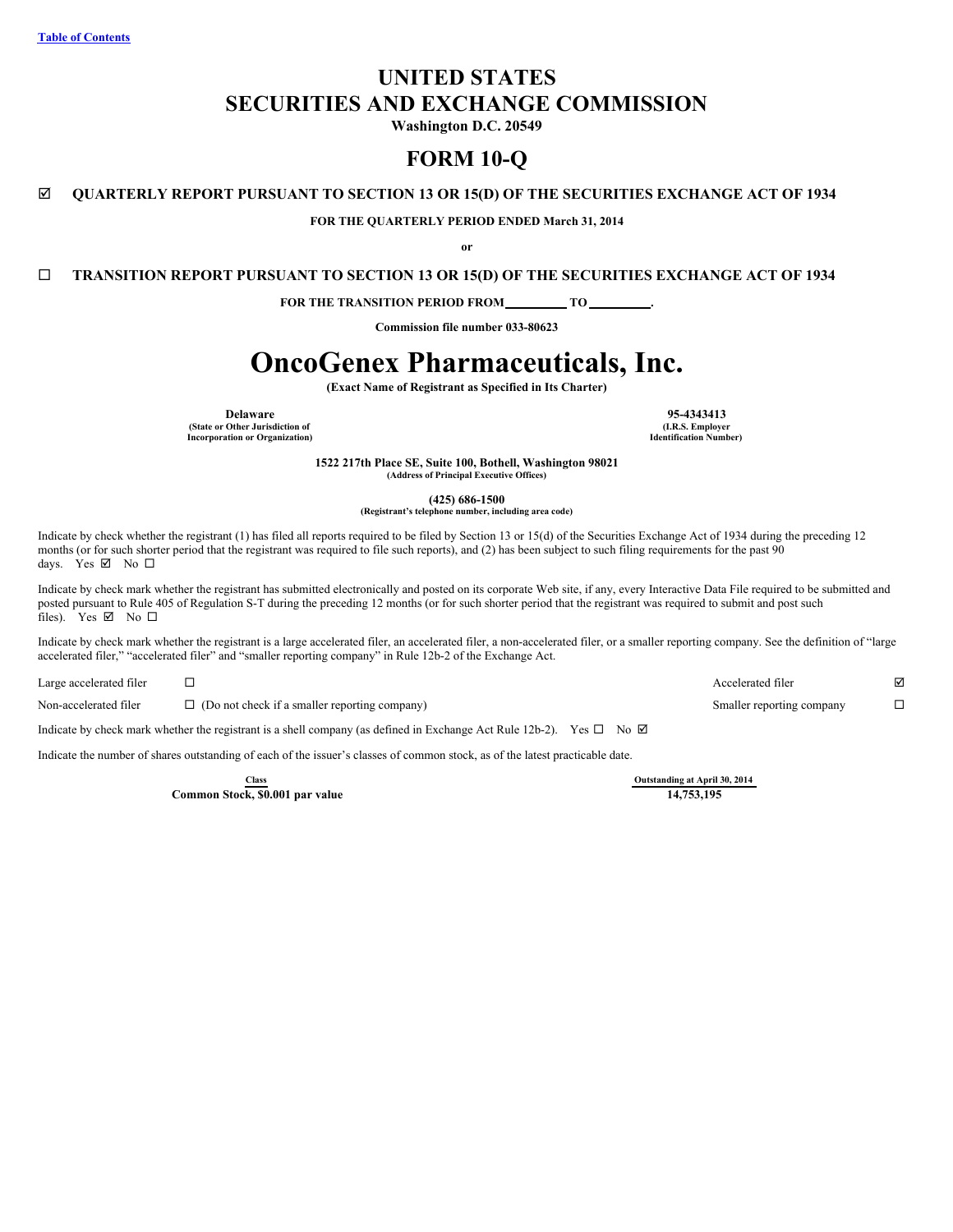#### <span id="page-1-0"></span>**OncoGenex Pharmaceuticals, Inc. Index to Form 10-Q**

|                      |                                                                                                                                 | Page<br>Number |
|----------------------|---------------------------------------------------------------------------------------------------------------------------------|----------------|
|                      | <b>Part I. Financial Information</b>                                                                                            |                |
| Item 1.              | <b>Financial Statements (unaudited)</b>                                                                                         | 3              |
|                      | Consolidated Balance Sheets as of March 31, 2014 (unaudited) and December 31, 2013                                              | 3              |
|                      | Consolidated Statements of Loss and Comprehensive Loss (unaudited) for the three months ended March 31, 2014 and March 31, 2013 | 4              |
|                      | Consolidated Statements of Cash Flows (unaudited) for the three months ended March 31, 2014 and March 31, 2013                  | 5              |
|                      | Notes to Consolidated Financial Statements (unaudited)                                                                          | 6              |
| Item 2.              | Management's Discussion and Analysis of Financial Condition and Results of Operations                                           | 18             |
| Item 3.              | <b>Quantitative and Qualitative Disclosures About Market Risk</b>                                                               | 28             |
| Item 4.              | <b>Controls and Procedures</b>                                                                                                  | 28             |
|                      | <b>Part II. Other Information</b>                                                                                               |                |
| Item 1A.             | <b>Risk Factors</b>                                                                                                             | 30             |
| Item 6.              | <b>Exhibits</b>                                                                                                                 | 50             |
|                      | Items 1, 2, 3, 4 and 5 are not applicable and therefore have been omitted.                                                      |                |
| <b>Signatures</b>    |                                                                                                                                 | 51             |
| <b>Exhibit Index</b> |                                                                                                                                 | 52             |
|                      |                                                                                                                                 |                |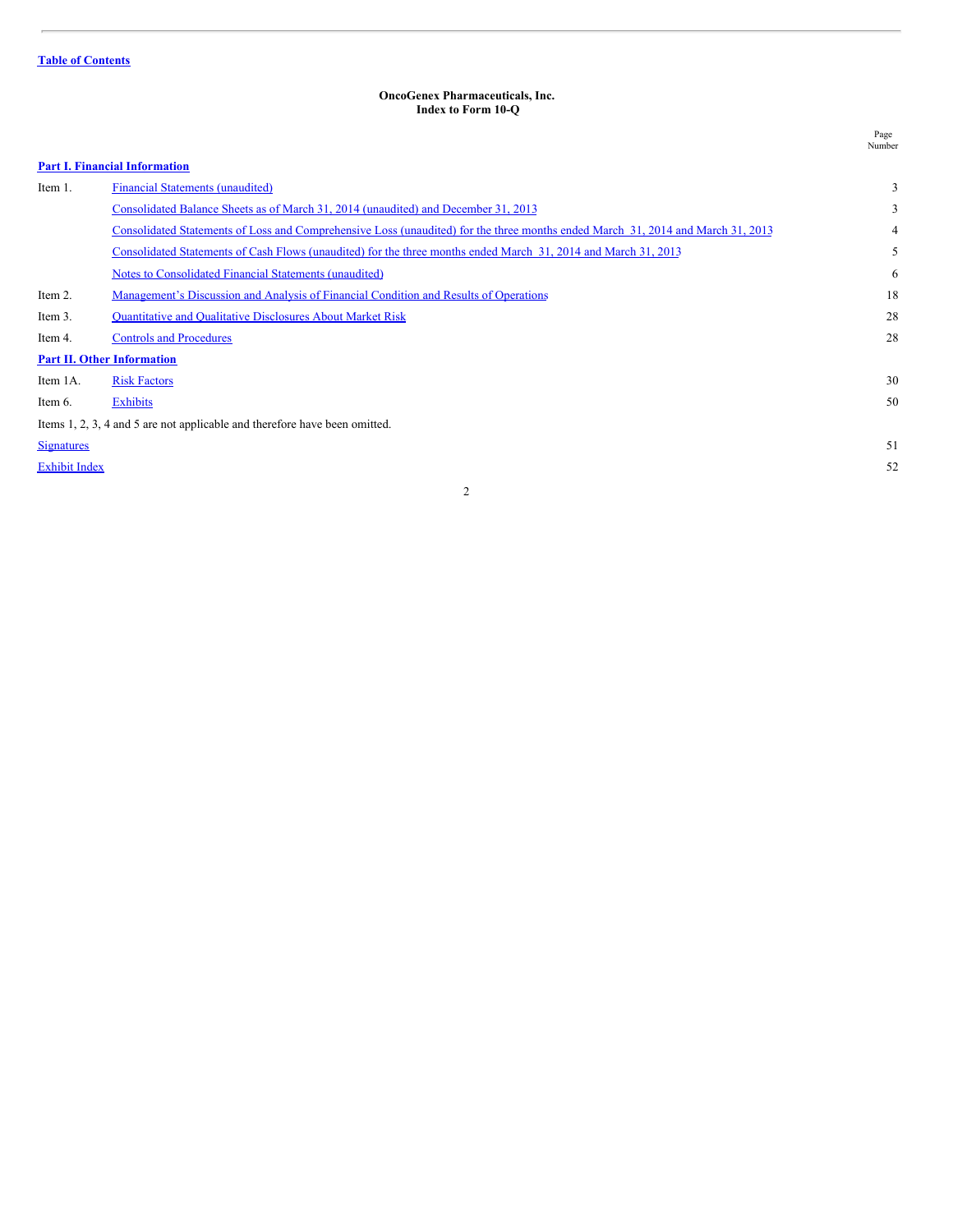# <span id="page-2-0"></span>**PART I. FINANCIAL INFORMATION**

<span id="page-2-1"></span>**Item 1. Consolidated Financial Statements**

# <span id="page-2-2"></span>**OncoGenex Pharmaceuticals, Inc. Consolidated Balance Sheets**

(In thousands, except per share and share amounts)

|                                                                                                                            | March 31,<br>2014<br>(Unaudited) | December 31,<br>2013   |
|----------------------------------------------------------------------------------------------------------------------------|----------------------------------|------------------------|
| <b>ASSETS</b>                                                                                                              |                                  |                        |
| Current                                                                                                                    |                                  |                        |
| Cash and cash equivalents [note 4]                                                                                         | \$28,630                         | $\mathbb{S}$<br>14,593 |
| Short-term investments [note 4]                                                                                            | 8,922                            | 24,629                 |
| Interest receivable                                                                                                        | 166                              | 218                    |
| Amounts receivable [note 3]                                                                                                | 8,610                            | 8,657                  |
| Prepaid expenses and other current assets                                                                                  | 1,821                            | 5,770                  |
| <b>Total current assets</b>                                                                                                | 48,149                           | 53,867                 |
| Restricted cash [note 4]                                                                                                   | 251                              | 314                    |
| Property and equipment, net                                                                                                | 349                              | 397                    |
| Other assets                                                                                                               | 1,075                            | 1,111                  |
| <b>Total assets</b>                                                                                                        | 49,824                           | 55,689                 |
| <b>LIABILITIES AND STOCKHOLDERS' EQUITY</b>                                                                                |                                  |                        |
| Current                                                                                                                    |                                  |                        |
| Accounts payable                                                                                                           | 923                              | $\mathbb{S}$<br>139    |
| <b>Accrued liabilities</b>                                                                                                 | 13,041                           | 11,784                 |
| Accrued compensation                                                                                                       | 904                              | 1,705                  |
| Current portion of long-term obligations [note 6]                                                                          | 1,097                            | 1,092                  |
| Warrant liability <i>[note 4 and note 5]</i>                                                                               | 935                              | 214                    |
| <b>Total current liabilities</b>                                                                                           | 16,900                           | 14,934                 |
| Long-term obligations, less current portion <i>[note 6]</i>                                                                | 3,320                            | 3,544                  |
| <b>Total liabilities</b>                                                                                                   | 20,220                           | 18,478                 |
| Commitments and contingencies [note 7]                                                                                     |                                  |                        |
| Stockholders' equity:                                                                                                      |                                  |                        |
| Common shares [note 5]:                                                                                                    |                                  |                        |
| \$0.001 par value, 50,000,000 shares authorized and 14,753,195 and 14,707,886 issued and outstanding at March 31, 2014 and |                                  |                        |
| December 31, 2013, respectively                                                                                            | 15                               | 15                     |
| Additional paid-in capital                                                                                                 | 169,272                          | 168,242                |
| Accumulated deficit                                                                                                        | (142, 325)                       | (133,689)              |
| Accumulated other comprehensive income                                                                                     | 2,642                            | 2,643                  |
| Total stockholders' equity                                                                                                 | 29,604                           | 37,211                 |
| Total liabilities and stockholders' equity                                                                                 | 49,824                           | 55,689<br>S            |
| <b>Subsequent events [note 8]</b>                                                                                          |                                  |                        |

See accompanying notes.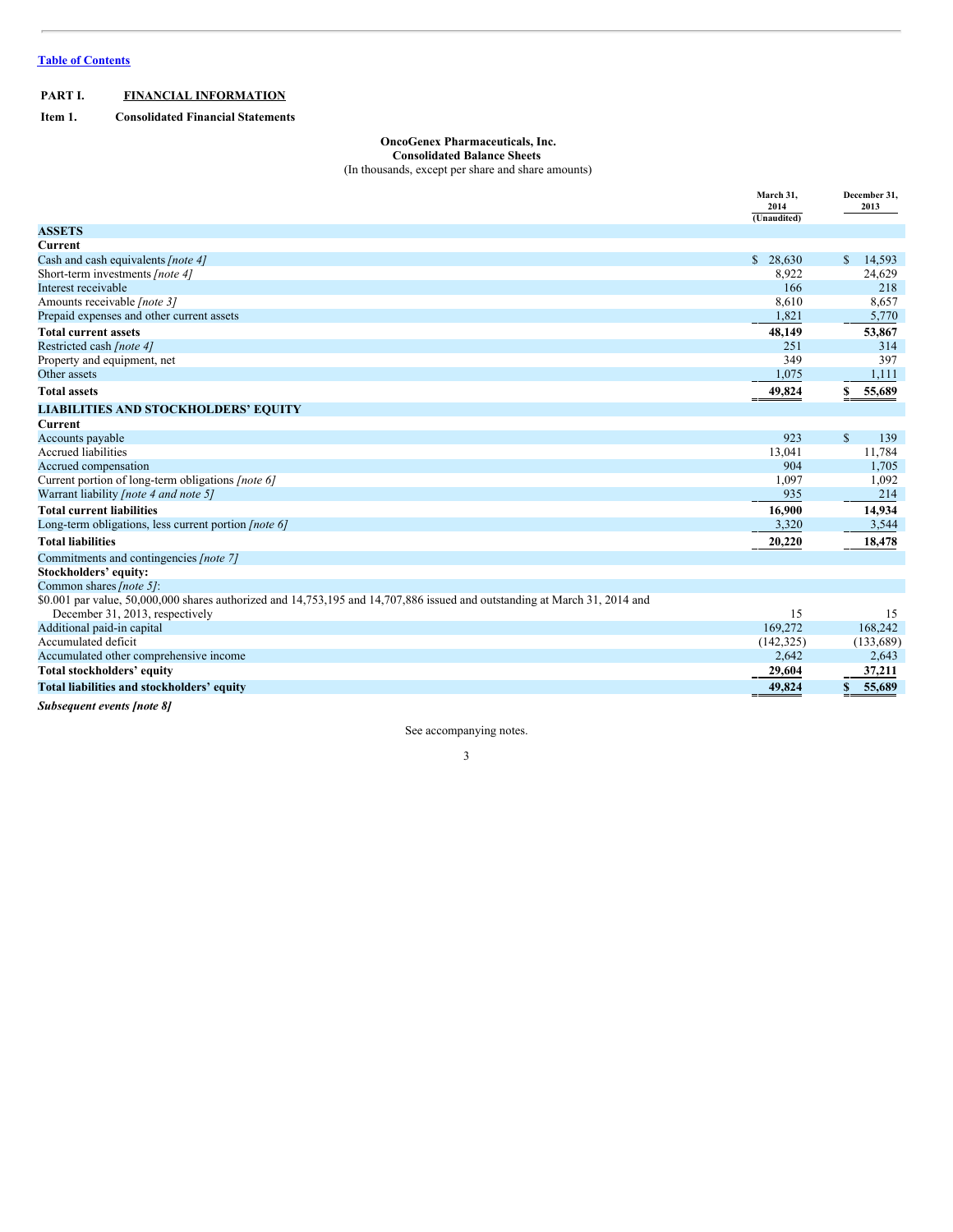# <span id="page-3-0"></span>**OncoGenex Pharmaceuticals, Inc. Consolidated Statements of Loss and Comprehensive Loss (Unaudited)** (In thousands, except per share and share amounts)

|                                                      |                        | <b>Three Months Ended</b><br>March 31, |
|------------------------------------------------------|------------------------|----------------------------------------|
|                                                      | 2014                   | 2013                                   |
| <b>COLLABORATION REVENUE</b> [note 3]                | 11,731<br>$\mathbb{S}$ | $\mathbb{S}$<br>5,076                  |
| <b>EXPENSES</b>                                      |                        |                                        |
| Research and development                             | 16,903                 | 10,855                                 |
| General and administrative                           | 2,757                  | 2,500                                  |
| Total operating expenses                             | 19,660                 | 13,355                                 |
| <b>OTHER INCOME (EXPENSE)</b>                        |                        |                                        |
| Interest income                                      |                        | 12<br>52                               |
| Other                                                |                        | 96                                     |
| Gain (loss) on warrants                              | (721)                  | 1,434                                  |
| Total other income (expense)                         | (707)                  | 1,582                                  |
| Net loss                                             | (8,636)                | (6,697)                                |
| <b>OTHER COMPREHENSIVE LOSS</b>                      |                        |                                        |
| Net unrealized loss on securities                    |                        | (1)<br>(6)                             |
| Total other comprehensive loss                       |                        | (6)<br>(1)                             |
| <b>Comprehensive loss</b>                            | (8,637)                | (6,703)                                |
| Basic and diluted net loss per common share [note 5] | (0.59)                 | (0.46)                                 |
| Weighted average number of common shares [note 5]    | 14.721.500             | 14,660,643                             |

See accompanying notes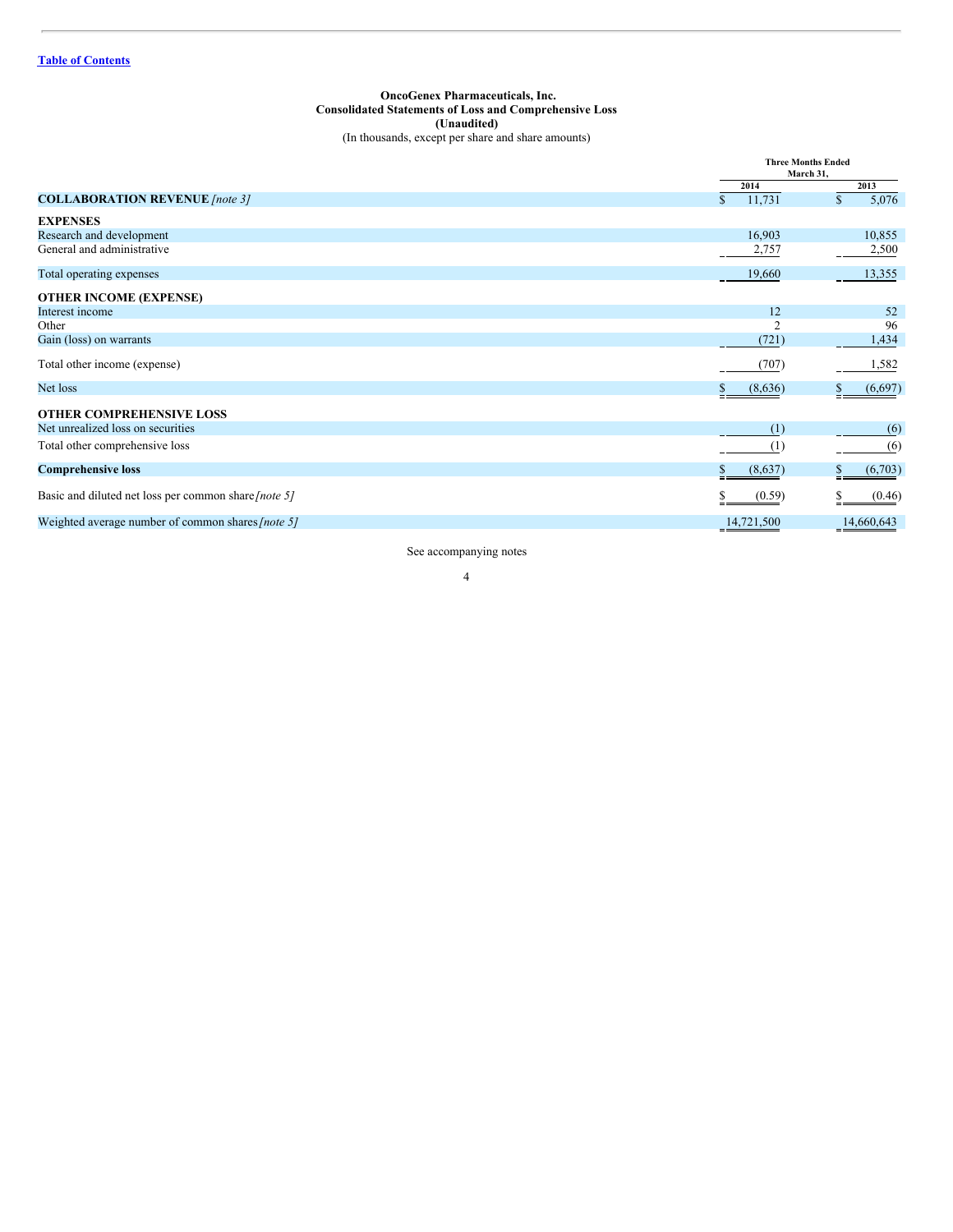# <span id="page-4-0"></span>**OncoGenex Pharmaceuticals, Inc. Consolidated Statements of Cash Flows (Unaudited)** (In thousands)

|                                                                             |            | Three months ended<br>March 31, |
|-----------------------------------------------------------------------------|------------|---------------------------------|
|                                                                             | 2014       | 2013                            |
| <b>OPERATING ACTIVITIES</b>                                                 |            |                                 |
| Net loss                                                                    | \$ (8,636) | \$ (6,697)                      |
| Adjustments to reconcile net loss to net cash used in operating activities: |            |                                 |
| (Gain) loss on warrants                                                     | 721        | (1, 434)                        |
| Depreciation                                                                | 55         | 44                              |
| Stock-based compensation [note 5[c] and 5[d]]                               | 1,000      | 748                             |
| Changes in operating assets and liabilities:                                |            |                                 |
| Interest receivable                                                         | 52         | 6                               |
| Amounts receivable                                                          | 47         | (4, 442)                        |
| Prepaid expenses and other assets                                           | 3,985      | 370                             |
| Accounts payable                                                            | 784        | (130)                           |
| <b>Accrued liabilities</b>                                                  | 1,257      | 1,853                           |
| Accrued compensation                                                        | (801)      | (848)                           |
| <b>Restricted Cash</b>                                                      | 63         |                                 |
| Excess lease liability [note 6]                                             | (189)      | (164)                           |
| Lease Obligations                                                           | (30)       | 3                               |
| Cash used in operating activities                                           | (1,692)    | (10,691)                        |
| <b>FINANCING ACTIVITIES</b>                                                 |            |                                 |
| Proceeds from exercise of stock options                                     | 30         | 10                              |
| Cash provided by financing activities                                       | 30         | 10                              |
| <b>INVESTING ACTIVITIES</b>                                                 |            |                                 |
| Purchase of investments                                                     | (51)       | (11,280)                        |
| Sales of Investments                                                        |            | 3,000                           |
| Proceeds from maturities of investments                                     | 15,758     | 19,627                          |
| Purchase of property and equipment                                          | (7)        | (110)                           |
| Cash provided by investing activities                                       | 15,700     | 11,237                          |
| Effect of exchange rate changes on cash                                     | (1)        | (3)                             |
| Increase in cash and cash equivalents during the period                     | 14,037     | 553                             |
| Cash and cash equivalents, beginning of the period                          | 14,593     | 18,075                          |
| Cash and cash equivalents, end of the period                                | \$28,630   | \$18,628                        |
|                                                                             |            |                                 |
| <b>Supplemental cash flow information</b>                                   |            |                                 |
| Property and equipment acquired under lease obligation                      |            | 24                              |

See accompanying notes.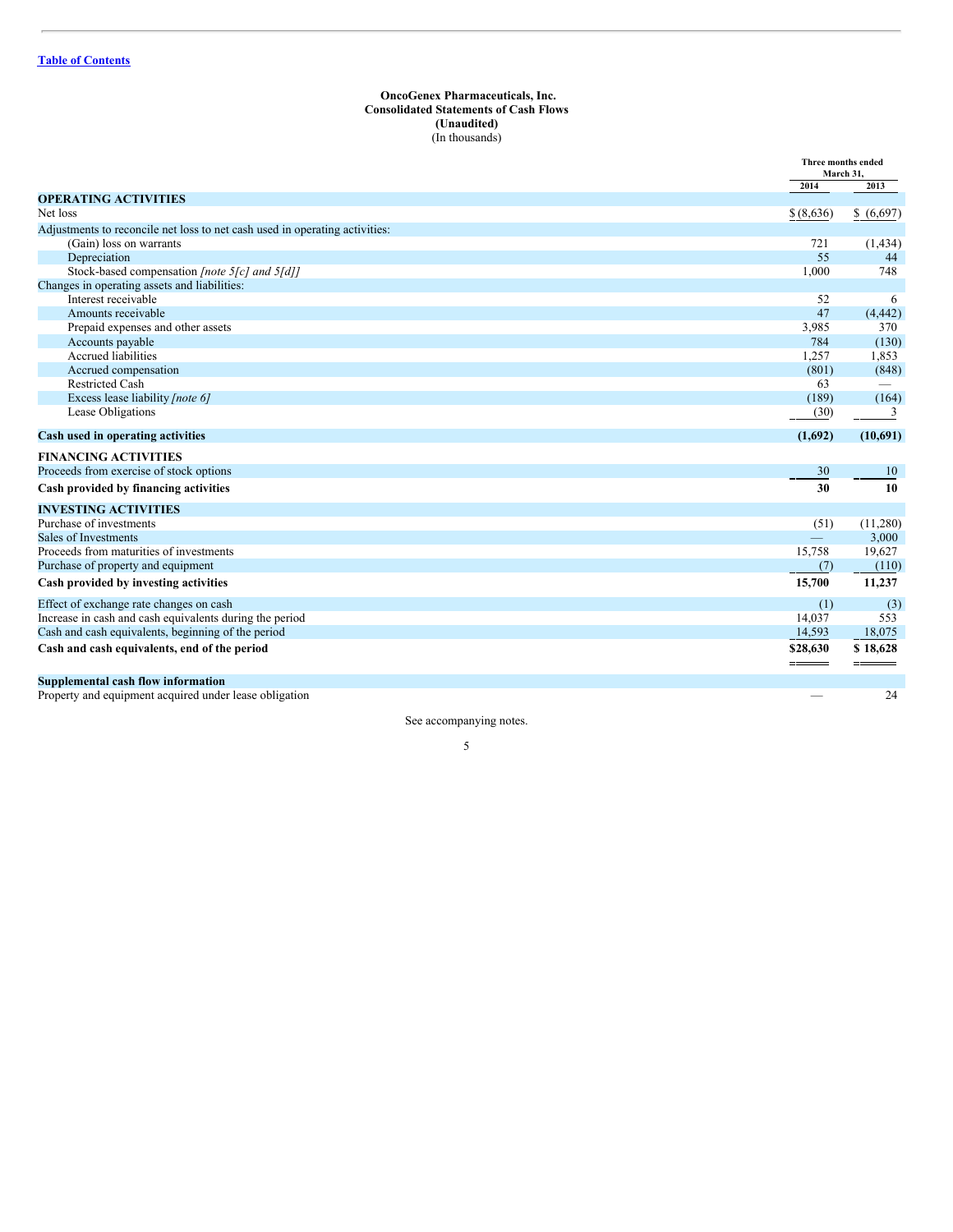# <span id="page-5-0"></span>**OncoGenex Pharmaceuticals, Inc. Notes to Consolidated Financial Statements (Unaudited)**

# **1. NATURE OF BUSINESS AND BASIS OF PRESENTATION**

OncoGenex Pharmaceuticals, Inc. (referred to as "OncoGenex," "we," "us," or "our") is a biopharmaceutical company committed to the development and commercialization of new therapies that address treatment resistance in cancer patients. We were incorporated in the state of Delaware and are headquartered in Bothell, Washington and have a subsidiary in Vancouver, British Columbia.

The unaudited consolidated financial statements have been prepared in accordance with generally accepted accounting principles in the United States for interim financial information and with the instructions to Form 10-Q. Accordingly, they do not include all of the information and footnotes required to be presented for complete financial statements. The accompanying unaudited consolidated financial statements reflect all adjustments (consisting only of normal recurring items) which are, in the opinion of management, necessary for a fair presentation of the results for the interim periods presented. The accompanying consolidated Balance Sheet at December 31, 2013 has been derived from the audited consolidated financial statements included in our Annual Report on Form 10-K for the year then ended. The unaudited consolidated financial statements and related disclosures have been prepared with the assumption that users of the interim financial information have read or have access to the audited consolidated financial statements for the preceding fiscal year. Accordingly, these financial statements should be read in conjunction with the audited consolidated financial statements and the related notes thereto included in the Annual Report on Form 10-K for the year ended December 31, 2013 and filed with the United States Securities and Exchange Commission, or the SEC, on March 11, 2014.

The consolidated financial statements include the accounts of OncoGenex and our wholly owned subsidiary, OncoGenex Technologies Inc., or OncoGenex Technologies. All intercompany balances and transactions have been eliminated.

# **2. ACCOUNTING POLICIES**

# **Recently Adopted Accounting Policies**

In July 2013, the FASB issued ASU No. 2013-11, Income Taxes (Topic 740): Presentation of an Unrecognized Tax Benefit When a Net Operating Loss Carryforward, a Similar Tax Loss, or a Tax Credit Carryforward Exists (a consensus of the FASB Emerging Issues Task Force) (ASU 2013-11), which provides clarification on the financial statement presentation of unrecognized tax benefits. ASU 2013-11 specifies that an unrecognized tax benefit (or a portion thereof) shall be presented in the financial statements as a reduction to a deferred tax asset when a net operating loss carryforward, a similar tax loss, or a tax credit carryforward exists. If such deferred tax asset is not available at the reporting date to settle additional income taxes resulting from the disallowance of a tax position, or the entity does not plan to use the deferred tax asset for such purpose given the option, the unrecognized tax benefit shall be presented in the financial statements as a liability and shall not be combined with deferred tax assets. The amendments in ASU 2013-11 are effective for fiscal years (and interim periods within those years) beginning after December 15, 2013, with early adoption permitted. The adoption of this standard did not have a significant impact on our financial position or results of operations.

In February 2013, the Financial Accounting Standards Board, or FASB, issued Accounting Standards Updates, or ASU, No. 2013-02, "Other Comprehensive Income." This ASU requires an entity to provide information about the amounts reclassified out of accumulated other comprehensive income by component. In addition, an entity is required to present, either on the face of the statement where net income is presented or in the notes, significant amounts reclassified out of accumulated other comprehensive income by the respective line items of net income but only if the amount reclassified is required under generally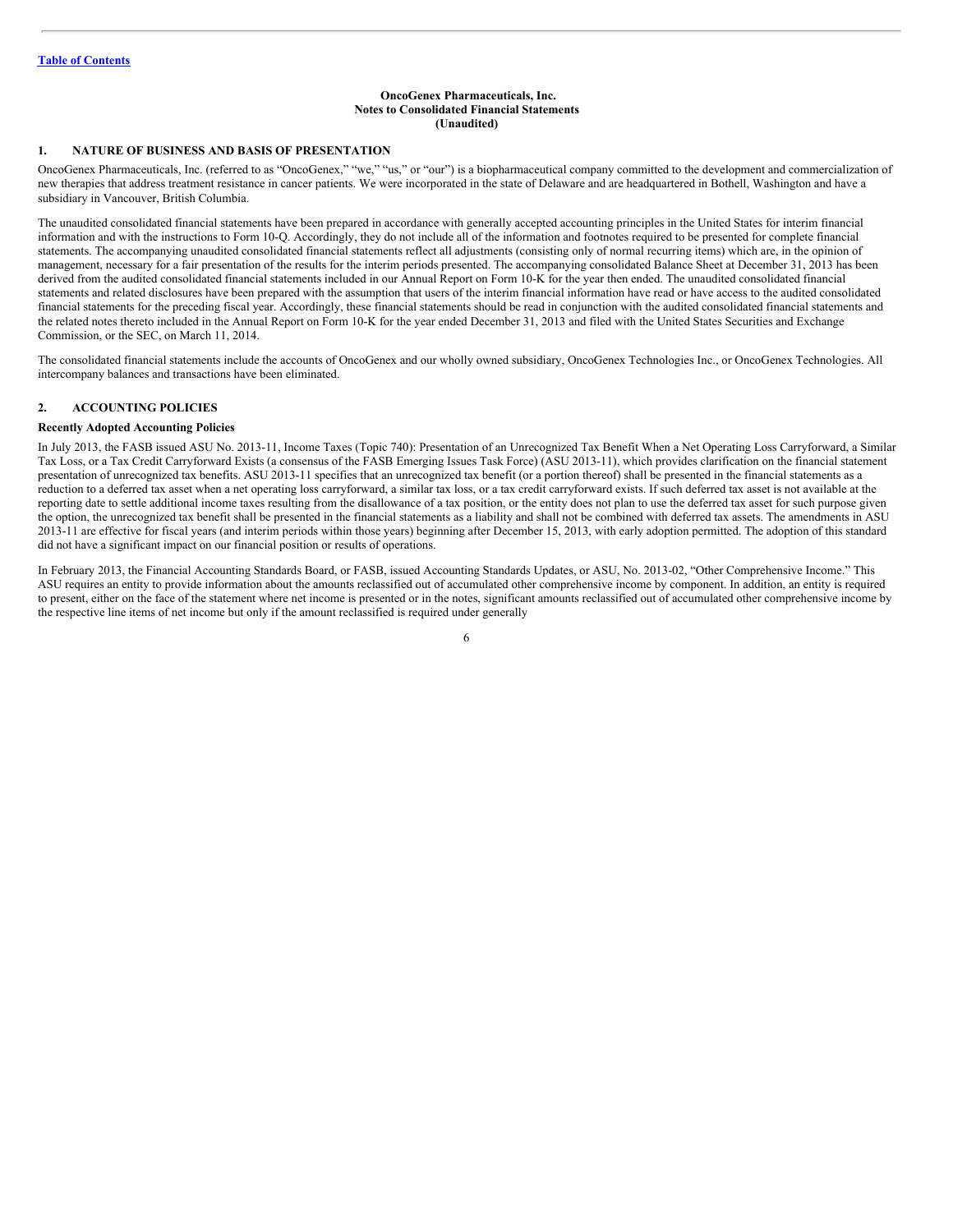accepted accounting principles in the United States, or U.S. GAAP, to be reclassified to net income in its entirety in the same reporting period. For other amounts that are not required under U.S. GAAP to be reclassified in their entirety to net income, an entity is required to cross-reference to other disclosures required under U.S. GAAP that provide additional detail about those amounts. The adoption of this standard did not have a significant impact on our financial position or results of operations.

# **3. COLLABORATION AGREEMENT**

In December 2009, we, through our wholly-owned subsidiary, OncoGenex Technologies, entered into a collaboration agreement with Teva Pharmaceutical Industries Ltd., or Teva, for the development and global commercialization of custirsen (and related compounds), a pharmaceutical compound designed to inhibit the production of clusterin, a protein we believe is associated with cancer treatment resistance, or the Licensed Product.

Under the collaboration agreement, Teva paid us upfront payments in the aggregate amount of \$50 million, acquired \$10 million of our common stock at a premium under a separate Stock Purchase Agreement and will make payments of up to \$370 million upon the achievement of developmental and commercial milestones and royalties at percentage rates ranging from the mid-teens to mid-twenties on net sales, depending on aggregate annual net sales of the Licensed Product. We did not receive any payments from Teva resulting from the achievement of developmental or commercial milestones or royalties in 2013 or the first quarter of 2014**.**

Under the Stock Purchase Agreement, Teva's \$10 million equity investment in OncoGenex was made at a 20% premium to a thirty-day average closing price, resulting in the issuance of 267,531 of our common shares purchased at a price of \$37.38 per share. The 20% share premium was included as consideration for the custirsen license and was included in Collaboration Revenue.

In connection with the collaboration agreement and pursuant to the terms of agreements between us and Isis Pharmaceuticals, Inc., or Isis, relating to custirsen, we paid Isis \$10 million which was recorded as research and development expense in 2009. We also paid approximately \$0.3 million to the University of British Columbia, or UBC, pursuant to the terms of their license agreement relating to custirsen, which was recorded as research and development expense in 2009. Pursuant to the terms of the agreements, we anticipate that we would be required to pay third parties 31% of any milestone payments that are not based on a percentage of net sales of the Licensed Product. Pursuant to the terms of these agreements, we anticipate we will pay royalties to third-parties of 4.88% to 8.00% of net sales, unless our royalties are adjusted for competition from generic compounds, in which case royalties to third parties will also be subject to adjustment on a country-by-country basis. Certain third-party royalties are tiered based on the royalty rate received by us. Minimum royalty rates payable by us assume certain third-party royalties are not paid at the time that the Licensed Product is marketed due to the expiration of patents held by such third parties. Maximum royalty rates assume all third-party royalty rates currently in effect continue in effect at the time the Licensed Product is marketed. Teva has the exclusive worldwide right and license to develop and commercialize products containing custirsen and related compounds. In March 2014, we exercised our option to enter into negotiations with Teva for a co-promotion agreement for any Licensed Product under the Collaboration Agreement in the United States and Canada.

Teva is responsible for all costs relating to product commercialization including costs incurred in relation to our co-promotion option, except for start-up costs in advance of commercialization.

In March 2012, OncoGenex Technologies and Teva entered into an amendment to the collaboration agreement. Under this amendment, OncoGenex Technologies and Teva revised the clinical development plan, under which the following three phase 3 clinical trials have been initiated:

• The SYNERGY Trial: The phase 3 clinical trial to evaluate a survival benefit for custirsen in combination with first-line docetaxel treatment in patients with castrate resistant prostate cancer, or CRPC. Top-line survival results indicated that the addition of custirsen to standard first-line docetaxel/prednisone therapy did not meet the primary endpoint of a statistically significant improvement in overall survival, or OS, in men with metastatic CRPC, compared to docetaxel/prednisone alone.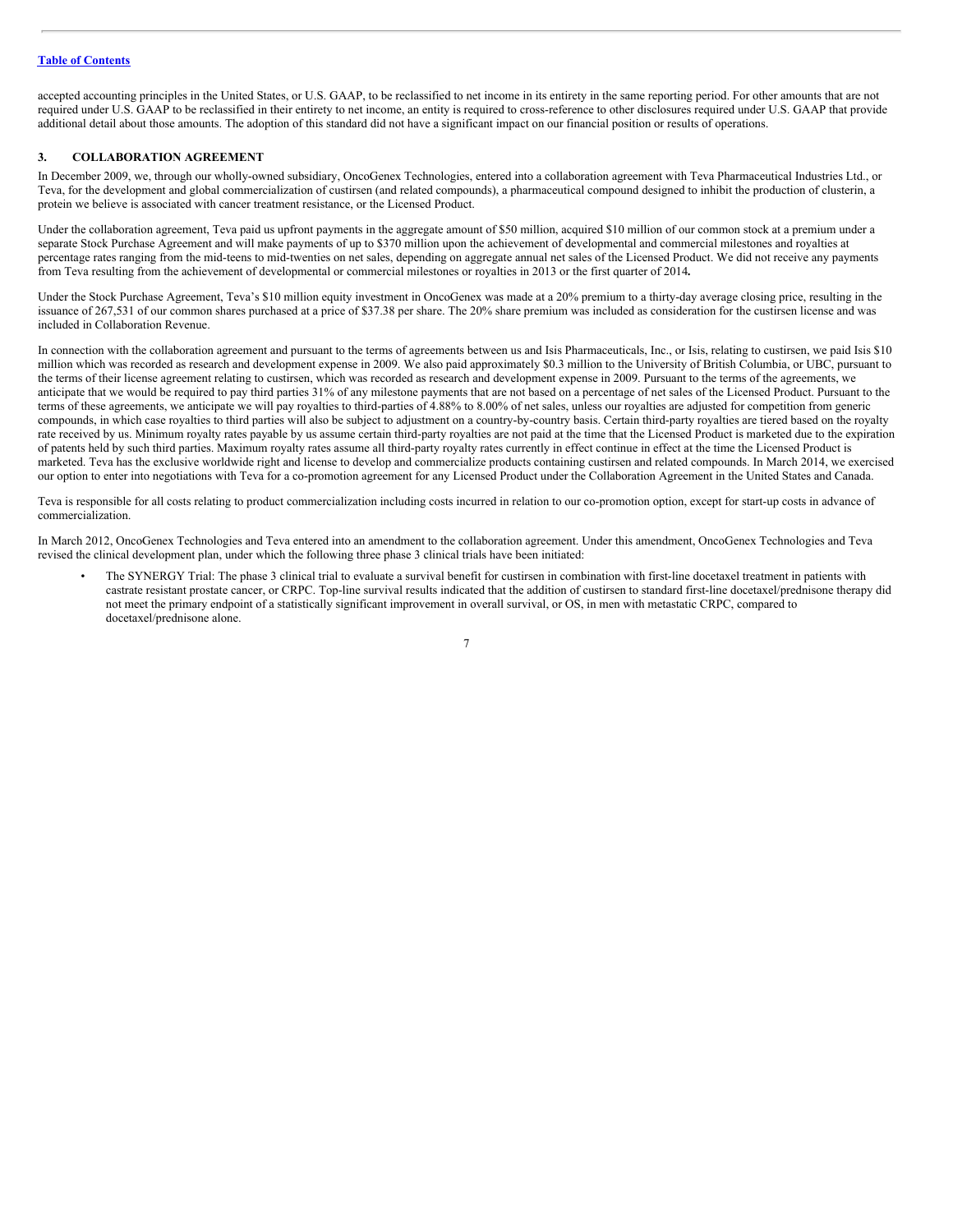- The AFFINITY Trial: The phase 3 clinical trial to evaluate a survival benefit for custirsen in combination with cabazitaxel treatment as second-line chemotherapy in patients with CRPC.
- The ENSPIRIT Trial: The phase 3 clinical trial to evaluate a survival benefit for custirsen in combination with docetaxel treatment as second-line chemotherapy in patients with NSCLC.

Teva will be responsible for conducting any other studies and development work necessary to obtain required regulatory approvals. We may assume some of these activities if assigned by the joint steering committee. Teva will be responsible for all such costs. The joint steering committee will oversee the development and regulatory approval of any Licensed Product. We may terminate our participation in the joint steering committee at any time.

We have fulfilled our obligation of funding \$30 million towards the development of custirsen. Teva is funding all other expenses under the collaboration agreement, including the three phase 3 clinical trials under the clinical development plan.

The collaboration agreement with Teva will remain in effect, on a country-by-country basis, until the expiration of the obligation of Teva to pay royalties on sales of the Licensed Product in such country (or earlier termination under its terms). After the completion of all three phase 3 clinical trials set forth in the clinical development plan, or upon early termination due to a material adverse change in our patent rights related to custirsen or safety issues or "futility" as defined in the collaboration agreement, Teva may terminate the collaboration agreement at its sole discretion upon three months' notice if notice is given prior to regulatory approval of a Licensed Product and upon six months' notice if notice is given after such regulatory approval. If Teva terminates the collaboration agreement for any reasons other than an adverse change in custirsen patent rights, safety issues or "futility" determination as previously described, it will remain responsible for paying for any remaining costs of all three phase 3 clinical trials, except for specified development expenses that are our responsibility.

Either party may terminate the collaboration agreement for an uncured material breach by the other party, unless such breach is not curable, in which case the agreement may not be terminated unless the other party fails to use commercially reasonable efforts to prevent a similar subsequent breach. Either party also may terminate the collaboration agreement upon the bankruptcy of either party. If the collaboration agreement is terminated by us for other than an uncured material breach by Teva, we will pay Teva a royalty on sales of Licensed Products. The percentage rates of such royalties (which are in the single digits) vary depending on whether termination occurs prior to the first regulatory approval in the United States or a primary European Market or after one of these approvals. These royalties would expire on a country-by-country basis on the earlier of ten years after the first commercial sale of a Licensed Product or certain thresholds related to generic competition.

In the event of a change of control of OncoGenex, within 90 days of the change of control, Teva may terminate the joint steering committee at its sole discretion, terminate the co-promotion option at its sole discretion if the option has not been exercised by us or, if exercised, but not yet executed by us, or terminate the co-promotion option if in its commercially reasonable opinion co-promotion with our successor would be materially detrimental to Teva's interests.

Revenue from Teva for three months ended March 31, 2014 and 2013 was \$11.7 million and \$5.1 million, respectively. Of the \$8.6 million receivable at March 31, 2014, \$7.6 million represents unbilled expense reimbursements from Teva, for which we bill quarterly in arrears. Consequently, we are exposed to a significant concentration of credit risk.

#### *Amendment to Isis and UBC License Agreements*

To facilitate the execution and performance of the collaboration agreement with Teva, we amended our license agreements with Isis and UBC, as it pertains to custirsen, in December 2009.

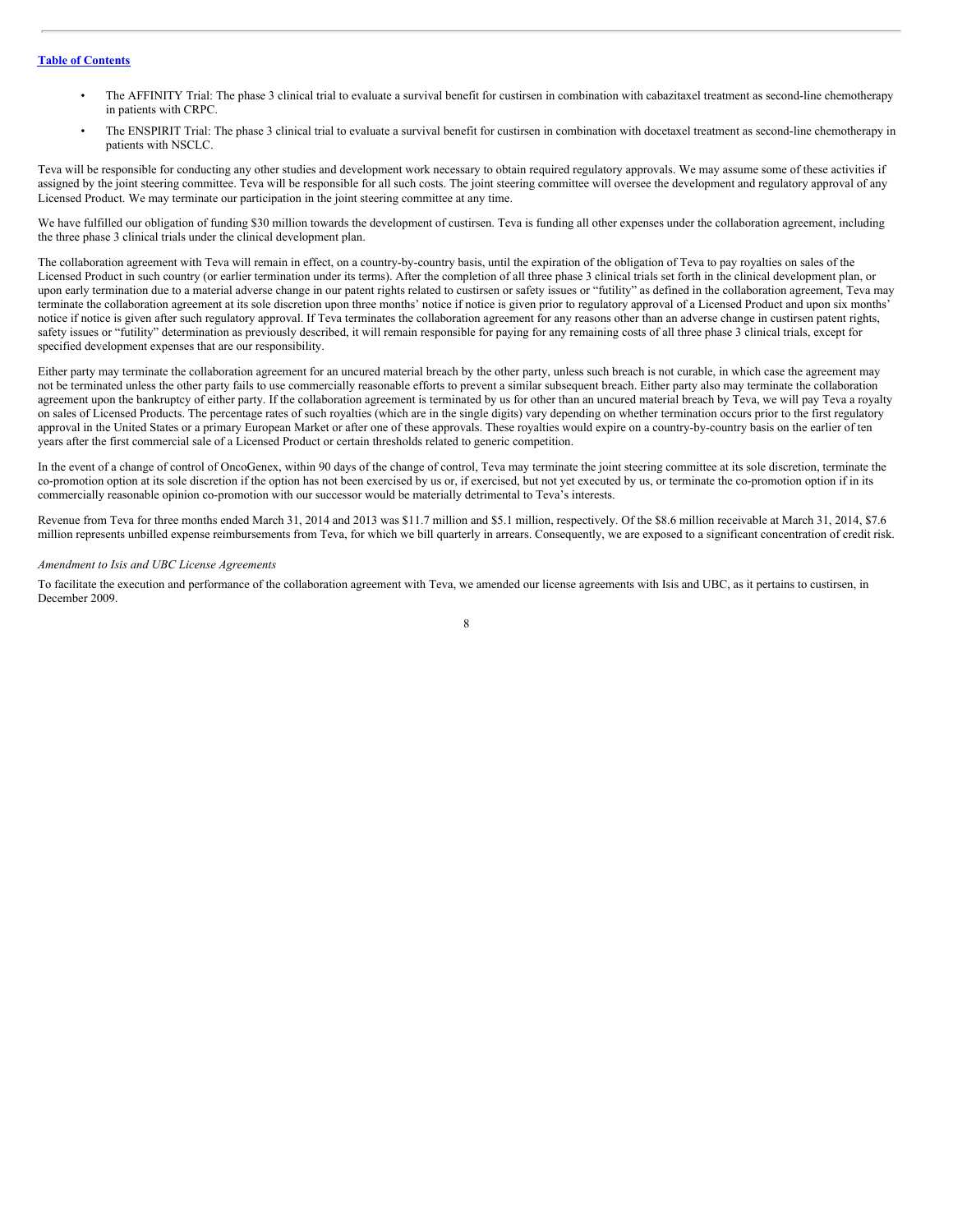The amendment to the license agreement with Isis provides, among other things, that if we are the subject of a change of control with a third party, where the surviving company immediately following such change of control has the right to develop and sell the product, then (i) a milestone payment of \$20 million will be due and payable to Isis 21 days following the first commercial sale of the product in the United States; and (ii) unless such surviving entity had previously sublicensed the product and a royalty rate payable to Isis by us has been established, the applicable royalty rate payable to Isis will thereafter be the maximum amount payable under the license agreement. Any non-royalty milestone amounts previously paid will be credited toward the \$20 million milestone if not already paid. As a result of the \$10 million milestone payment payable to Isis in relation to the collaboration agreement with Teva, the remaining amount owing in the event of change of control discussed above is a maximum of \$10 million. As we have now licensed the product to Teva and established a royalty rate payable to Isis, no royalty rate adjustments would apply if Teva acquires us and is the surviving company. The \$30 million in advanced reimbursement of development activities has been fully spent by us prior to the third anniversary of the collaboration agreement with Teva. As a result, we do not owe any payment to Isis related to the \$30 million advance reimbursement from Teva.

# **4. FAIR VALUE MEASUREMENTS**

Assets and liabilities recorded at fair value in the balance sheets are categorized based upon the level of judgment associated with the inputs used to measure their fair value. For certain of our financial instruments including amounts receivable and accounts payable the carrying values approximate fair value due to their short-term nature.

ASC 820 "Fair Value Measurements and Disclosures," specifies a hierarchy of valuation techniques based on whether the inputs to those valuation techniques are observable or unobservable. In accordance with ASC 820, these inputs are summarized in the three broad level listed below:

- Level  $1 -$ Quoted prices in active markets for identical securities.
- Level 2 Other significant inputs that are observable through corroboration with market data (including quoted prices in active markets for similar securities).
- Level 3 Significant unobservable inputs that reflect management's best estimate of what market participants would use in pricing the asset or liability.

As quoted prices in active markets are not readily available for certain financial instruments, we obtain estimates for the fair value of financial instruments through third-party pricing service providers.

In determining the appropriate levels, we performed a detailed analysis of the assets and liabilities that are subject to ASC 820.

We invest our excess cash in accordance with investment guidelines that limit the credit exposure to any one financial institution other than securities issued by the U.S. Government. These securities are not collateralized and mature within one year.

A description of the valuation techniques applied to our financial instruments measured at fair value on a recurring basis follows.

*Financial Instruments*

*Cash*

Significant amounts of cash are held on deposit with large well established U.S. and Canadian financial institutions.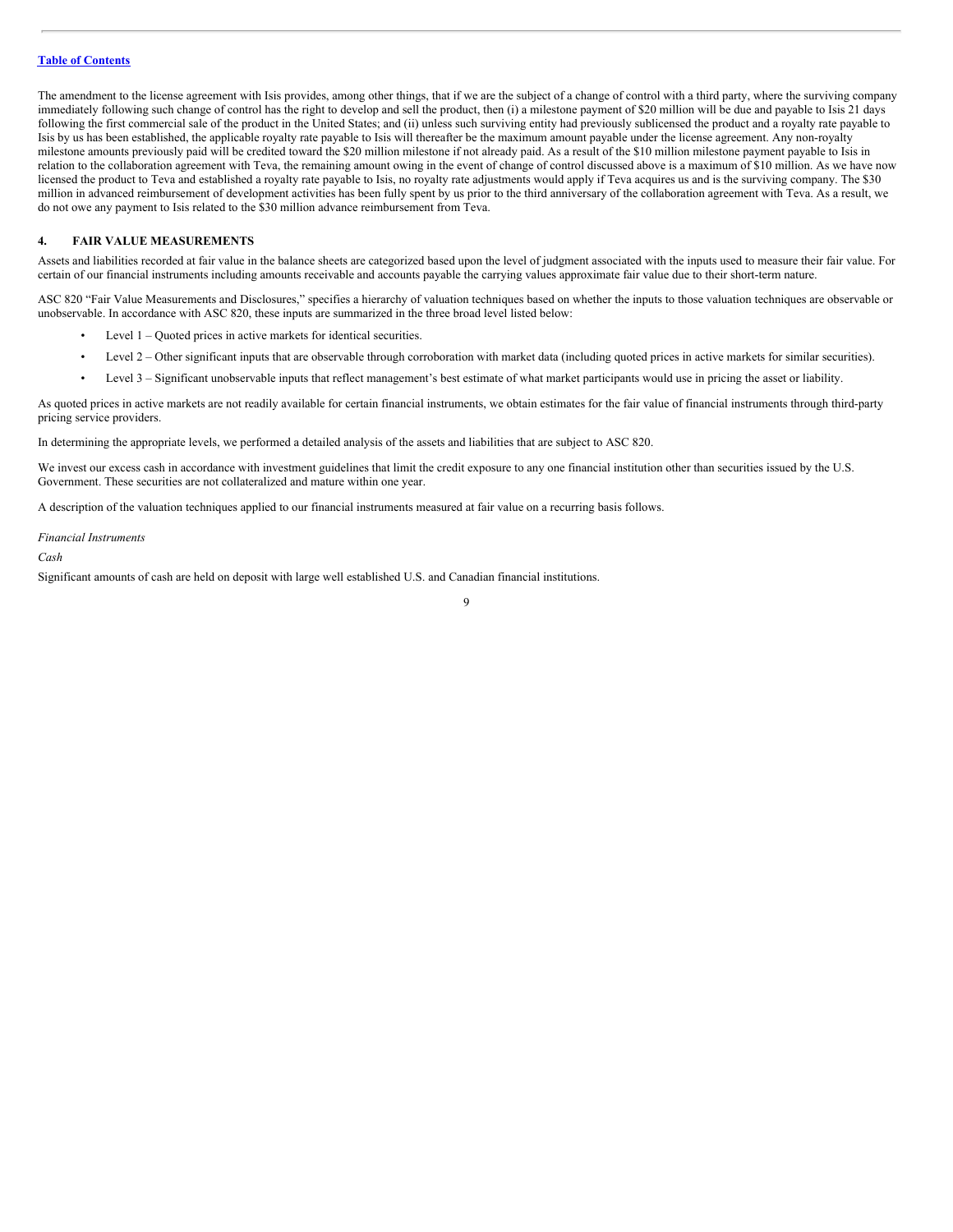# *U.S. Government and Agency Securities*

U.S. Government Securities U.S. government securities are valued using quoted market prices. Valuation adjustments are not applied. Accordingly, U.S. government securities are categorized in Level 1 of the fair value hierarchy.

U.S. Agency Securities U.S. agency securities are comprised of two main categories consisting of callable and non-callable agency issued debt securities. Non-callable agency issued debt securities are generally valued using quoted market prices. Callable agency issued debt securities are valued by benchmarking model-derived prices to quoted market prices and trade data for identical or comparable securities. Actively traded non-callable agency issued debt securities are categorized in Level 1 of the fair value hierarchy. Callable agency issued debt securities are categorized in Level 2 of the fair value hierarchy.

#### *Corporate and Other Debt*

Corporate Bonds and Commercial Paper The fair value of corporate bonds and commercial paper is estimated using recently executed transactions, market price quotations (where observable), bond spreads or credit default swap spreads adjusted for any basis difference between cash and derivative instruments. The spread data used are for the same maturity as the bond. If the spread data does not reference the issuer, then data that reference a comparable issuer are used. When observable price quotations are not available, fair value is determined based on cash flow models with yield curves, bond or single name credit default swap spreads and recovery rates based on collateral values as significant inputs. Corporate bonds and commercial paper are generally categorized in Level 2 of the fair value hierarchy; in instances where prices, spreads or any of the other aforementioned key inputs are unobservable, they are categorized in Level 3 of the hierarchy.

#### *Warrants*

As of March 31, 2014, we recorded a \$0.9 million warrant liability. We reassess the fair value of the common stock warrants at each reporting date utilizing a Black-Scholes pricing model. Inputs used in the pricing model include estimates of stock price volatility, expected warrant life and risk-free interest rate. The computation of expected volatility was based on the historical volatility of shares of our common stock for a period that coincides with the expected life of the warrants. Warrants are categorized in Level 3 of the fair value hierarchy. A small change in the estimates used may have a relatively large change in the estimated valuation.

The following table presents information about our assets and liabilities that are measured at fair value on a recurring basis, and indicates the fair value hierarchy of the valuation techniques we utilized to determine such fair value (in thousands):

| March 31, 2014                       | Level 1  | Level 2                        | Level 3                  | Total    |
|--------------------------------------|----------|--------------------------------|--------------------------|----------|
| <b>Assets</b>                        |          |                                |                          |          |
| Cash                                 | \$15,348 | _                              | S                        | \$15,348 |
| Money market securities              | 13,282   | _                              | $\qquad \qquad - \qquad$ | 13,282   |
| Restricted cash                      | 251      | $\overbrace{\hspace{25mm}}^{}$ | $\overline{\phantom{a}}$ | 251      |
| Corporate bonds and commercial paper |          | 8,922                          |                          | 8,922    |
| <b>Total assets</b>                  | \$28,881 | \$8,922                        | $\mathbf{s}$ —           | \$37,803 |
| <b>Liabilities</b>                   |          |                                |                          |          |
| Warrants                             |          | $\overline{\phantom{a}}$       | \$935                    | 935      |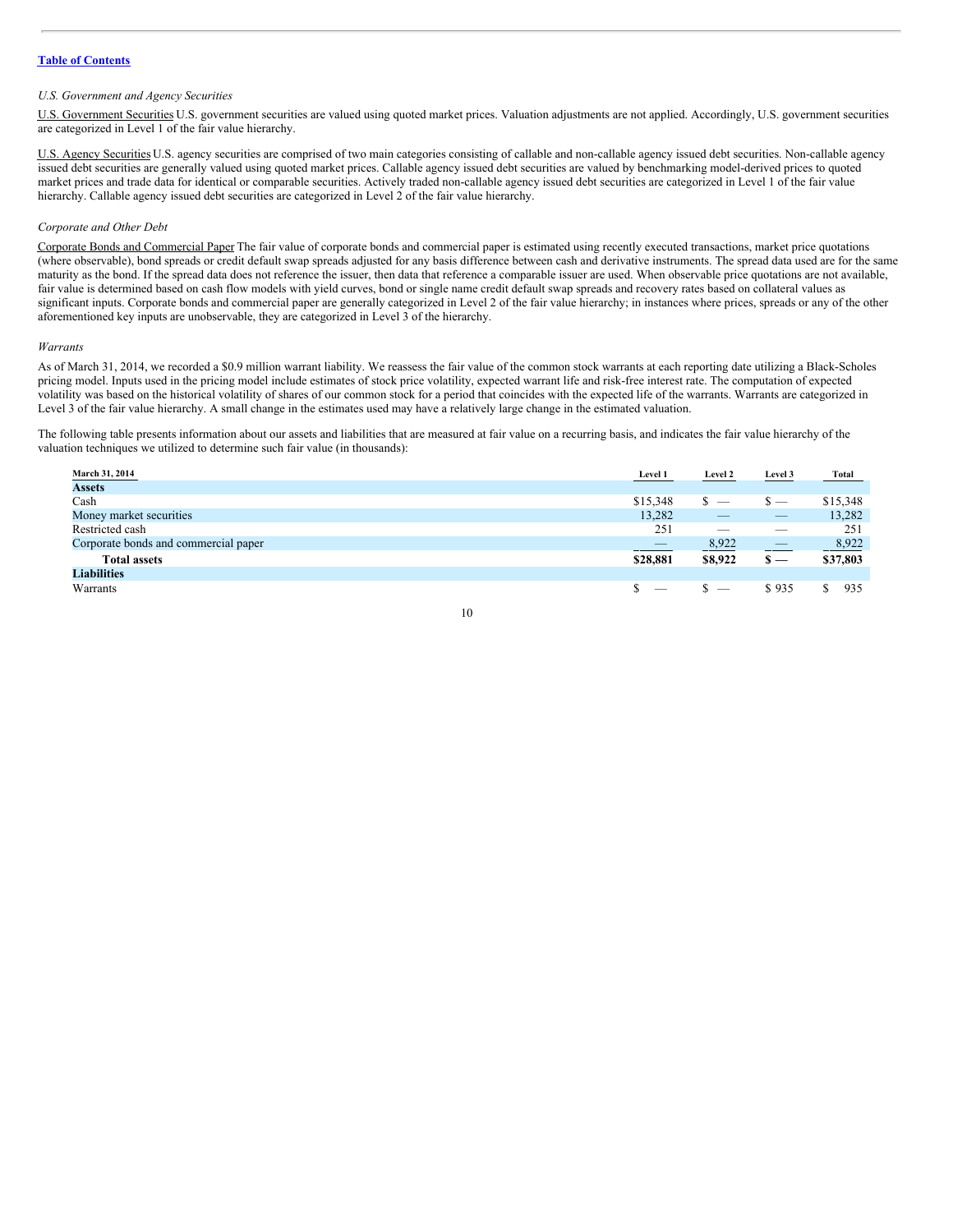The following table presents the changes in fair value of our total Level 3 financial liabilities for the three months ended March 31, 2014. There have been no transfers of assets or liabilities to or from level 3 (in thousands):

|             | Liability at | <b>Inrealized</b>     | <b>Liability</b> at    |
|-------------|--------------|-----------------------|------------------------|
|             | December.    | Loss on               | March 3 <sup>1</sup>   |
|             | 2013         | warrants              | 2014                   |
| t liability | 21<br>214    | $70^{\circ}$<br>, , , | 03 <sup>7</sup><br>ر ر |

Marketable securities consist of the following (in thousands):

|                                      | Amortized<br>Cost | <b>Gross</b><br>Unrealized<br>Gains | Gross<br><b>Unrealized</b><br>Losses | <b>Estimated</b><br><b>Fair Value</b> |
|--------------------------------------|-------------------|-------------------------------------|--------------------------------------|---------------------------------------|
| <b>March 31, 2014</b>                |                   |                                     |                                      |                                       |
| Cash                                 | \$15,348          | $\overline{\phantom{a}}$            |                                      | \$15,348                              |
| Money market securities              | 13,282            |                                     |                                      | 13,282                                |
| Total cash and cash equivalents      | \$28,630          |                                     |                                      | \$28,630                              |
| Money market securities              | $\frac{251}{251}$ |                                     |                                      | 251                                   |
| <b>Total restricted cash</b>         | 251<br>S          |                                     |                                      | 251                                   |
| Corporate bonds and commercial paper | 8,921             |                                     | _                                    | 8,922                                 |
| <b>Total short-term investments</b>  | \$8,921           | ъ                                   |                                      | 8,922                                 |

Our gross realized gains and losses on sales of available-for-sale securities were not material for the three months ended March 31, 2014 and 2013.

All securities included in cash and cash equivalents had maturities of 90 days or less at the time of purchase. All securities included in short-term investments have maturities of within one year of the balance sheet date. The cost of securities sold is based on the specific identification method.

We only invest in A (or equivalent) rated securities. We do not believe that there are any other than temporary impairments related to our investment in marketable securities at March 31, 2014, given the quality of the investment portfolio and subsequent proceeds collected on sale of securities that reached maturity.

# **5. COMMON STOCK**

# **[a] Authorized**

50,000,000 authorized common shares, par value of \$0.001, and 5,000,000 preferred shares, par value of \$0.001.

#### **[b] Issued and outstanding shares**

# *Equity Award Issuances and Settlements*

During the three month period ended March 31, 2014, we issued 10,000 and 35,309 common shares to satisfy stock option exercises and restricted stock unit settlements, respectively, compared with the issuance of 3,100 and 10,004 common shares to satisfy stock option exercises and restricted stock unit settlements, respectively, during the three month period ended March 31, 2013.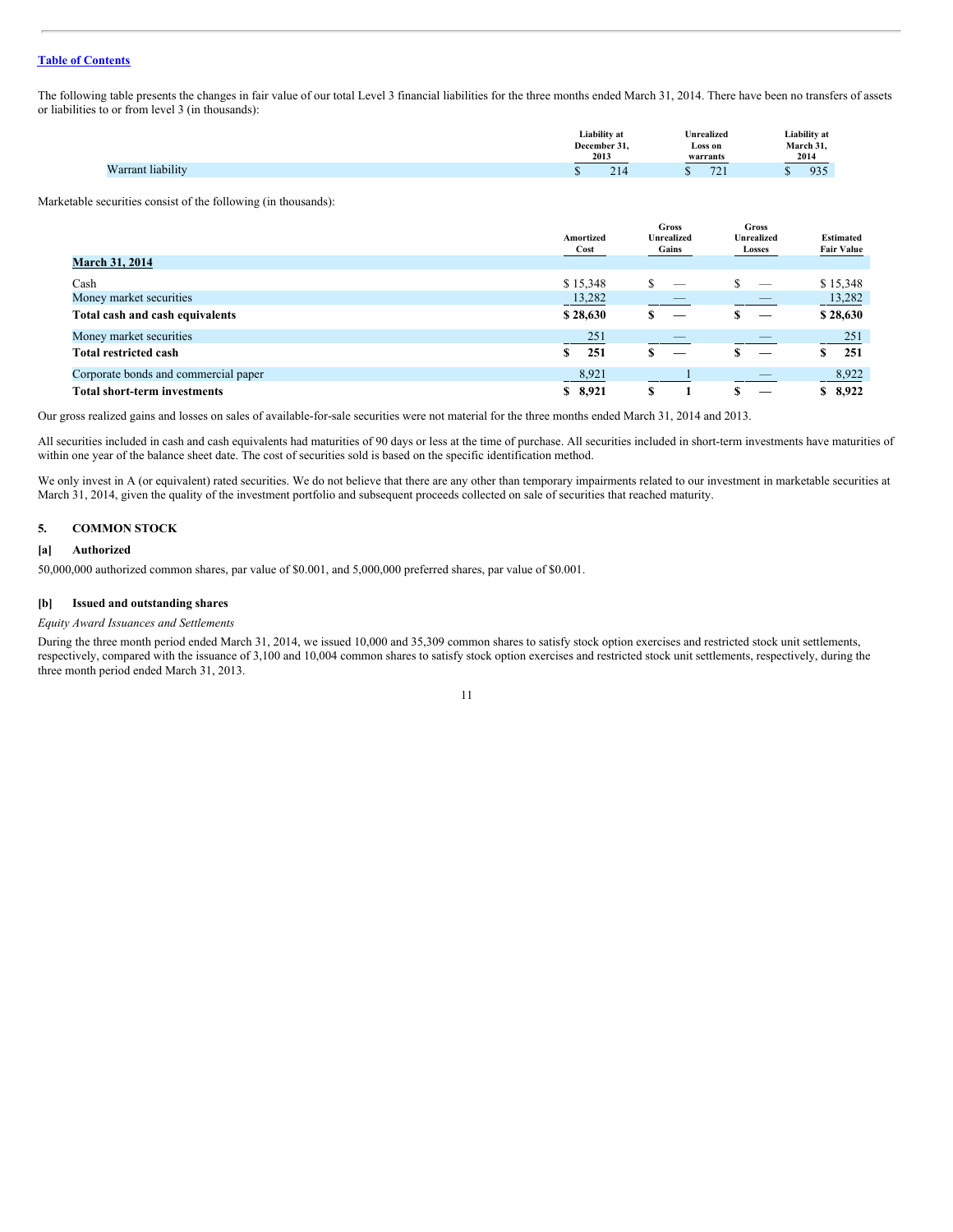# **[c] Stock options**

#### *2010 Performance Incentive Plan*

As of March 31, 2014, we had reserved, pursuant to various plans, 2,335,548 common shares for issuance upon exercise of stock options and settlement of restricted stock units by employees, directors, officers and consultants of ours, of which 1,257,088 were reserved for options currently outstanding, 557,149 were reserved for restricted stock units currently outstanding and 521,311 were available for future equity grants.

#### *Stock Option Summary*

Options vest in accordance with terms as determined by our Board of Directors, or the Board, which terms are typically four years for employee and consultant grants and one to three years for Board option grants. The expiry date for each option is set by the Board, which is typically seven to ten years. The exercise price of the options is determined by the Board, but will be at least equal to the fair value of the share at the grant date.

Stock option transactions and the number of stock options outstanding are summarized below:

|                            | <b>Number</b><br>of<br>Optioned<br>Common<br><b>Shares</b><br># | Weighted<br>Average<br><b>Exercise</b><br>Price |
|----------------------------|-----------------------------------------------------------------|-------------------------------------------------|
| Balance, December 31, 2013 | 1,006,991                                                       | $\frac{s}{11.39}$                               |
| Option grants              | 260,097                                                         | 11.79                                           |
| Option expired             |                                                                 |                                                 |
| Option exercises           | (10,000)                                                        | 3.00                                            |
| Option forfeitures         |                                                                 |                                                 |
| Balance, March 31, 2014    | 1,257,088                                                       | 11.47                                           |

The fair value of each stock award for employees and directors is estimated on the grant date and for consultants at each reporting period, using the Black-Scholes optionpricing model based on the weighted-average assumptions noted in the following table:

|                          | Three months ended<br>March 31, |           |
|--------------------------|---------------------------------|-----------|
|                          | 2014                            | 2013      |
| Risk-free interest rates | 1.82%                           | 1.12%     |
| Expected dividend yield  | $0\%$                           | $0\%$     |
| Expected life            | 5.9 years                       | 5.9 years |
| Expected volatility      | 81%                             | 88%       |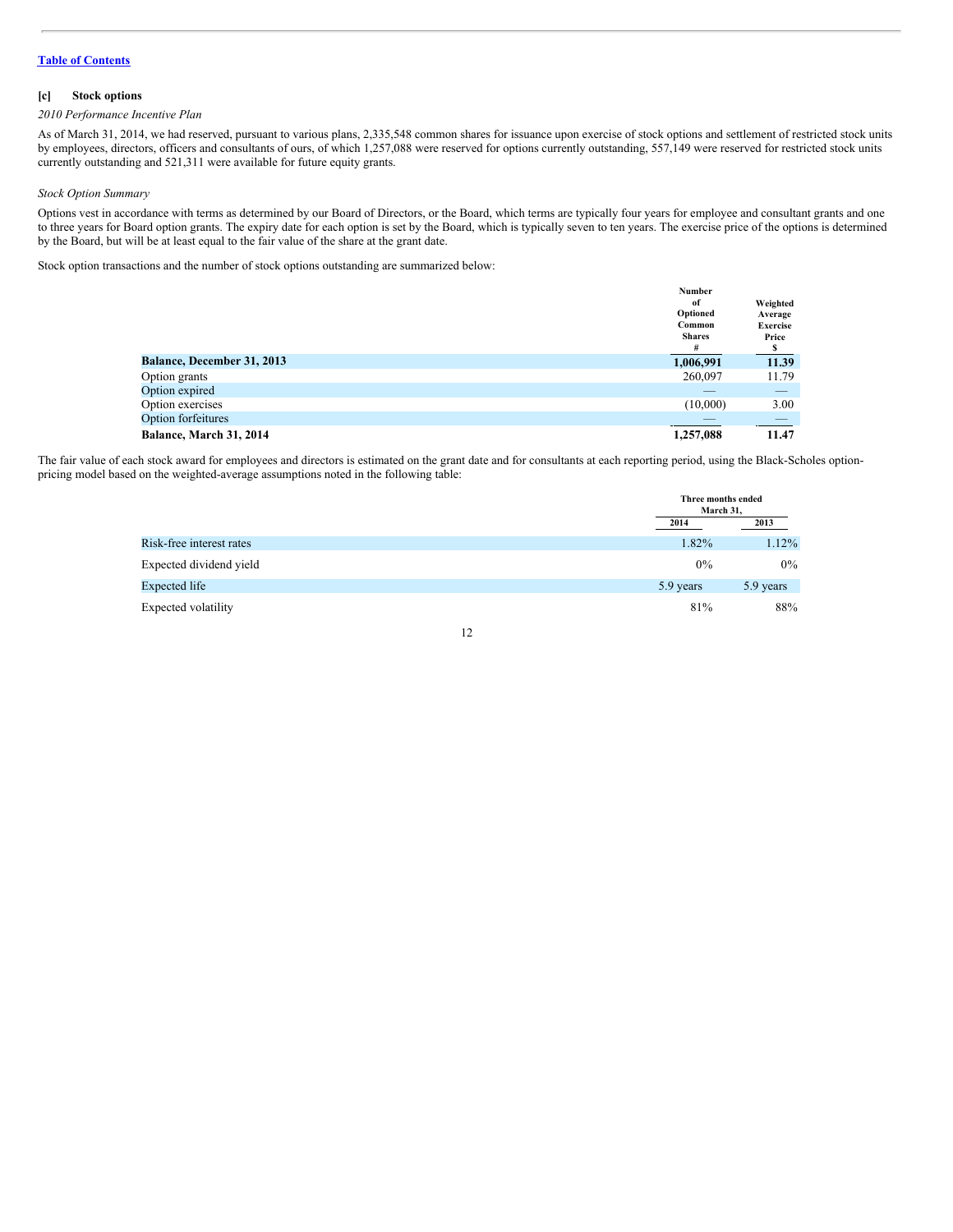The expected life was calculated based on the simplified method as permitted by the SEC's Staff Accounting Bulletin 110,*Share-Based Payment*. We consider the use of the simplified method appropriate because we believe our historical stock option exercise activity may not be indicative of future stock option exercise activity because of the SYNERGY and Borealis-1 clinical data results we expect to receive in 2014, the structural changes to our business that may result and the potential impact of that data on our business operations and future stock option exercise activity. The expected volatility of options granted was calculated based on the historical volatility of the shares of our common stock. The risk-free interest rate is based on a U.S. Treasury instrument whose term is consistent with the expected life of the stock options. In addition to the assumptions above, as required under ASC 718, management made an estimate of expected forfeitures and is recognizing compensation costs only for those equity awards expected to vest. Forfeiture rates are estimated using historical actual forfeiture rates. These rates are adjusted on a quarterly basis and any change in compensation expense is recognized in the period of the change. We have never paid or declared cash dividends on our common stock and do not expect to pay cash dividends in the foreseeable future.

The results for the periods set forth below included share-based compensation expense for stock options and restricted stock units in the following expense categories of the consolidated statements of loss (in thousands):

|                                       |         | <b>Three Months Ended</b><br>March 31. |  |
|---------------------------------------|---------|----------------------------------------|--|
| (In thousands)                        | 2014    | 2013                                   |  |
| Research and development              | 447     | \$312                                  |  |
| General and administrative            | 553     | $\frac{436}{5}$                        |  |
| <b>Total share-based compensation</b> | \$1.000 | \$748                                  |  |

As of March 31, 2014 and December 31, 2013, the total unrecognized compensation expense related to stock options granted was \$4.2 million and \$2.7 million respectively, which is expected to be recognized as expense over a period of approximately 2.9 years.

As of March 31, 2014 and December 31, 2013, a total of 3.4 million and 3.0 million, respectively, of shares underlying options, restricted stock units and warrants have not been included in the loss per share computation, as their effect on diluted per share amounts would have been anti-dilutive.

#### **[d] Restricted Stock Unit Awards**

We grant restricted stock unit awards that generally vest and are expensed over a four year period. We also grant restricted stock unit awards that vest in conjunction with certain performance conditions to certain executive officers, key employees and consultants. At each reporting date, we are required to evaluate whether achievement of the performance conditions is probable. Compensation expense is recorded over the appropriate service period based upon our assessment of accomplishing each performance provision. For the three months ended March 31, 2014, \$0.5 million of compensation expense was recognized related to these awards, compared to \$0.3 million for the three months ended March 31, 2013.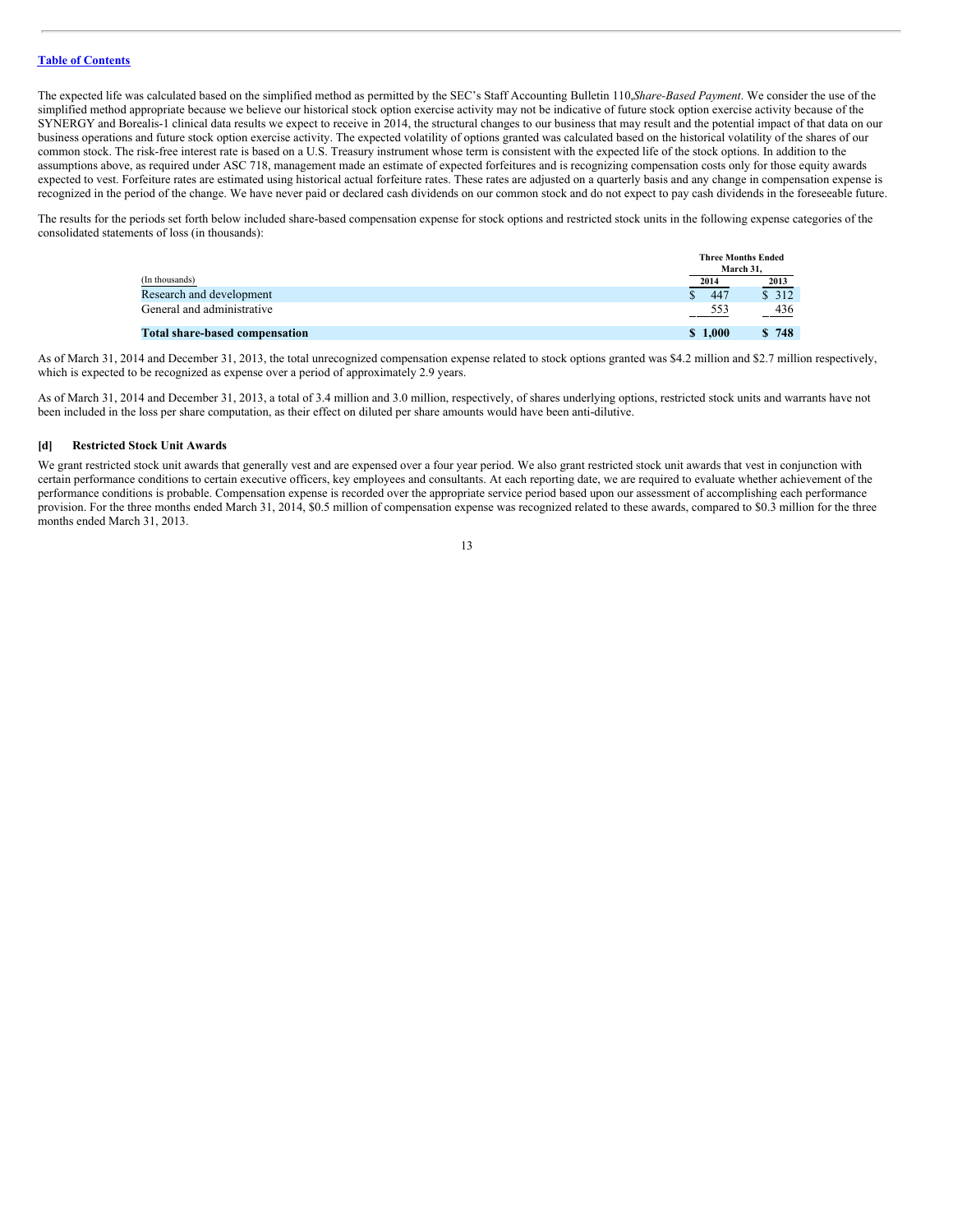The following table summarizes our restricted stock unit award activity during the three months ended March 31, 2014:

|                              | <b>Stock</b><br>Awards<br># | Weighted-<br>Average<br>Grant<br>Date Fair<br>Value |
|------------------------------|-----------------------------|-----------------------------------------------------|
| <b>Outstanding January 1</b> | 356,589                     | 12.06                                               |
| Granted                      | 294,300                     | 11.79                                               |
| Vested                       | (34, 585)                   | 12.38                                               |
| Forfeited or expired         | (59, 155)                   | 13.03                                               |
| <b>Outstanding March 31</b>  | 557,149                     | 11.79                                               |

As of March 31, 2014, we had approximately \$5.0 million in total unrecognized compensation expense related to our restricted stock unit awards that is to be recognized over a weighted-average period of approximately 3.2 years.

# **[e] Non-employee options and restricted stock units**

We recognize non-employee stock-based compensation expense over the period of expected service by the non-employee. As the service is performed, we are required to update our valuation assumptions, re-measure unvested options and restricted stock units and record the stock-based compensation using the valuation as of the vesting date. This differs from the accounting for employee awards where the fair value is determined at the grant date and is not subsequently adjusted. This re-measurement may result in higher or lower stock-based compensation expense in the Consolidated Statements of Loss and Comprehensive Loss. As such, changes in the market price of our stock could materially change the value of an option or restricted stock unit and the resulting stock-based compensation expense.

#### **[f] Stock Warrants**

As of March 31, 2014, there were exercisable warrants outstanding to purchase 1,587,301 shares of common stock at an exercise price of \$20 per share, expiring in October 2015. No warrants were exercised during the three month periods ended March 31, 2014 or 2013. The estimated fair value of warrants issued is reassessed at each balance sheet date using the Black-Scholes option pricing model. The following assumptions were used to value the warrants on the following balance sheet dates:

|                          |           | <b>Three Months Ended</b><br>March 31, |  |
|--------------------------|-----------|----------------------------------------|--|
|                          | 2014      | 2013                                   |  |
| Risk-free interest rates | $0.30\%$  | $0.31\%$                               |  |
| Expected dividend yield  | $0\%$     | $0\%$                                  |  |
| Expected life            | 1.6 years | 2.6 years                              |  |
| Expected volatility      | 41%       | 44%                                    |  |

# **6. EXCESS LEASE LIABILITY**

On August 21, 2008, Sonus Pharmaceuticals, Inc., or Sonus, completed a transaction, or the Arrangement, with OncoGenex Technologies whereby Sonus acquired all of the outstanding preferred shares, common shares and convertible debentures of OncoGenex Technologies. Sonus then changed its name to OncoGenex Pharmaceuticals, Inc. Prior to the Arrangement, Sonus entered into a non-cancellable lease arrangement for office space located in Bothell, Washington, which is considered to be in excess of our current requirements. The estimated value of the liability remaining with respect to excess facilities was \$3.9 million as of December 31, 2013. In the three months ended March 31, 2014, with respect to excess facilities, \$0.2 million was amortized into income resulting in a remaining liability of \$3.7 million at March 31, 2014. The liability is computed as the present value of the difference between the remaining lease payments due less the estimate of net sublease income and expenses and has been accounted for in accordance with ASC 805-20, "Business Combinations -Identifiable Assets and Liabilities, and Any Noncontrolling Interest." This represents our best estimate of the liability. Subsequent changes in the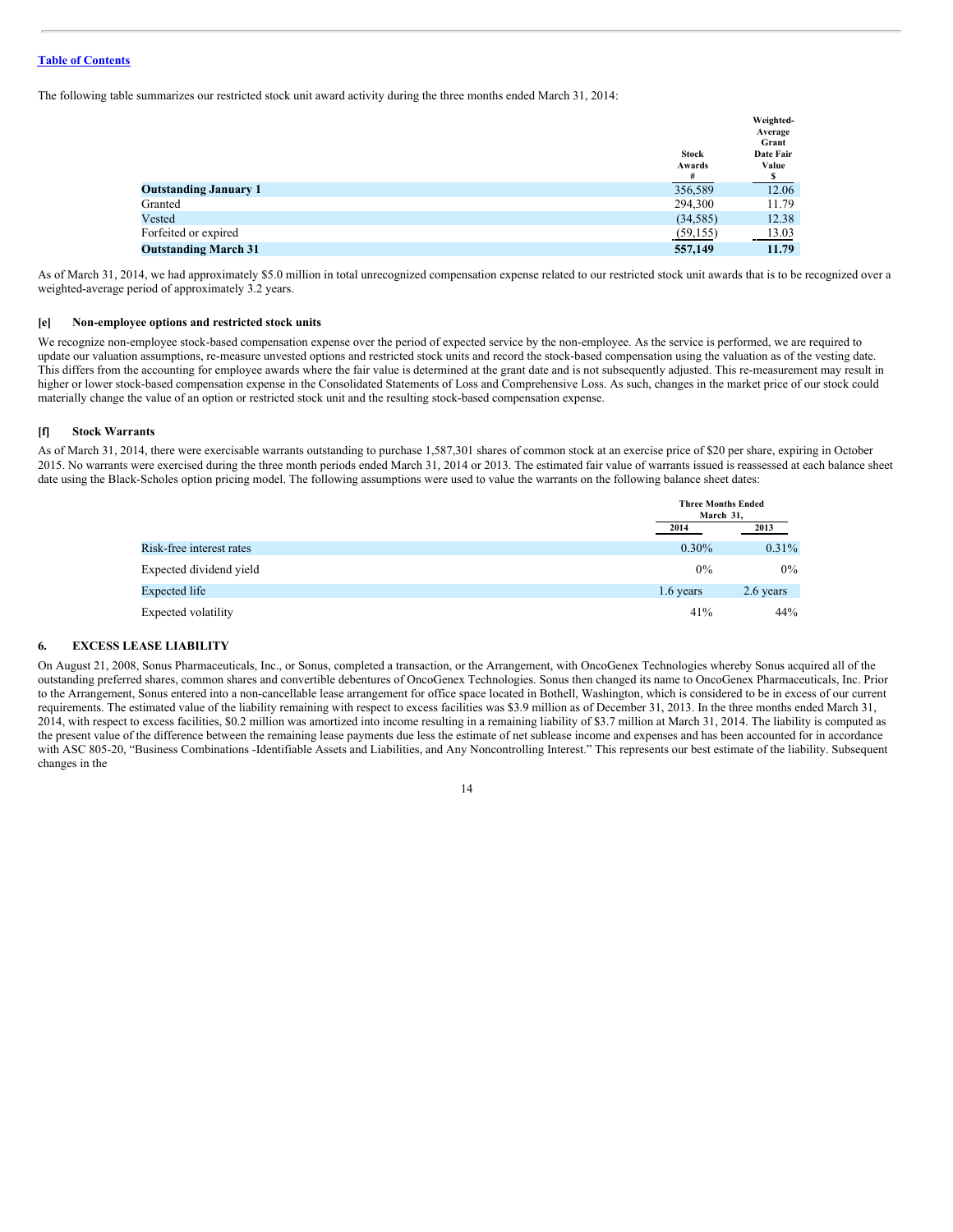liability due to changes in estimates of sublease and occupancy assumptions are recognized as adjustments to the related liability with an offset to restructuring (gain)/loss in future periods.

|                                            | Liability at | Amortization         | Liability at |
|--------------------------------------------|--------------|----------------------|--------------|
|                                            | December 31. | of excess            | March 31,    |
| (In thousands)                             | 2013         | lease facility       | 2014         |
| Current portion of excess lease facility   | .081         |                      | .089         |
| Long-term portion of excess lease facility | 2.825        | 197                  | 2,628        |
| Total                                      | 3.906        | $^{\prime}189^\circ$ | 3.717        |

#### **7. COMMITMENTS AND CONTINGENCIES**

#### *Teva Pharmaceutical Industries Ltd.*

In December 2009, we, through our wholly-owned subsidiary, OncoGenex Technologies, entered into a Collaboration Agreement with Teva for the development and global commercialization of custirsen (and related compounds). Under the Collaboration Agreement, Teva made upfront payments in the aggregate amount of \$50 million, and will make additional payments up to \$370 million upon the achievement of developmental and commercial milestones and royalties at percentage rates ranging from the mid-teens to mid-twenties on net sales. Teva also acquired \$10 million of our common stock at a premium under a separate Stock Purchase Agreement. We have fulfilled our obligation to contribute \$30 million in direct and indirect costs towards the development of custirsen. Accordingly, Teva will fund all other expenses under the clinical development plan. The expenses funded by Teva during the three months ended March 31, 2014 and 2013 represent all of our revenues in such periods.

Pursuant to the Collaboration Agreement, we agreed to collaborate with Teva in the development and global commercialization of custirsen. Teva received the exclusive worldwide right and license to develop and commercialize products containing custirsen and related compounds, or the Licensed Products. We have an option to co-promote custirsen in the United States and Canada. In March 2014, we exercised our option to enter into negotiations with Teva for a co-promotion agreement for any Licensed Product under the Collaboration Agreement in the United States and Canada.

In addition to the development costs noted above, Teva is also responsible for all costs relating to product commercialization including costs incurred in relation to our copromotion option, except for start-up costs in advance of commercialization.

#### *Isis Pharmaceuticals Inc. and University of British Columbia*

We are obligated to pay milestone payments of up to CAD \$1.6 million and \$7.75 million pursuant to license agreements with the UBC and Isis, respectively, upon the achievement of specified product development milestones related to apatorsen and OGX-225 and low to mid-single digit royalties on future product sales.

In addition, we are required to pay to Isis 30% of all non-royalty revenue (defined to mean revenue not based on net sales of products) we receive related to custirsen. Isis has disclosed in its SEC filings that it is entitled to receive 30% of the up to \$370 million in milestone payments we may receive from Teva as part of the collaboration agreement; however, we believe that certain of the milestone payments related to sales targets may qualify as royalty revenue (defined to mean revenue based on net sales of products), and therefore be subject to the lesser payment obligations. No assurance can be provided that we will be entitled to receive these milestone payments or, if we are, that the applicable amount payable to Isis will be less than 30%. We are also obligated to pay to UBC certain patent costs and annual license maintenance fees for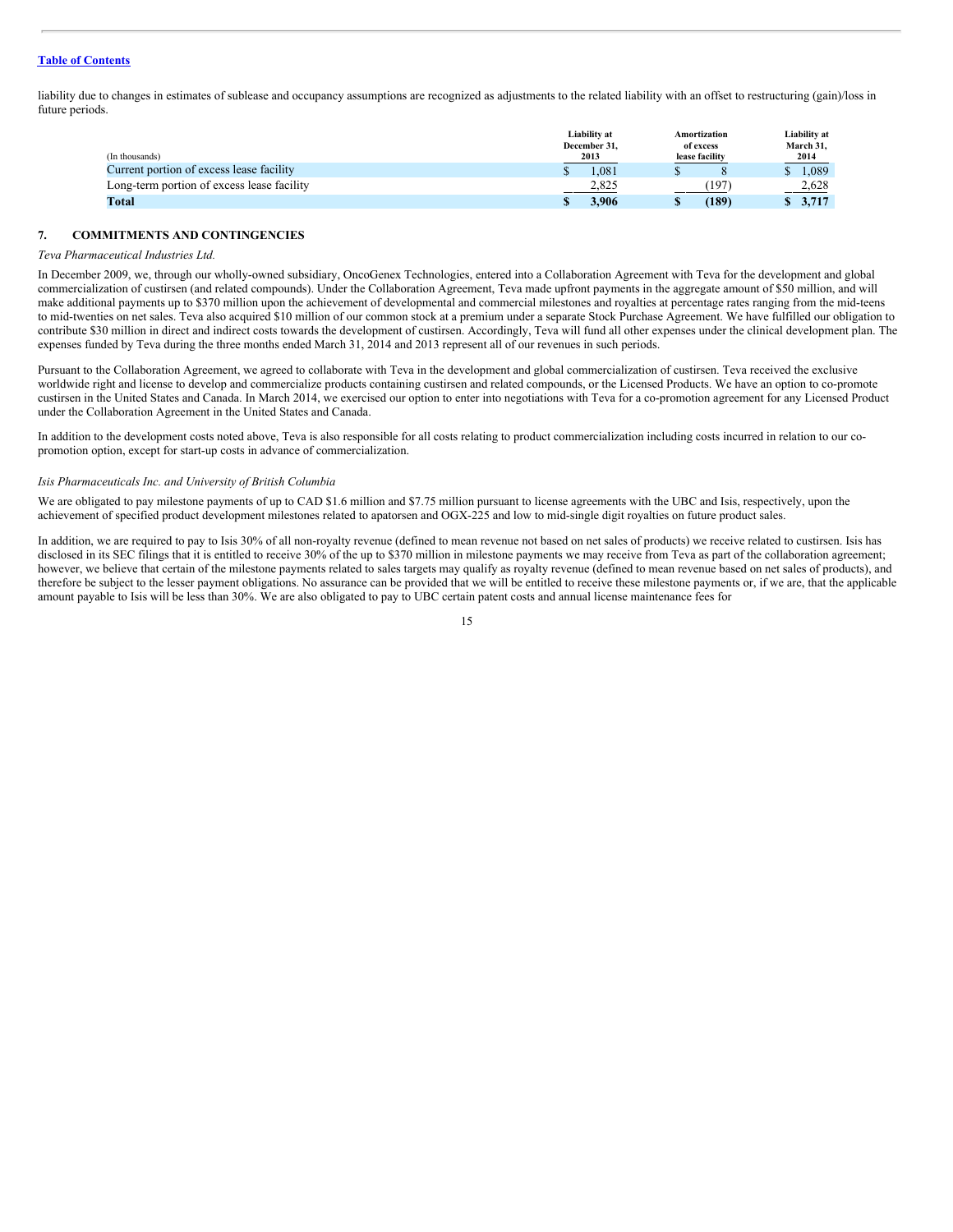the extent of the patent life of CAD \$8,000 per year. We paid Isis and UBC USD \$0.8 million and CAD \$0.1 million, respectively, in 2010 upon the initiation of a phase 2 clinical trial of apatorsen in patients with CRPC. We did not make any royalty payments to Isis under the terms of the agreement in 2013 or the first quarter of 2014. The UBC agreements have effective dates ranging from November 1, 2001 to April 5, 2005 and each agreement expires upon the later of 20 years from its effective date or the expiry of the last patent licensed thereunder, unless otherwise terminated.

Unless otherwise terminated, the Isis agreements for custirsen and apatorsen will continue for each product until the later of 10 years after the date of the first commercial product sale, or the expiration of the last to expire of any patents required to be licensed in order to use or sell the product, unless OncoGenex Technologies abandons either custirsen or apatorsen and Isis does not elect to unilaterally continue development. The Isis agreement for OGX-225 will continue into perpetuity unless OncoGenex Technologies abandons the product and Isis does not elect to unilaterally continue development.

To facilitate the execution and performance of the Collaboration Agreement with Teva, we amended the license agreement with Isis and UBC, as it pertains to custirsen, in December 2009.

The amendment to the license agreement with Isis provides, among other things, that if we are subject to change of control with a third party, where the surviving company immediately following such change of control has the right to develop and sell the product, then (i) a milestone payment of \$20 million will be due and payable to Isis 21 days following the first commercial sale of the product in the United States; and (ii) unless such surviving entity had previously sublicensed the product and a royalty rate payable to Isis by us has been established, the applicable royalty rate payable to Isis will thereafter be the maximum amount payable under the license agreement. Any non-royalty milestone amounts previously paid will be credited toward the \$20 million milestone if not already paid. As a result of the \$10 million milestone payment payable to Isis in relation to the Collaboration Agreement, the remaining amount owing in the event of change of control discussed above is a maximum of \$10 million. Because we have now licensed the product to Teva and established a royalty rate payable to Isis, no royalty rate adjustments would apply if Teva were to acquire us and become the surviving company.

#### *Lease Arrangements*

We have an operating lease agreement for office space being used in Vancouver, Canada, which expires in January 2015.

Future minimum lease payments under the Vancouver lease are as follows (in thousands):

|              | CAD         |
|--------------|-------------|
| 2014         | 0.72<br>ر ر |
| 2015         | $ -$        |
| <b>Total</b> | 0.01<br>901 |

In November 2006, prior to the Arrangement, Sonus entered into a non-cancellable operating lease agreement for office space in Bothell, Washington, expiring in 2017 (note 6). In connection with the lease, Sonus was required to provide a cash security deposit of approximately \$0.5 million, which is included in Other Assets. In addition, a standby letter of credit for \$0.3 million is deposited in a restricted money market account as collateral. We have recorded a liability in the excess facilities lease charge of \$3.7 million as at March 31, 2014 (note 6).

If we are unable to exit or sublet portions of this leased space, the future minimum lease payments are as follows (in thousands):

| 2014         | \$1,684 |
|--------------|---------|
| 2015         | 2,313   |
| 2016         | 2,382   |
| Remainder    | 2,454   |
| <b>Total</b> | \$8,833 |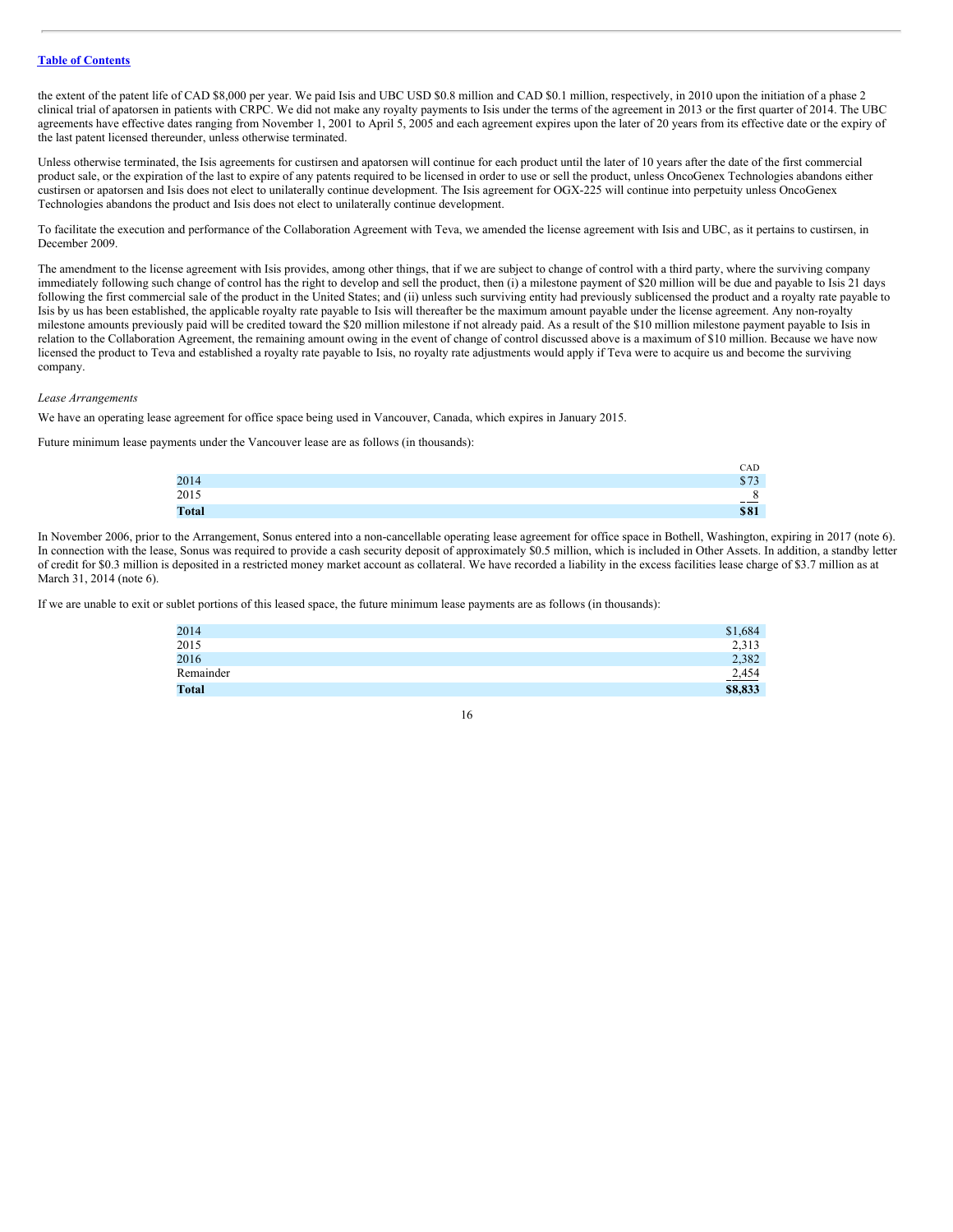Consolidated rent and facilities expense related to the Bothell, Washington and Vancouver, Canada offices in the three months ended March 31, 2014 and 2013 was \$0.7 million and \$0.7 million, respectively.

# *Guarantees and Indemnifications*

We indemnify our officers, directors and certain consultants for certain events or occurrences, subject to certain limits, while the officer, director or consultant is or was serving at our request in such capacity. The term of the indemnification period is equal to each officer's, director's and consultant's lifetime.

The maximum amount of potential future indemnification is unlimited; however, we have obtained director and officer insurance that limits our exposure and may enable us to recover a portion of any future amounts paid. We believe that the fair value of these indemnification obligations is minimal. Accordingly, we have not recognized any liabilities relating to these obligations as of March 31, 2014.

We have agreements with certain organizations with which we do business that contain indemnification provisions pursuant to which we typically agree to indemnify the party against certain types of third-party claims. We accrue for known indemnification issues when a loss is probable and can be reasonably estimated. There were no accruals for or expenses related to indemnification issues for any period presented.

# **8. SUBSEQUENT EVENTS**

We performed an evaluation of events occurring subsequent to March 31, 2014. Based on this evaluation, no material events have occurred requiring financial statement disclosure.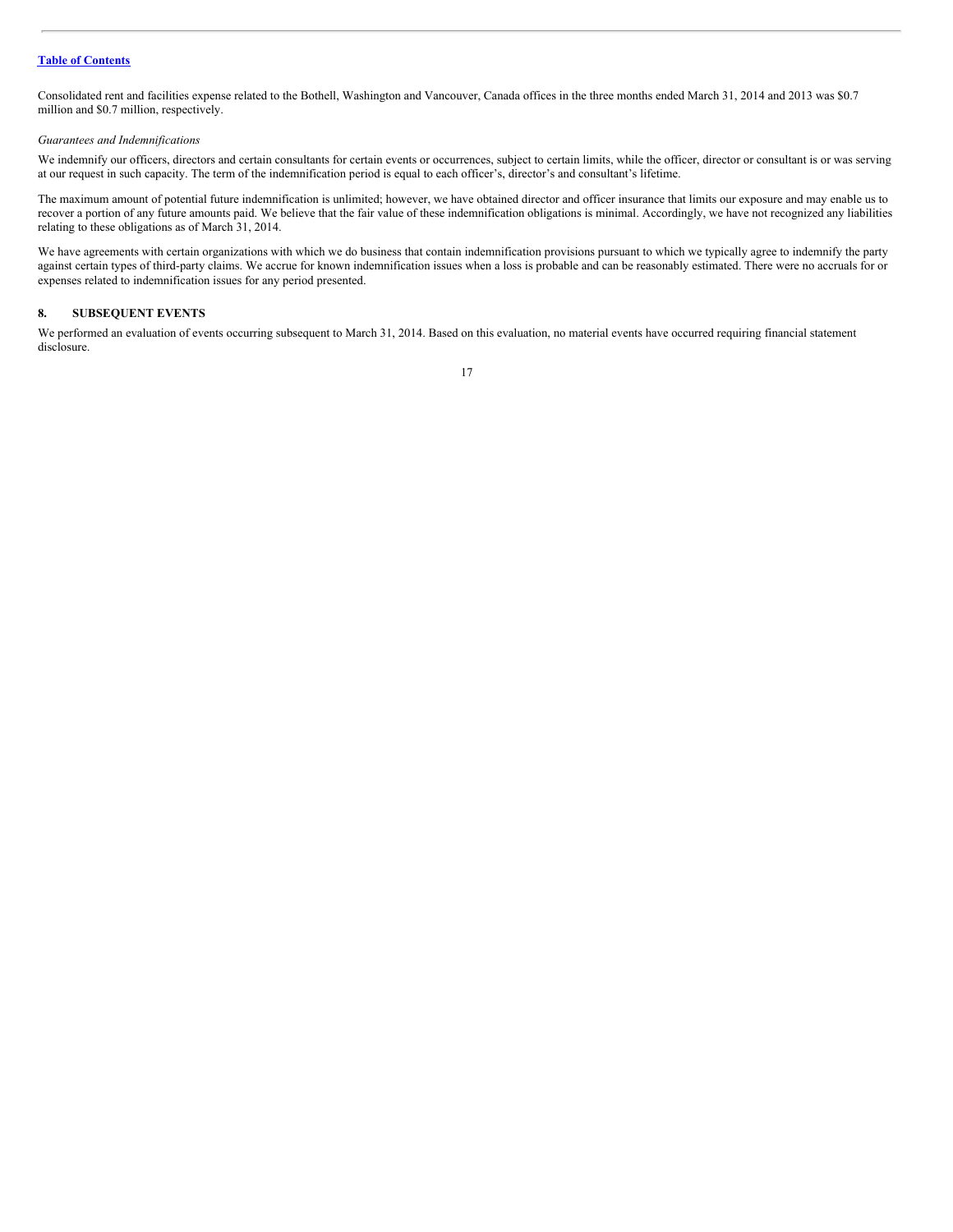# <span id="page-17-0"></span>**Item 2. Management's Discussion and Analysis of Financial Condition and Results of Operations**

# **INFORMATION REGARDING FORWARD LOOKING STATEMENTS**

This document contains "forward-looking statements" within the meaning of the Private Securities Litigation Reform Act of 1995. These forward-looking statements involve a number of risks and uncertainties. We caution readers that any forward-looking statement is not a guarantee of future performance and that actual results could differ materially from those contained in the forward-looking statement. These statements are based on current expectations of future events. Such statements include, but are not limited to, statements about future financial and operating results, plans, objectives, expectations and intentions, costs and expenses, interest rates, outcome of contingencies, financial condition, results of operations, liquidity, business strategies, cost savings, objectives of management and other statements that are not historical facts. You can find many of these statements by looking for words like "believes," "expects," "anticipates," "estimates," "may," "should," "will," "could," "plan," "intend" or similar expressions in this document or in documents incorporated by reference into this document. We intend that such forward-looking statements be subject to the safe harbors created thereby. Examples of these forward-looking statements include, but are not limited to:

- progress and preliminary and future results of clinical trials conducted by us or our collaborators;
- anticipated regulatory filings and requirements and future clinical trials conducted by us or our collaborators;
- timing and amount of future contractual payments, product revenue and operating expenses;
- market acceptance of our products and the estimated potential size of these markets; and
- our anticipated future capital requirements and the terms of any capital financing agreements.

These forward-looking statements are based on the current beliefs and expectations of our management and are subject to significant risks and uncertainties. If underlying assumptions prove inaccurate or unknown risks or uncertainties materialize, actual results may differ materially from current expectations and projections. Factors that might cause such a difference include those discussed in Item 1A "Risk Factors," as well as those discussed elsewhere in the Quarterly Report on Form 10-Q. You are cautioned not to place undue reliance on these forward-looking statements, which speak only as of the date of this document or, in the case of documents referred to or incorporated by reference, the date of those documents.

All subsequent written or oral forward-looking statements attributable to us or any person acting on our behalf are expressly qualified in their entirety by the cautionary statements contained or referred to in this section. We do not undertake any obligation to release publicly any revisions to these forward-looking statements to reflect events or circumstances after the date of this document or to reflect the occurrence of unanticipated events, except as may be required under applicable U.S. securities law. If we do update one or more forward-looking statements, no inference should be drawn that we will make additional updates with respect to those or other forward-looking statements.

#### **Overview**

We are a biopharmaceutical company committed to the development and commercialization of new therapies that address treatment resistance in cancer patients. We have three product candidates in our pipeline: custirsen, apatorsen and OGX-225, each of which has a distinct mechanism of action and represents a unique opportunity for cancer drug development. Of the product candidates in our pipeline, custirsen and apatorsen are clinical-stage assets.

Our product candidates custirsen, apatorsen and OGX-225 focus on mechanisms of treatment resistance in cancer patients and are designed to block the production of specific proteins that we believe promote treatment resistance and survival of tumor cells and are over-produced in response to a variety of cancer treatments. Our aim in targeting these particular proteins is to disable the tumor cell's adaptive defenses, thereby rendering the tumor cells more susceptible to attack with a variety of cancer therapies. We believe this approach will increase survival time and improve the quality of life for cancer patients.

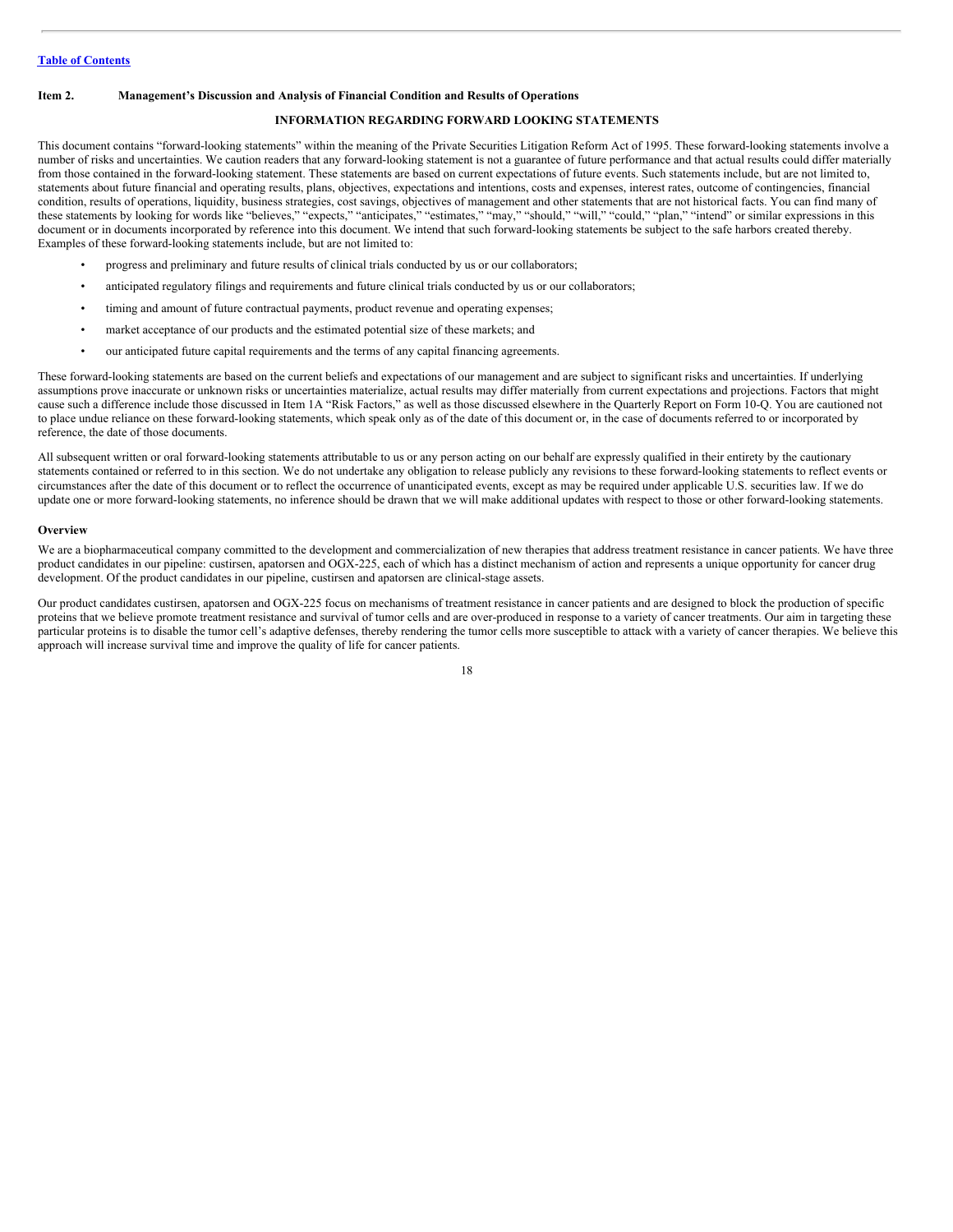# *Product Candidate Custirsen*

In December 2009, we entered into a collaboration agreement with Teva for the development and global commercialization of custirsen (and related compounds targeting clusterin, excluding apatorsen and OGX-225).

We and Teva have developed a clinical development plan under which the following three phase 3 clinical trials have been initiated:

- The SYNERGY Trial: The Phase 3 clinical trial to evaluate a survival benefit for custirsen in combination with first-line docetaxel treatment in patients with castrate resistant prostate cancer, or CRPC. During discussions with the U.S. Food and Drug Administration, or FDA, the FDA informed us that an application supported primarily by the results of SYNERGY alone would be acceptable for submission for market approval. 1,022 men were enrolled in order to show a survival benefit with 90% power based on a hazard ratio of 0.75 with a critical hazard ratio of 0.84. Top-line survival results indicated that the addition of custirsen to standard first-line docetaxel/prednisone therapy did not meet the primary endpoint of a statistically significant improvement in overall survival, or OS, in men with metastatic CRPC, compared to docetaxel/prednisone alone (median survival 23.4 months vs. 22.2 months, respectively; hazard ratio 0.93 and one-sided p value 0.207). The adverse events observed for custirsen were similar to its known adverse event profile. A thorough analysis of the data is underway to evaluate the potential factors that may have contributed to the results.
- The AFFINITY Trial: The Phase 3 clinical trial to evaluate a survival benefit for custirsen in combination with cabazitaxel treatment as second-line chemotherapy in patients with CRPC. We expect to enroll approximately 630 patients to show a survival benefit with 85% power based on a hazard ratio of 0.75. We initiated this Phase 3 clinical trial in August 2012 and expect to complete enrollment in the second-half of 2014.
- The ENSPIRIT Trial: The Phase 3 clinical trial to evaluate a survival benefit for custirsen in combination with docetaxel treatment as second-line chemotherapy in patients with non-small cell lung cancer, or NSCLC. We expect to enroll approximately 1,100 patients in order to show a survival benefit with 90% power based on a hazard ratio of 0.80. This trial was initiated by Teva in September 2012. Two formal interim futility analyses are planned, which may result in early termination of the trial if there is inadequate evidence of clinical benefit or futility**.** We expect to evaluate both progression-free survival, or PFS (PFS rate at 14 weeks in 170 patients), and overall survival, or OS (OS at 100 events), during the first interim futility analysis. If both endpoints meet the predefined criteria for inadequate PFS clinical benefit and OS futility, the trial would be stopped. The second interim futility analysis is based on OS futility determination only. The trial will not be stopped early in order to claim efficacy. The first interim futility analysis is expected to be conducted in 2014.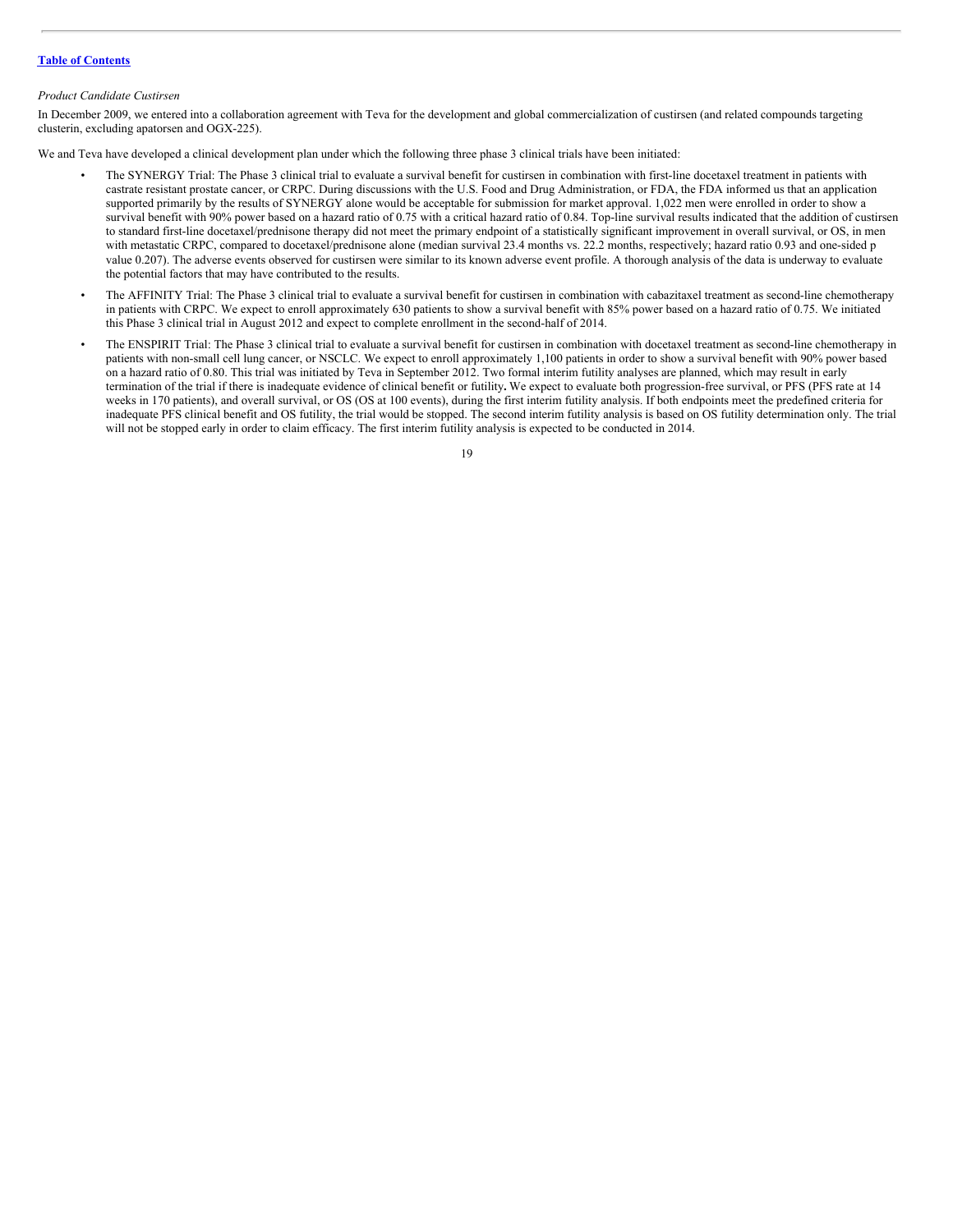Custirsen has received Fast Track designation from the FDA for second-line treatment of metastatic CRPC when combined with cabazitaxel ad prednisone as part of the Phase 3 AFFINITY trial and for the second-line treatment of advanced NSCLC when combined with docetaxel in patients with disease progression following treatment with a first-line, platinum-based chemotherapy doublet regimen.

We and collaborating investigators have conducted five phase 2 clinical trials to evaluate the ability of custirsen to enhance the effects of therapy in patients with prostate, nonsmall cell lung and breast cancers. Results have been presented for each of these phase 2 trials. Our phase 3 registration trials have been designed based on our phase 2 clinical trials. Data from these phase 2 studies demonstrate the potential benefit of adding custirsen, a second generation antisense molecule, to existing cancer therapies.

# *Product Candidate Apatorsen*

Apatorsen is our product candidate designed to inhibit production of heat shock protein 27, or Hsp27, a cell-survival protein expressed in many types of cancers including bladder, non-small cell lung, pancreatic, prostate and breast cancers. Hsp27 expression is stress-induced, including by many anti-cancer therapies. Overexpression of Hsp27 is thought to be an important factor leading to the development of treatment resistance and is associated with metastasis and negative clinical outcomes in patients with various tumor types.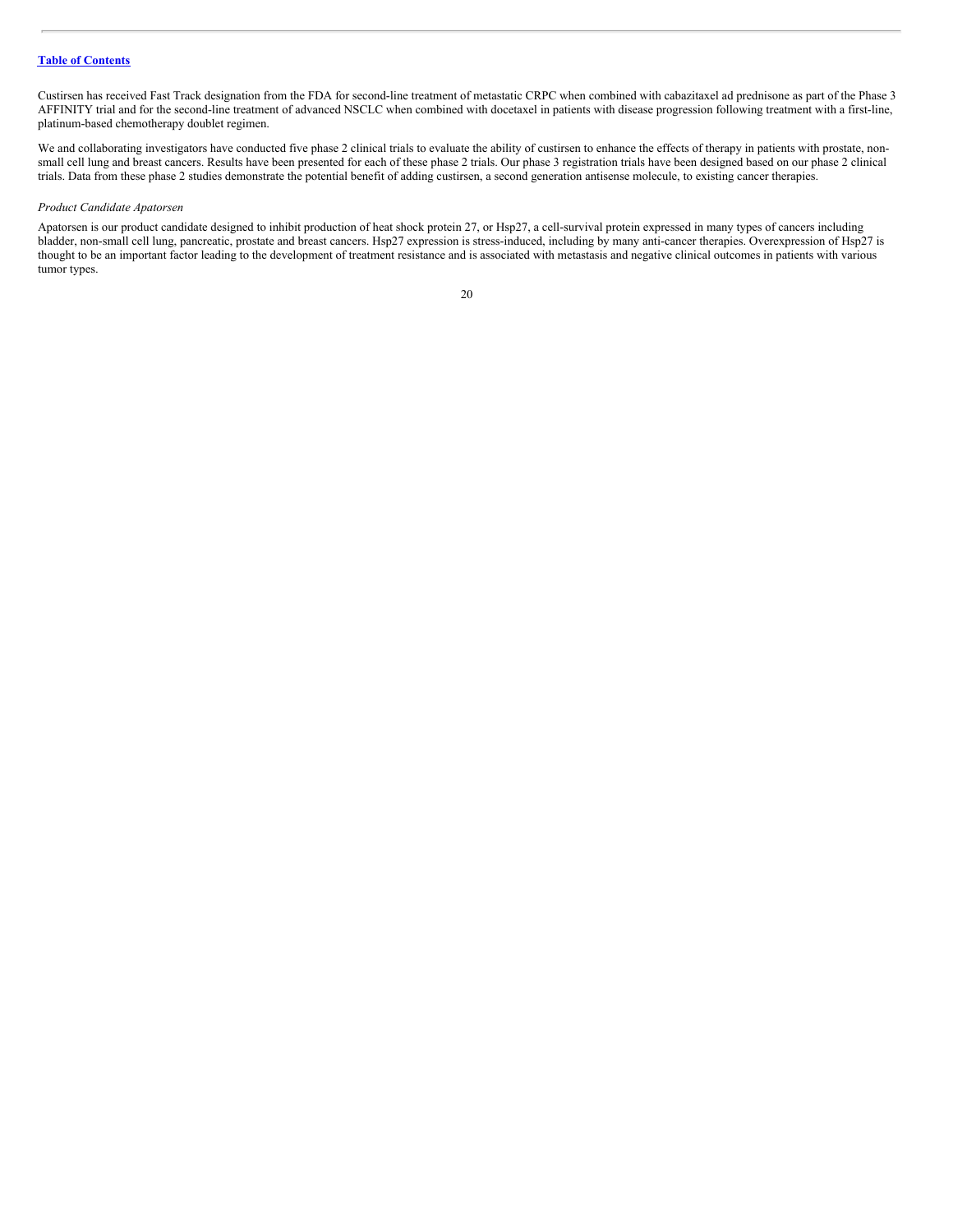In 2013, we initiated the "ORCA" (**O**n-going studies evaluating treatment **R**esistance in **CA**ncer) program which encompasses clinical studies designed to evaluate whether inhibition of Hsp27 can lead to improved prognosis and treatment outcomes for cancer patients. Our goal is to advance cancer treatment by conducting clinical trials for apatorsen across multiple cancer indications including bladder, lung, pancreatic and prostate cancers. We are conducting parallel clinical trials to evaluate apatorsen in several cancer indications and treatment combinations to accelerate the development of apatorsen. As part of this strategy, we are supporting specific investigator-sponsored trials to allow assessment of a broader range of clinical indications for future OncoGenex-sponsored trials and possible market approval.

Our current apatorsen development activities for bladder cancer include the following clinical trials:

- The Borealis-1™ Trial: An OncoGenex-sponsored Phase 2 trial of apatorsen in patients with metastatic bladder cancer. Borealis-1 is a three-arm, randomized, placebo-controlled trial evaluating apatorsen in combination with first-line gemcitabine and cisplatin treatment in the metastatic setting. Each arm has enrolled approximately 60 patients and the trial is being conducted in sites throughout the United States, Canada and Europe. The trial is being conducted as an eventdriven trial such that we anticipate the final analysis will have at least 80% power to show a critical hazard ratio of approximately 0.66 to 0.72. This type of Phase 2 trial design will allow us to better predict the potential size of and success for a Phase 3 trial where a survival benefit will be the primary endpoint. Borealis-1™ patient enrollment was completed in July 2013 and data are expected to be available in the second-half of 2014.
- The Borealis-2™ Trial: The investigator-sponsored, randomized Phase 2 trial evaluating apatorsen in combination with docetaxel treatment compared to docetaxel treatment alone in patients with advanced or metastatic bladder cancer who have disease progression following first-line platinum-based chemotherapy. This trial is designed to have adequate power to detect a survival benefit corresponding to a hazard ratio of approximately 0.667. The primary analysis is to be performed at one-sided 0.10 significance level with 90% power to detect a difference in overall survival. We expect to enroll approximately 200 patients. Patients may also continue weekly apatorsen infusions as maintenance treatment until disease progression or unacceptable toxicity if they complete all 10 cycles of docetaxel, or are discontinued from docetaxel due to docetaxel toxicity. This trial was initiated in April 2013 and is enrolling patients.

Our current apatorsen development activities for NSCLC include the following clinical trials:

- The Spruce™ Trial: An investigator-sponsored, randomized, placebo-controlled Phase 2 trial evaluating apatorsen in patients with previously untreated advanced non-squamous NSCLC. The trial is expected to randomize approximately 155 patients with non-squamous NSCLC to receive either apatorsen plus carboplatin and pemetrexed therapy or placebo plus carboplatin and pemetrexed therapy**.** The aim of the trial is to determine if adding apatorsen to carboplatin and pemetrexed therapy can extend PFS outcome. Additional analyses are expected to include tumor response rates, overall survival, safety, tolerability and the effect of therapy on Hsp27 levels. This trial was initiated in August 2013 and is enrolling patients. We expect to complete patient enrollment by the end of 2014.
- The Cedar™ Trial: An investigator-sponsored, randomized Phase 2 trial evaluating apatorsen in patients with previously untreated advanced squamous NSCLC. The trial is expected to randomize approximately 140 patients with squamous NSCLC to receive apatorsen plus gemcitabine and carboplatin therapy or gemcitabine and carboplatin therapy alone. The aim of the trial is to determine if adding apatorsen to gemcitabine and carboplatin therapy can extend PFS outcome. Additional analyses will include tumor response rates, overall survival, safety, and health-related quality of life. Additional analyses are expected to determine the effect of therapy on Hsp27 levels and to explore potential biomarkers that may help predict response to treatment. Patient enrollment is expected to be initiated mid-2014.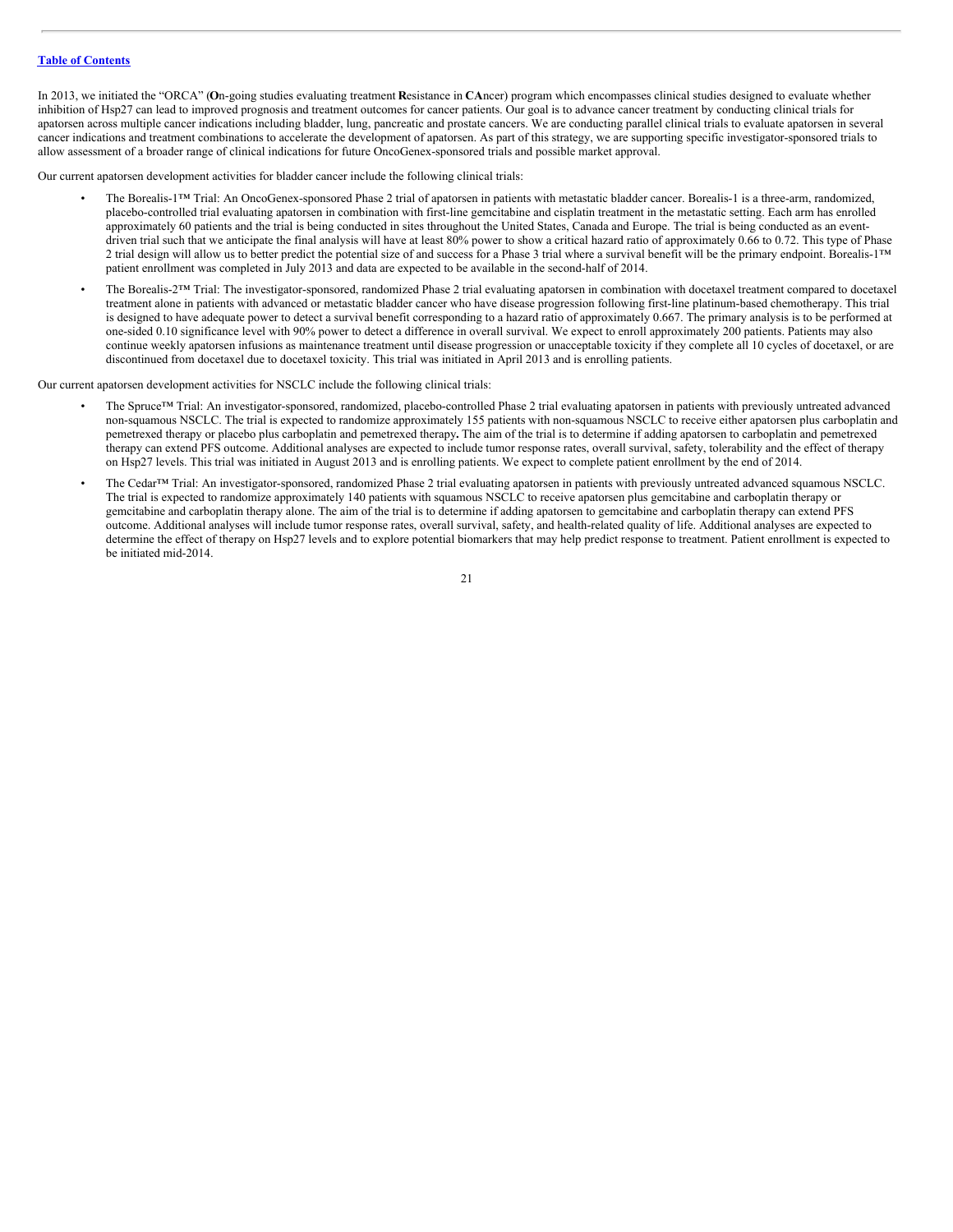Our current apatorsen development activities for pancreatic cancer include the following clinical trial:

• The Rainier™ Trial: An investigator-sponsored, randomized, placebo-controlled Phase 2 trial evaluating apatorsen in combination with Abraxane® (paclitaxel protein-bound particles for injectable suspension)(albumin-bound) and gemcitabine in approximately 130 patients with previously untreated metastatic pancreatic cancer. The objective of the trial will be overall survival, with additional analyses to evaluate PFS, tumor response rates, safety, tolerability, and the effect of therapy on Hsp27 levels. The trial was initiated in August 2013 and is enrolling patients.

Our current apatorsen development activities for prostate cancer include the following clinical trial:

The Pacific™ Trial: An investigator-sponsored, randomized Phase 2 trial evaluating apatorsen in men with CRPC who are experiencing a rising PSA while receiving Zytiga® (abiraterone acetate). The aim of the trial is to determine if adding apatorsen to Zytiga treatment can reverse or delay treatment resistance by evaluating the PFS rate at a milestone Day 60 assessment. Other secondary endpoints such as PSA and objective responses, time to disease progression, CTCs and Hsp27 levels are expected to be evaluated. We expect approximately 80 patients will be enrolled. The trial was initiated in December 2012 and is enrolling patients.

Results of these trials may direct future company-sponsored trials in indications that show promising clinical benefits.

#### *Product Candidate OGX-225*

OGX-225 is our product candidate designed to inhibit the production of Insulin Growth Factor Binding Proteins -2 and -5 (IGFBP-2, IGFBP-5), two proteins that when overexpressed affect the growth of cancer cells. Increased IGFBP-2 and IGFBP-5 production are observed in many human cancers, including prostate, breast, colorectal, nonsmall cell lung, glioblastoma, acute myeloid leukemia, acute lymphoblastic leukemia, neuroblastoma, and melanoma. The increased production of these proteins is linked to faster rates of cancer progression, treatment resistance, and shorter survival duration in humans.

Preclinical studies with human prostate and breast cancer cells have shown that reducing IGFBP-2 and IGFBP-5 production with OGX-225 sensitized these tumor types to hormone ablation therapy or chemotherapy and induced tumor cell death. We have begun development activities for OGX-225 and toxicology studies are ongoing.

#### **Collaboration Revenue**

Revenue recognized to date is attributable to the upfront payment we received in the fourth quarter of 2009 pursuant to our Collaboration Agreement with Teva, as well as cash reimbursements from Teva for certain costs incurred by us under the clinical development plan. Our policy is to account for these reimbursements as collaboration revenue.

We are eligible to receive payments of up to \$370 million upon the achievement of developmental and commercial milestones set forth in our collaboration agreement with Teva. At present, we are unable to predict the timing or likelihood of such milestone payments. We did not receive any payments from Teva as a result of the achievement of developmental or commercial milestones in 2013 or the first quarter of 2014. Isis has disclosed in its SEC, filings that it is entitled to receive 30% of the up to \$370 million in milestone payments we may receive from Teva as part of the collaboration agreement. We disagree with its assessment but believe there may be some lesser payment obligation. See Note 3 of Notes to Consolidated Financial Statements included elsewhere in this Quarterly Report on Form 10-Q for further details on our collaboration with Teva.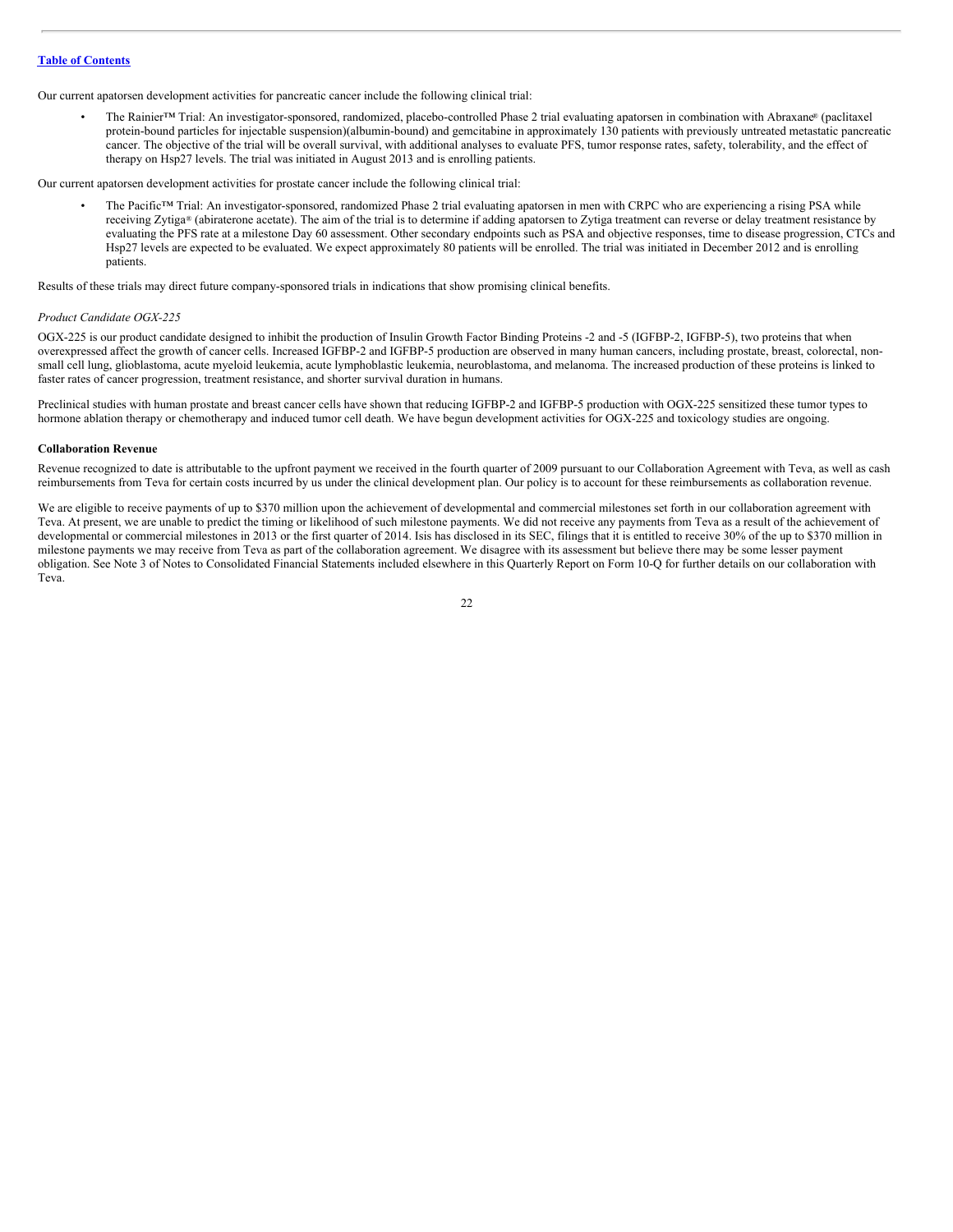#### **Research and Development Expenses**

Research and development, or R&D, expenses consist primarily of costs for clinical trials, contract manufacturing, personnel costs, milestone payments to third parties, facilities, regulatory activities, preclinical studies and allocations of other R&D-related costs. External expenses for clinical trials include fees paid to clinical research organizations, clinical trial site costs and patient treatment costs.

Currently, we manage our clinical trials through contract research organizations and independent medical investigators at their sites and at hospitals and expect this practice to continue. Through our clinical development programs, we are developing each of our product candidates in parallel for multiple disease indications. Due to the number of ongoing projects and our ability to utilize resources across several projects, we do not record or maintain information regarding the indirect operating costs incurred for our research and development programs on a program-specific basis. In addition, we believe that allocating costs on the basis of time incurred by our employees does not accurately reflect the actual costs of a project.

Several of our clinical trials have been supported by grant funding that was received directly by the hospitals and/or clinical investigators conducting the clinical trials as investigator-sponsored trials, thereby allowing us to complete these clinical trials at a lower cost to us.

Per the terms of our collaboration agreement with Teva, we have spent the required \$30 million in development costs related to custirsen. Teva is required to fund all additional expenses under our clinical development plan.

Since our drug candidates are in the early stages of development, we cannot estimate completion dates for development activities or when we might receive material net cash inflows from our R&D projects, if ever.

Our projects or intended R&D activities may be subject to change from time to time as we evaluate our R&D priorities and available resources.

#### **General and Administrative Expenses**

General and administrative, or G&A, expenses consist primarily of salaries and related costs for our personnel in executive, finance and accounting, corporate external communications, human resources and other administrative functions, as well as consulting costs, including market research, business consulting and intellectual property. Other costs include professional fees for legal and auditing services, insurance and facility costs.

# **Warrant liability**

At March 31, 2014, there were exercisable warrants outstanding to purchase 1,587,301 shares of common stock at an exercise price of \$20 per share, expiring in October 2015. No warrants were exercised during the three months ended March 31, 2014 or 2013.

We reassess the fair value of the common stock warrants at each reporting date utilizing a Black-Scholes pricing model. Inputs used in the pricing model include estimates of stock price volatility, expected warrant life and risk-free interest rate. The computation of expected volatility was based on the historical volatility of shares of our common stock for a period that coincides with the expected life of the warrants.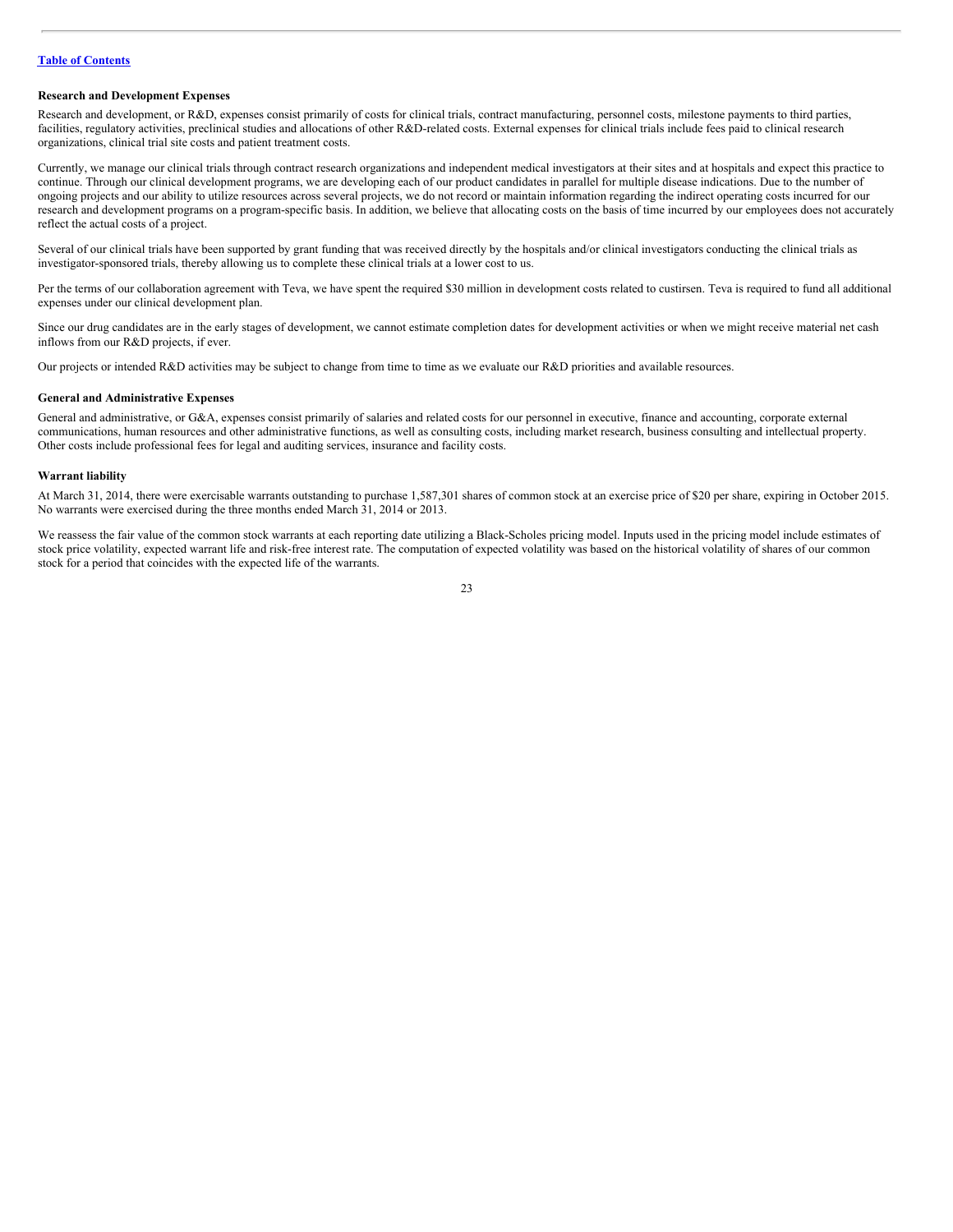#### **Results of Operations**

*Three Months Ended March 31, 2014 and 2013*

# *Revenue*

Revenue for the three months ended March 31, 2014 and 2013 was \$11.7 million and \$5.1 million, respectively. The increase in 2014 as compared to 2013 was due to an increase in revenue earned through our strategic collaboration with Teva, as a result of the clinical development activities associated with the AFFINITY trial.

#### *Research and Development Expenses*

Our research and development expenses for our clinical development programs as of the three months ended March 31, 2014 and 2013 are as follows (in thousands):

|                                         |          | Three months ended<br>March 31, |  |
|-----------------------------------------|----------|---------------------------------|--|
|                                         | 2014     | 2013                            |  |
| Clinical development programs:          |          |                                 |  |
| Custirsen                               | \$11,347 | \$4,629                         |  |
| Apatorsen                               | 2,714    | 3,557                           |  |
| Other research and development          | 2,842    | $-2,669$                        |  |
| Total research and development expenses | \$16,903 | \$10,855                        |  |

R&D expenses for the three months ended March 31, 2014 and 2013 were \$16.9 million and \$10.9 million, respectively. The increase in 2014 as compared to 2013 was due primarily to purchases of combination drugs used in the AFFINITY trial and increased costs related to our investigator-sponsored trials. These increases were partially offset by lower clinical trial costs for Borealis-1. Costs for the AFFINITY trial, custirsen manufacturing costs, compensation for work performed by our employees and certain other costs under the custirsen clinical development plan are reimbursed by Teva.

# *General and Administrative Expenses*

G&A expenses for the three months ended March 31, 2014 and 2013 were \$2.8 million and \$2.5 million, respectively. The increase in 2014 as compared to 2013 was primarily due to higher consulting costs.

#### *Gain (Loss) on Warrants*

We recorded a loss of \$0.7 million and a gain of \$1.4 million on the revaluation of the our outstanding warrants for the three months ended March 31, 2014 and 2013, respectively, which is included on our consolidated statement of loss as a loss or gain on warrants. We revalue the warrants at each balance sheet date to fair value. If unexercised, the warrants will expire in October 2015.

# **Liquidity and Capital Resources**

We have incurred an accumulated deficit of \$142.3 million through March 31, 2014, and we expect to incur substantial additional losses in the future as we expand our R&D activities and other operations, as more fully described below. We have not generated any revenue from product sales to date, and we may not generate product sales revenue in the near future, if ever.

All of our operations to date have been funded through the sale of our equity securities and payments received from Teva. As of March 31, 2014, our cash, cash equivalents, and short-term investments decreased to \$37.6 million from \$39.2 million as of December 31, 2013.

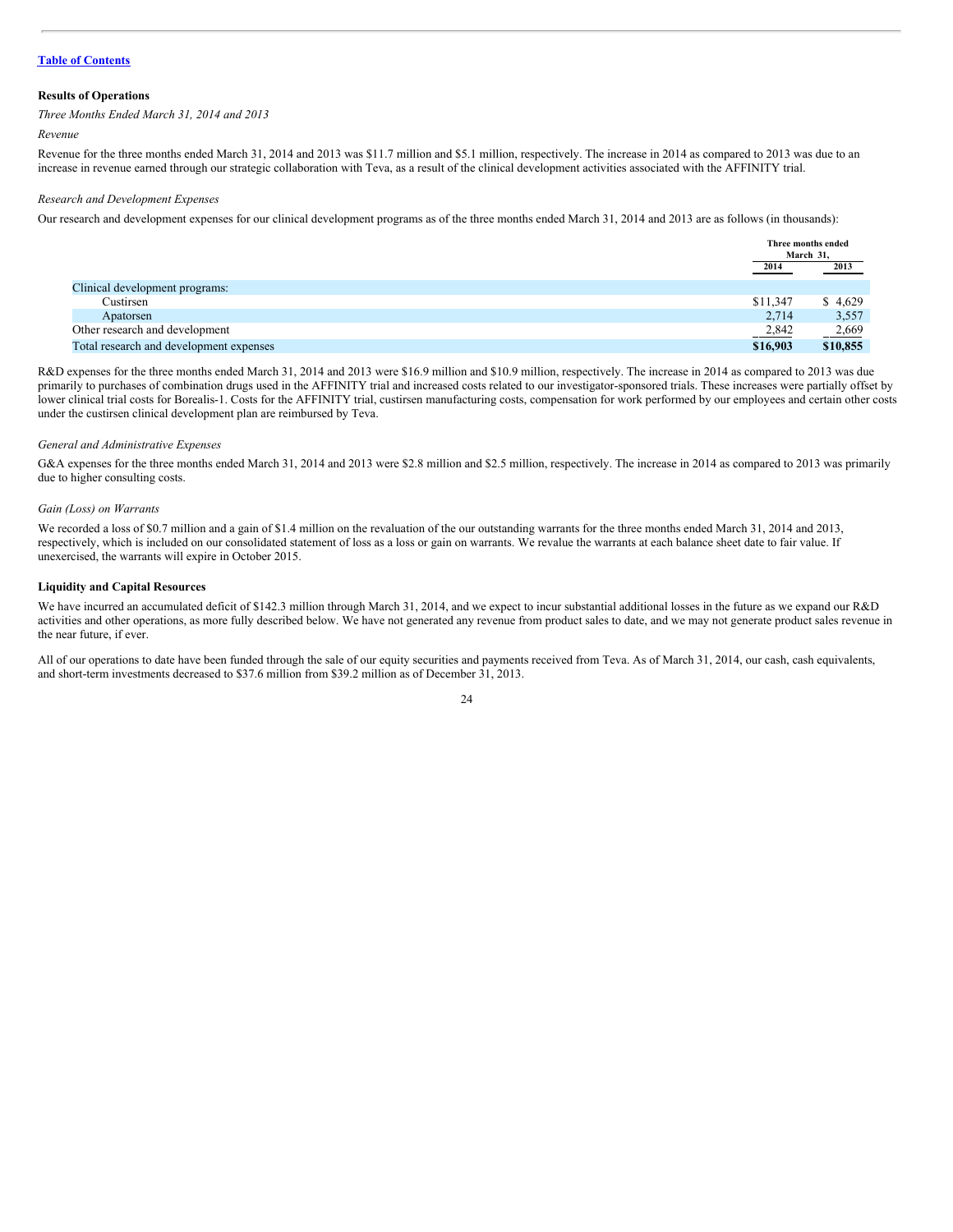Based on our current expectations, we believe our capital resources will be sufficient to fund our currently planned operations beyond the first quarter of 2015. Our currently planned operations are set forth below under the heading "Operating Capital and Capital Expenditure Requirements."

# **Cash Flows**

#### *Cash Used in Operations*

For the three months ended March 31, 2014, net cash used in operating activities decreased to \$1.7 million from \$10.7 million in the three months ended March 31, 2013. The decrease in cash used in operations in 2014 compared to 2013 is attributable to an increase in cash reimbursements from Teva in 2014.

#### *Cash Provided by Financing Activities*

For the three months ended March 31, 2014, net cash provided by financing activities increased to \$30,000 from \$10,000 in the three months ended March 31, 2013. Net cash provided by financing activities in the three months ended March 31, 2014 and 2013 were the result of proceeds from the exercise of stock options.

# *Cash Provided by Investing Activities*

For the three months ended March 31, 2014, net cash provided by investing activities increased to \$15.7 million from \$11.2 million for the three months ended March 31, 2013. Net cash provided by investing activities in the three months ended March 31, 2014 and 2013 was due to transactions involving marketable securities in the normal course of business.

# **Operating Capital and Capital Expenditure Requirements**

Based on our current expectations we believe that our cash, cash equivalents, short-term investments and receivables from Teva will be sufficient to fund our currently planned operations beyond the first quarter of 2015, which may include:

- completing patient enrollment in the AFFINITY trial, a Phase 3 trial that is evaluating a survival benefit for custirsen in combination with cabazitaxel as secondline chemotherapy in approximately 630 patients with CRPC;
- continuing enrollment in the ENSPIRIT trial, a Phase 3 trial that is evaluating a survival benefit for custirsen in combination with docetaxel as second-line chemotherapy in approximately 1,100 patients with NSCLC and the first interim futility analysis that is expected to be conducted in 2014;
- announcement of Borealis-1 trial results, an OncoGenex-sponsored randomized, placebo-controlled Phase 2 trial evaluating apatorsen in combination with standard first-line chemotherapy in approximately 180 patients with metastatic bladder cancer;
- continuing enrollment in the Borealis-2 trial, an investigator-sponsored, randomized, controlled Phase 2 trial evaluating apatorsen in patients with advanced or metastatic bladder cancer who have disease progression following initial platinum-based chemotherapy first-line treatment and are eligible to receive docetaxel second-line chemotherany:
- completing the BL-01 trial, an investigator-sponsored Phase 1 trial evaluating apatorsen when administered directly into the bladder in patients with superficial or muscle-invasive bladder cancer;

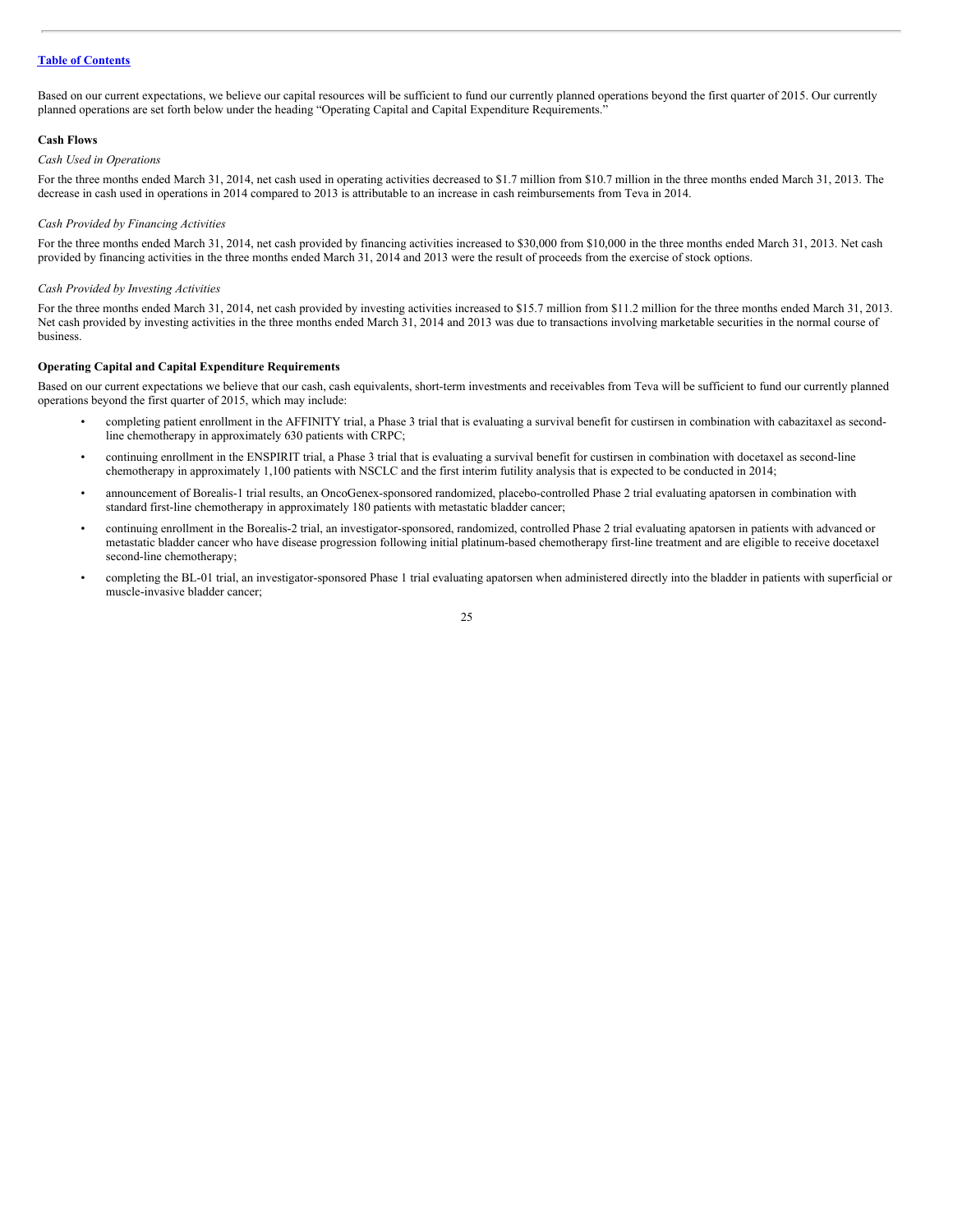- completing enrollment in the Spruce trial, an investigator-sponsored, randomized, placebo-controlled Phase 2 trial evaluating apatorsen treatment with carboplatin and pemetrexed chemotherapy in patients with previously untreated advanced non-squamous NSCLC;
- initiating enrollment in the Cedar trial, an investigator-sponsored, randomized Phase 2 trial evaluating apatorsen treatment with gemcitabine and carboplatin chemotherapy in patients with previously untreated advanced squamous NSCLC;
- continuing enrollment in the Rainier trial, an investigator-sponsored, randomized, placebo-controlled Phase 2 trial evaluating apatorsen in combination with Abraxane® and gemcitabine in patients with previously untreated metastatic pancreatic cancer;
- completing the PR-01 trial, an investigator-sponsored Phase 2 trial evaluating apatorsen treatment in combination with prednisone in patients with prostate cancer who have not received chemotherapy;
- continuing enrollment in the Pacific trial, an investigator-sponsored randomized Phase 2 trial evaluating apatorsen treatment in combination with Zytiga in patients with prostate cancer; and
- completing OGX-225 toxicology studies.

We believe we have sufficient operating capital to fund our currently planned operations beyond the first quarter of 2015, which planned operations include the expected release of final survival results from the Borealis-1 trial in the second-half of 2014 and the completion of enrollment in AFFINITY and Spruce by the end of 2014.

Results from the additional custirsen and apatorsen trials may be released at a date that is beyond the period for which we currently project we have available cash resources. We have based this estimate on assumptions that may prove to be wrong, and we could utilize our available capital resources sooner than we currently expect. If we were to conduct development activities with respect to our other product candidates beyond those development activities described above, including activities with respect to OGX-225, or if the clinical trials cost more than we anticipate, we would require additional funding to support such operations. If we need to extend our cash availability or to conduct any such currently unplanned development activities, we would seek such necessary funding through the licensing or sale of certain of our product candidates, by executing a partnership or collaboration agreement, or through private or public offerings of our equity or debt, including the sale of common stock pursuant to an at-the market offering. However, we can provide no assurance that such funding would be available to us on favorable terms, or at all.

Our future capital requirements will depend on many factors, including:

- maintaining our relationship with Teva and Teva's ongoing level of focus and efforts to develop custirsen;
- our ability to obtain additional funding through a partnership or collaboration agreement with a third party or licenses of certain of our product candidates, or through private or public offerings of our equity or debt;
- timing, costs and results of clinical trials, preclinical development and regulatory approvals;
- success of custirsen, apatorsen and our other product candidates, including receipt of milestone and royalty payments;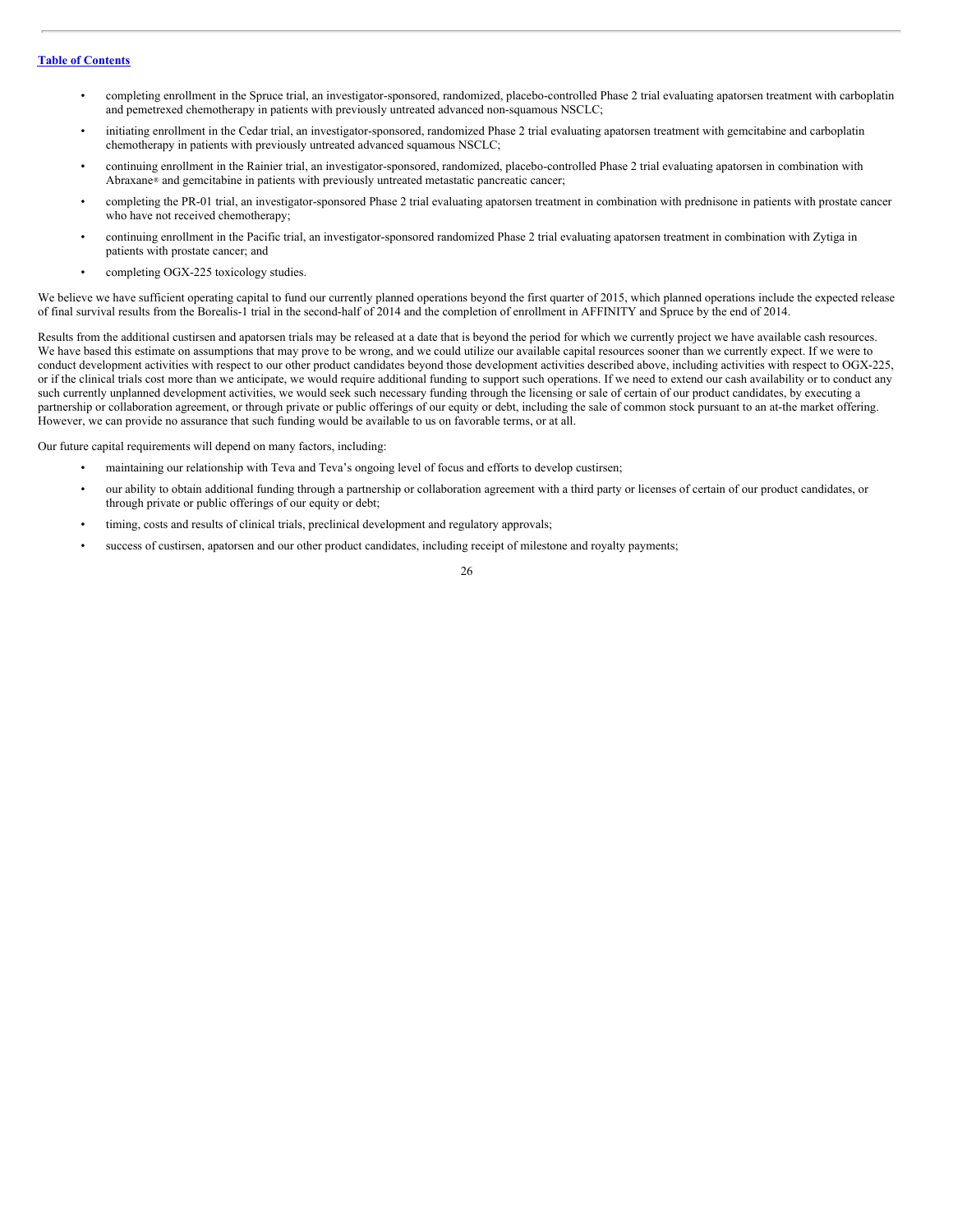- timing, costs and results of drug discovery and R&D; and
- costs related to obtaining, defending and enforcing patents.

# **Off-Balance Sheet Arrangements**

We do not have any off-balance sheet financing arrangements at March 31, 2014.

# **Contingencies and Commitments**

We previously disclosed certain contractual obligations and contingencies and commitments relevant to us within the financial statements and Management Discussion and Analysis of Financial Condition and Results of Operations in our Annual Report on Form 10-K for the year ended December 31, 2013, as filed with the SEC on March 11, 2014. There have been no material changes to our "Contractual Obligations" table in Part II, Item 7, "Management's Discussion and Analysis of Financial Condition and Results of Operations" of our 2013 Form 10-K. For more information regarding our current contingencies and commitments, see note 7 to the financial statements included above.

# **Material Changes in Financial Condition**

|                   | March 31.<br>2014 | December 31,<br>2013 |
|-------------------|-------------------|----------------------|
| (In thousands)    |                   |                      |
| Total assets      | \$49,824          | 55,689               |
| Total liabilities | 20,220            | 18.478               |
| Total equity      | 29,604            | 37.211               |

The decrease in assets at March 31, 2014 compared with December 31, 2013 primarily relates to a decrease in prepaid expenses and a decrease in cash, cash equivalents and marketable securities, as these assets have been used to fund operations. The increase in liabilities at March 31, 2014 compared with December 31, 2013 is primarily due to higher clinical trial accruals associated with patient enrollment and treatment in the AFFINITY trial and our investigator sponsored trials evaluating apatorsen.

# **Critical Accounting Policies and Estimates**

The preparation of financial statements in accordance with U.S. GAAP requires management to make estimates and assumptions that affect reported amounts and related disclosures. We have discussed those estimates that we believe are critical and require the use of complex judgment in their application in our Annual Report on Form 10-K for the year ended December 31, 2013, filed with the SEC on March 11, 2014. Since December 31, 2013, there have been no material changes to our critical accounting policies or the methodologies or assumptions we apply under them.

#### **New Accounting Standards**

See Note 2, "Accounting Policies," of the consolidated financial statements for information related to the adoption of new accounting standards in 2014, none of which had a material impact on our financial statements, and the future adoption of recently issued accounting standards, which we do not expect to have a material impact on our financial statements.

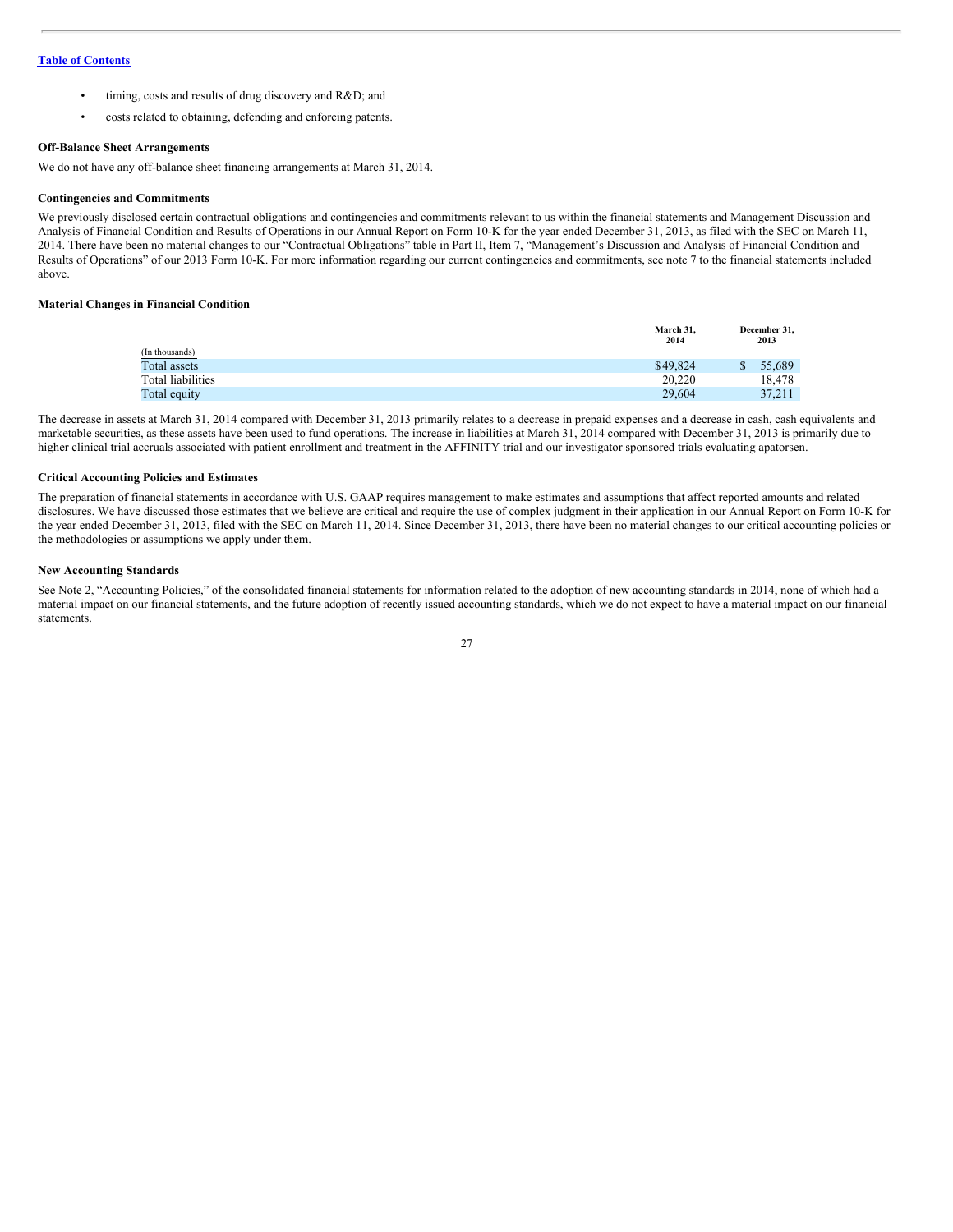# <span id="page-27-0"></span>**Item 3. Quantitative and Qualitative Disclosures About Market Risk**

#### **Interest Rate Risk**

Interest rate risk is the risk that the fair values and future cash flows of financial instruments will fluctuate because of the changes in market interest rates. We invest our cash in a variety of financial instruments, primarily in short-term bank deposits, money market funds, and domestic and foreign commercial paper and government securities. These investments are denominated in U.S. dollars, and we monitor our exposure to interest rate changes. We have very limited interest rate risk due to having only a few assets or liabilities subject to fluctuations in interest rates. Our investment portfolio includes only marketable securities with active secondary or resale markets to help ensure portfolio liquidity. Due to the nature of our highly liquid marketable securities, a change in interest rates would not materially change the fair market value. We have estimated the effect on our portfolio of a hypothetical increase in interest rates by one percent to be a reduction of approximately \$0.1 million in the fair value of our investments as of March 31, 2014.

#### **Foreign Currency Exchange Risk**

We are exposed to risks associated with foreign currency transactions on certain contracts and payroll expenses related to our Canadian subsidiary, OncoGenex Technologies, denominated in Canadian dollars, and we have not hedged these amounts. As our unhedged foreign currency transactions fluctuate, our earnings might be negatively affected. Accordingly, changes in the value of the U.S. dollar relative to the Canadian dollar might have an adverse effect on our reported results of operations and financial condition, and fluctuations in exchange rates might harm our reported results and accounts from period to period. We have estimated the effect on our reported results of operations of a hypothetical increase of 10 percent in the exchange rate of the Canadian dollar against the U.S. dollar to be approximately \$0.1 million for the three months ended March 31, 2014.

#### <span id="page-27-1"></span>**Item 4. Controls and Procedures**

#### **Evaluation of Disclosure Controls and Procedures**

We maintain disclosure controls and procedures that are designed to ensure that material information required to be disclosed in our periodic reports filed or submitted under the Securities Exchange Act of 1934, as amended, or the Exchange Act, is recorded, processed, summarized and reported within the time periods specified in the SEC's rules and forms. Our disclosure controls and procedures are also designed to ensure that information required to be disclosed in the reports we file or submit under the Exchange Act are accumulated and communicated to our management, including our principal executive officer and principal financial officer as appropriate, to allow timely decisions regarding required disclosure.

During the quarter ended March 31, 2014, we carried out an evaluation, under the supervision and with the participation of our management, including our principal executive officer and principal financial officer, of the effectiveness of the design and operation of our disclosure controls and procedures, as defined in Rules 13a-15(e) and 15d-15(e) under the Exchange Act. Based upon that evaluation, our principal executive officer and principal financial officer concluded that our disclosure controls and procedures were effective, as of the end of the period covered by this report.

#### **Changes in Internal Control Over Financial Reporting**

We have not made any changes to our internal control over financial reporting (as defined in Rule 13a-15(f) and 15d-15(f) under the Exchange Act) during the quarter ended March 31, 2014 that have materially affected, or are reasonably likely to materially affect, our internal control over financial reporting.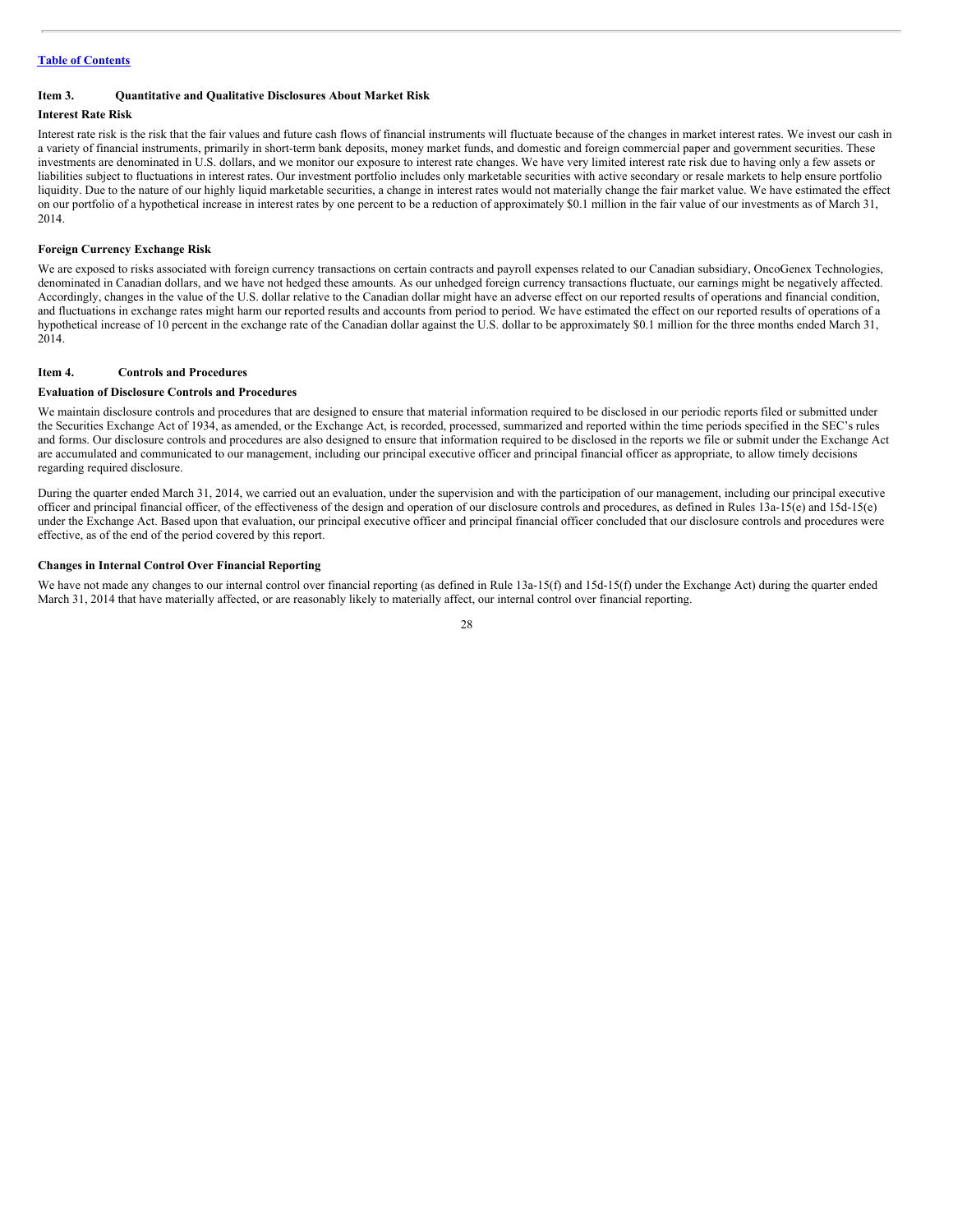# **Limitations on Effectiveness of Controls**

Our management does not expect that our disclosure controls and procedures or our internal controls will prevent all errors and all fraud. A control system, no matter how well conceived and operated, can provide only reasonable, not absolute, assurance that the objectives of the control system are met. Further, the design of a control system must reflect the fact that there are resource constraints, and the benefits of controls must be considered relative to their costs. Because of the inherent limitations in all control systems, no evaluation of controls can provide absolute assurance that all control issues and instances of fraud, if any, within our company have been detected.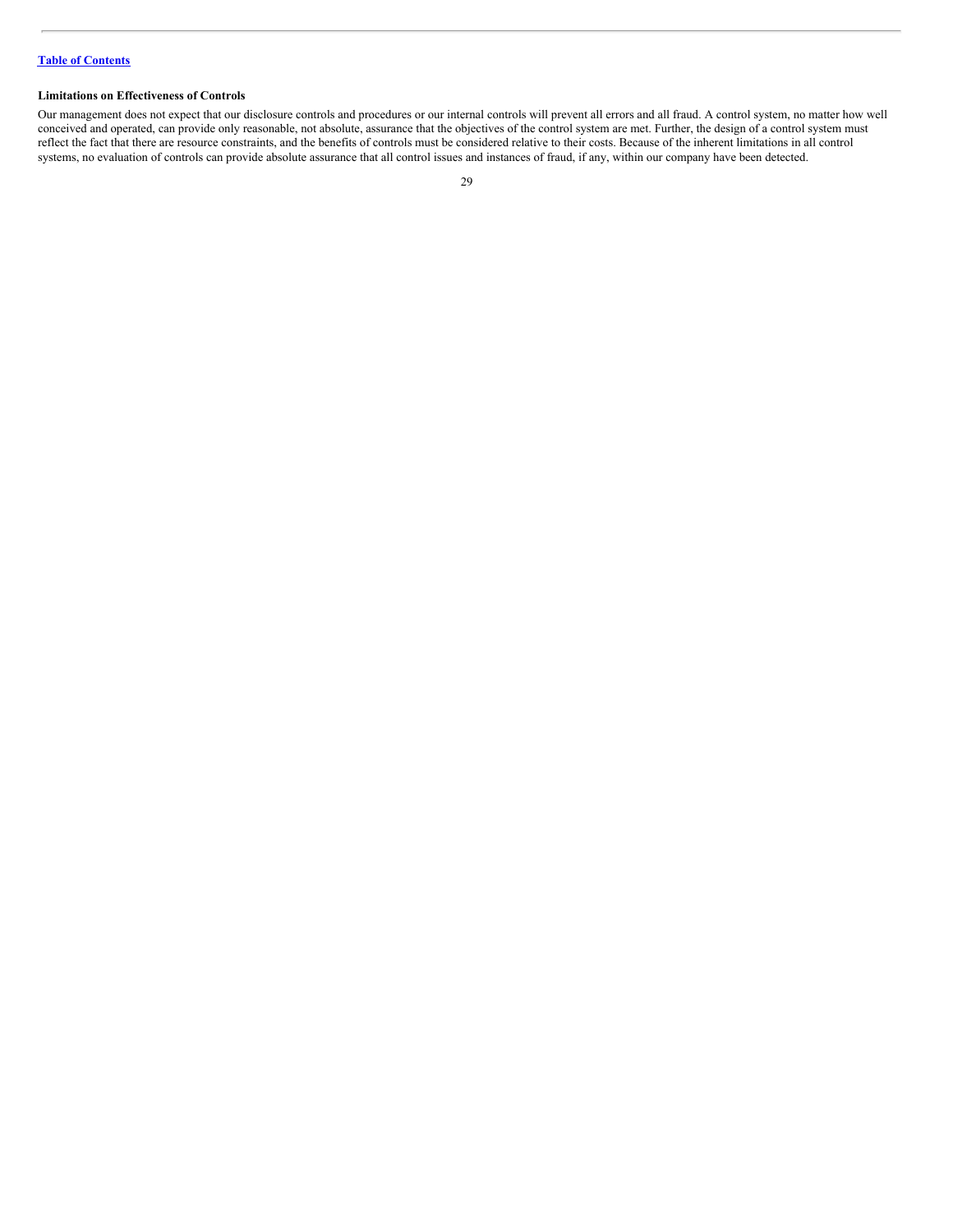# **PART II. OTHER INFORMATION**

# **Item 1A. Risk Factors**

#### **Risks Related to Our Business**

<span id="page-29-1"></span><span id="page-29-0"></span>Investing in our common stock involves a high degree of risk. You should consider carefully the risks and uncertainties described below, together with all of the other information contained in this Quarterly Report on Form 10-Q and in the other periodic and current reports and other documents we file with the Securities and Exchange Commission, before deciding to invest in our common stock. If any of the following risks materialize, our business, financial condition, results of operation and future prospects will likely be materially and adversely affected. In that event, the market price of our common stock could decline and you could *lose all or part of your investment.*

#### **Risks Related to Our Business**

## We have incurred losses since inception and anticipate that we will continue to incur losses for the foreseeable future. We have never had any products *available for commercial sale and we may never achieve or sustain profitability.*

We are a clinical-stage biopharmaceutical company, are not profitable, have incurred losses in each year since our inception and do not expect to become profitable in the foreseeable future. We have never had any products available for commercial sale, and we have not generated any revenue from product sales nor do we anticipate that we will generate revenue from product sales in the foreseeable future. Our revenue to date has been collaboration revenue under our collaboration agreement with Teva. We have not yet submitted any products for approval by regulatory authorities, and we continue to incur research and development and general and administrative expenses related to our operations. We expect to continue to incur losses for the foreseeable future, and we expect these losses to increase as we continue our research activities and conduct development of, and seek regulatory approvals for, our product candidates, and prepare for and begin to commercialize any approved products. If our product candidates fail in clinical trials or do not gain regulatory approval, or if our product candidates do not achieve market acceptance, we may never become profitable. Even if we achieve profitability in the future, we may not be able to sustain profitability in subsequent periods.

#### *Clinical trials may not demonstrate a clinical benefit of our product candidates.*

Positive results from preclinical studies and early clinical trials, including those results from the custirsen or apatorsen clinical trials conducted to date, should not be relied on as evidence that later-stage or large-scale clinical trials will succeed. We will be required to demonstrate with substantial evidence through well-controlled clinical trials that our product candidates are safe and effective for use in a diverse population before we can seek regulatory approvals for their commercial sale. Success in early clinical trials does not mean that future clinical trials will be successful because product candidates in later-stage clinical trials may fail to demonstrate sufficient safety and efficacy to the satisfaction of the FDA and other non-U.S. regulatory authorities, despite having progressed through initial clinical trials. Further, preliminary results from our clinical trials may not be confirmed in final data, or may change materially.

Even after the completion of our planned Phase 3 clinical trials, the FDA or other non-U.S. regulatory authorities may disagree with our clinical trial design and our interpretation of data, and may require us to conduct additional clinical trials to demonstrate the efficacy of our product candidates.

# We are highly dependent on the success of our lead product candidates, custirsen and apatorsen, and we cannot give any assurance that they, or any of our *other product candidates, will receive regulatory approval or will be successfully commercialized.*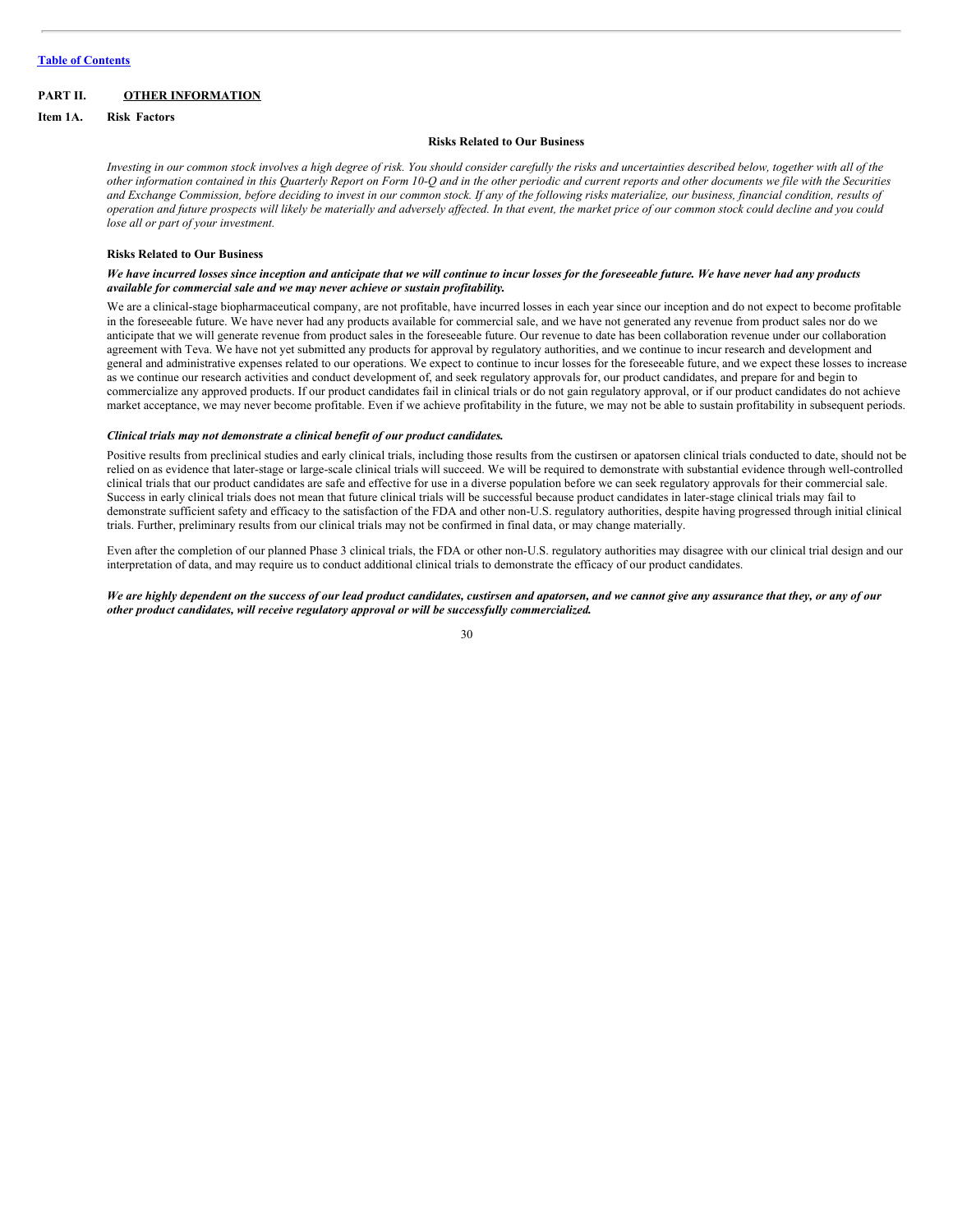In order to market custirsen, we and Teva must, among other things, complete ongoing clinical trials, including Phase 3 or registration clinical trials, to demonstrate safety and efficacy. We have an ongoing registration trial with custirsen in patients with CRPC, referred to as the SYNERGY trial. In April 2014, we announced that top-line survival results indicated that the addition of custirsen to standard first-line docetaxel/prednisone therapy did not meet the primary endpoint of a statistically significant improvement in overall survival in men with metastatic CRPC, compared to docetaxel/prednisone alone. A thorough analysis of the data is underway. Based on this analysis, we may decide not to continue to advance the development and commercialization of custirsen or Teva may decide to terminate our collaboration agreement, either of which would harm or prevent the commercialization of this product candidate. The failure to further develop and eventually commercialize custirsen could have a material adverse effect on our business and financial condition.

In the second half of 2012, we initiated the AFFINITY trial, in combination with cabazitaxel as second-line chemotherapy in patients with CRPC and our partner, Teva, initiated an additional registration trial in patients with NSCLC, referred to as the ENSPIRIT trial.

Apatorsen has been evaluated in humans, although we have limited safety data and have not yet established efficacy in humans. Completing the additional chronic toxicity studies and clinical trials will be required for apatorsen to establish the safety and efficacy of this product candidate. We are conducting parallel clinical trials to evaluate apatorsen in several cancer indications and treatment combinations to accelerate the development of apatorsen.

OGX-225 has not been tested in humans. Our preclinical testing of this product candidate may not be favorable and we may not be able to clinically evaluate OGX-225.

Our clinical development programs for our product candidates may not receive regulatory approval either if such product candidates fail to demonstrate that they are safe and effective in clinical trials and consequently fail to obtain necessary approvals from the FDA, or similar non-U.S. regulatory agencies, or if we have inadequate financial or other resources to advance these product candidates through the clinical trial process. If competitive products developed by third parties show significant benefit in the cancer indications in which we are developing our product candidates, any planned supportive or primary registration trials may be delayed, altered or not initiated and custirsen, apatorsen and our other product candidates may never receive regulatory approval. Any failure to obtain regulatory approval of custirsen, apatorsen or our other product candidates could have a material and adverse effect on our business.

#### We depend on our collaborative relationship with Teva to further develop and commercialize custirsen, and if our relationship is not successful or is terminated, we may not be able to effectively develop and/or commercialize custirsen, which would have a material adverse effect on our business.

We depend on Teva to collaborate with us in ongoing efforts to develop and eventually globally commercialize custirsen. Furthermore, under the collaboration agreement, we and Teva must agree on any changes to the clinical development plan for custirsen. As a result of our dependence on Teva, the eventual success or commercial viability of custirsen is largely beyond our control. The financial returns to us, if any, under the collaboration agreement depend in large part on the achievement of development and commercialization milestones, plus a share of any revenue from sales. Therefore, our success, and any associated financial returns to us and our investors, will depend in large part on Teva's performance under the collaboration agreement. We are subject to a number of additional specific risks associated with our dependence on our collaborative relationship with Teva, including:

- possible disagreements with Teva regarding the collaboration agreement, sharing of costs under the clinical development plan or ownership of proprietary rights;
- possible disagreements as to the timing, nature and extent of our development plans, including clinical trials or regulatory approval strategy or commercialization plan;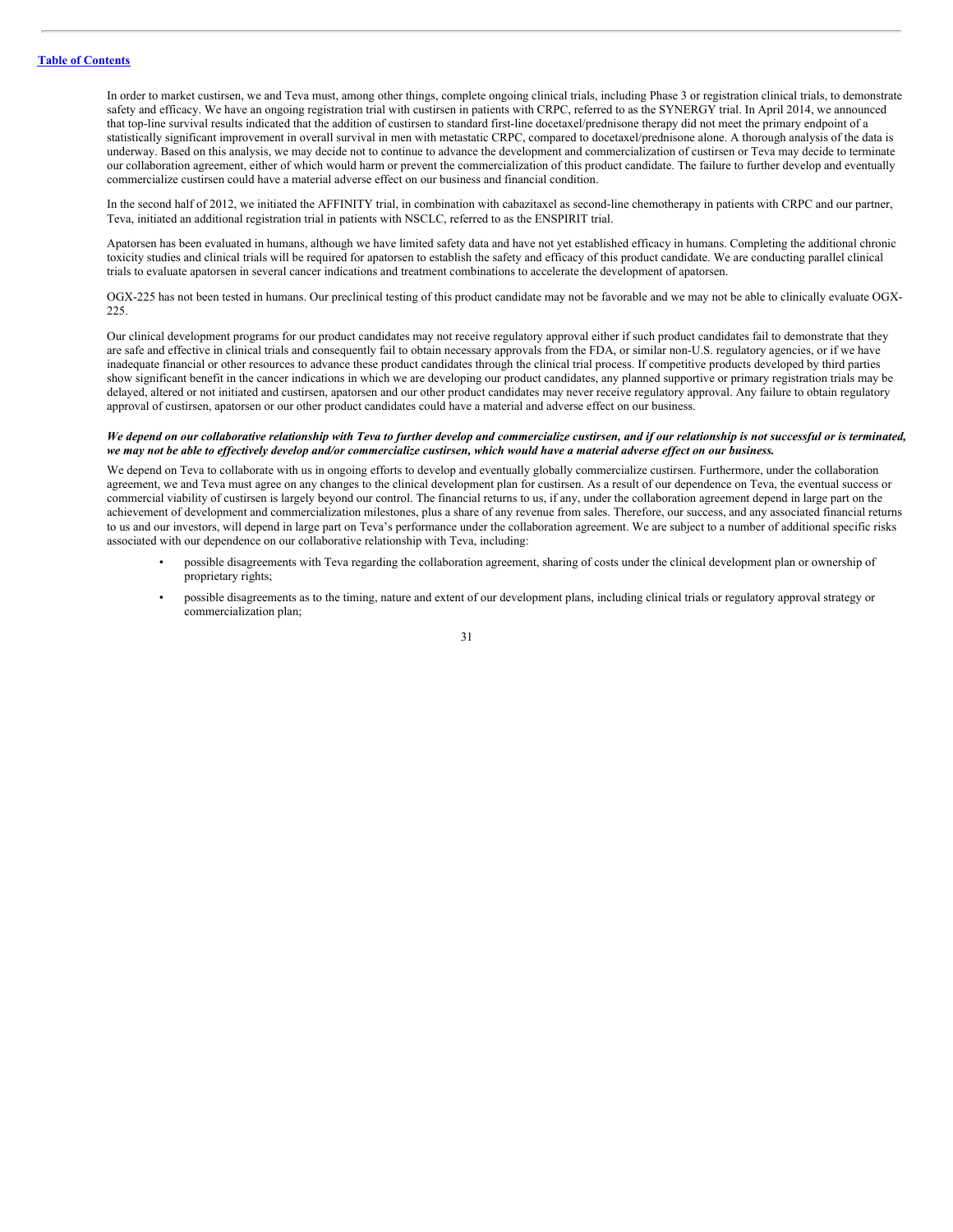- adverse decisions by Teva or the Joint Steering Committee regarding the development and commercialization of custirsen;
- loss of significant rights if we fail to meet our obligations under the collaboration agreement;
- our limited control over clinical trials of custirsen; and
- changes in key management personnel at Teva, including in members of the Joint Steering Committee.

If we and Teva are unable to reach an agreement under our clinical development plan, or if either we or Teva fail to perform our respective obligations or effectively manage our relationship, any clinical trial, regulatory approval or development progress could be significantly delayed or halted, could result in costly or timeconsuming litigation or arbitration and could have a material adverse effect on our business.

Decisions by Teva to either reduce or eliminate its participation in the oncology field, to emphasize other competitive agents currently in its portfolio, to add additional competitive agents to its portfolio or to terminate the development of custirsen could result in a decision to terminate the collaboration agreement, in which event, among other things, we may be responsible for paying any remaining costs of all three Phase 3 clinical trials. Any such termination could adversely affect the timing and extent of our development and commercialization activities, which could cause significant delays and funding shortfalls for those activities and seriously harm our business.

# Because we depend on financing from third parties for our operations, our business may fail if such financing becomes unavailable or is not available on *commercially reasonable terms.*

To date, we have financed our operations primarily through the sale of our equity securities and from payments we receive pursuant to the collaboration agreement with Teva. We believe that our existing capital resources and interest on such resources will be sufficient to meet our current operating requirements beyond the first quarter of 2015. If, however, the collaboration agreement with Teva is terminated, Teva fails to fulfill its obligations under the collaboration agreement, patients live longer as a result of new or investigational therapies, the trials proceed slower than expected or are initiated later than expected, we change our development plans, acquire rights to new product candidates or cannot find third-party collaborators for our other product candidates, we may need additional capital sooner than we expect. Our future capital requirements will depend on many factors, including, without limitation:

- maintaining our partnership with Teva;
- the scope and results of our clinical trials and preclinical studies;
- whether we experience delays in our clinical and preclinical development programs, or slower-than-anticipated product development or rate of events;
- whether we are able to enter into additional third-party collaborative partnerships to develop and/or commercialize any of our other product candidates on terms that are acceptable to us;
- whether we are able to enter into additional third-party collaborative partnerships to develop and/or commercialize any of our other product candidates on terms that are acceptable to us;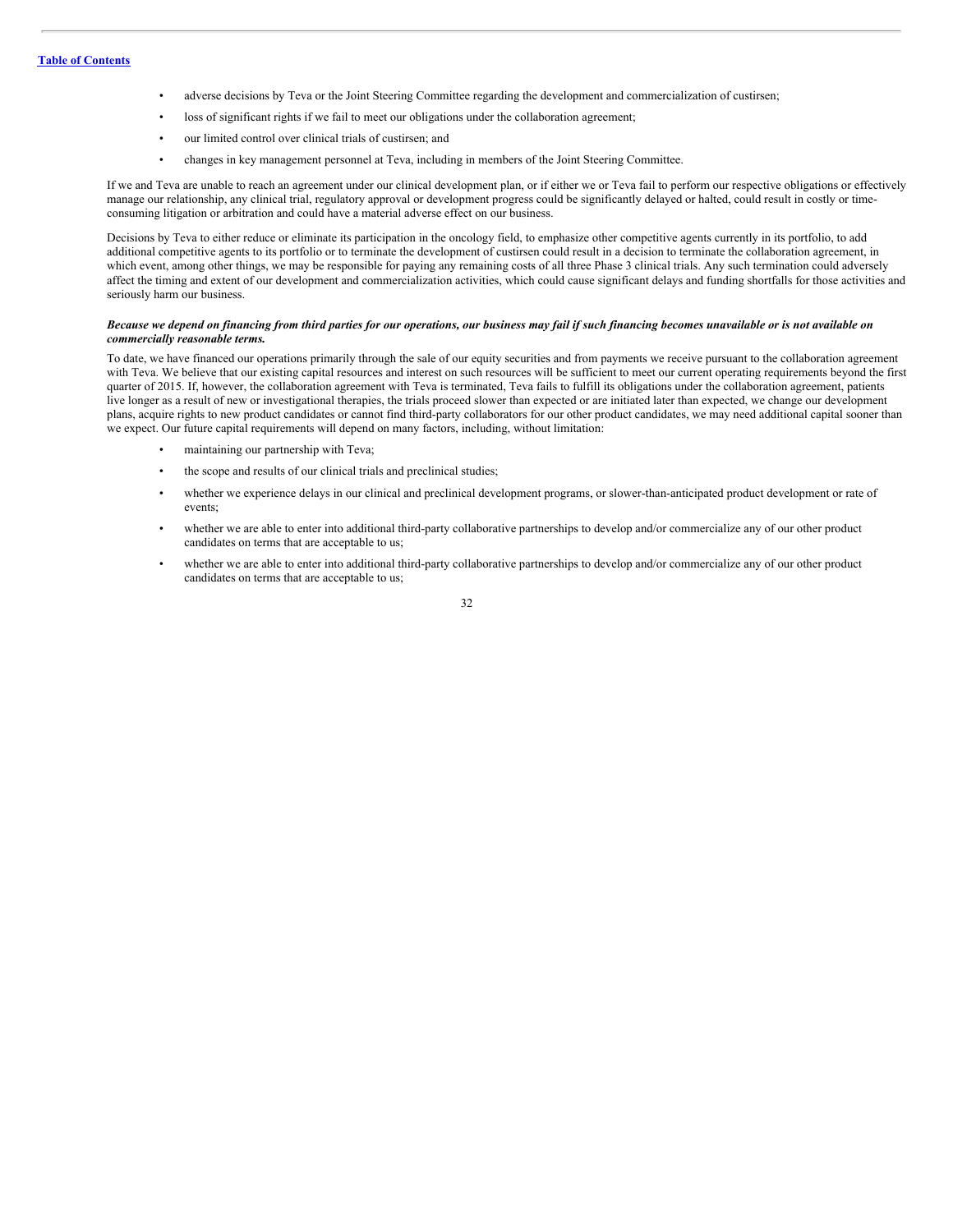- the timing and requirements of, and the costs involved in, conducting studies required to obtain regulatory approvals for our product candidates from the FDA and comparable foreign regulatory agencies;
- the availability of third parties to perform the key development tasks for our product candidates, including conducting preclinical studies and clinical trials and manufacturing our product candidates to be tested in those studies and trials and the associated costs of those services;
- the costs involved in preparing, filing, prosecuting, maintaining, defending the validity of and enforcing patent claims and other costs related to patent rights and other intellectual property rights, including litigation costs and the results of such litigation;
- whether we modify our development program, including terminating and starting new trials; and
- whether opportunities to acquire additional product candidates arise and the costs of acquiring and developing those product candidates.

If we are unable to raise funds on acceptable terms when it becomes necessary to do so, we may not be able to continue developing our product candidates, acquire or develop additional product candidates or respond to competitive pressures or unanticipated requirements. For these reasons, any inability to raise additional funds when we require it could have a material adverse effect on our business.

# Although we have entered into a collaboration agreement with Teva for custirsen, we have not yet partnered with third-party collaborators with respect to any of our other product candidates, and we cannot control whether we will be able to do so on favorable terms, if at all.

Our business strategy relies in part on potentially partnering successful product candidates with larger companies to complement our internal development and commercialization efforts. While we have successfully entered into a collaboration agreement with Teva with respect to custirsen, it may be difficult for us to find third parties that are willing to enter into a collaboration on acceptable economic terms, if at all, with respect to our other product candidates. We also will be competing with many other companies as we seek partners for our other product candidates and may not be able to compete successfully against those companies. If we are not able to enter into collaboration arrangements for our other product candidates and custirsen does not achieve regulatory approval or is delayed, we would be required to undertake and fund further development, clinical trials, manufacturing and commercialization activities solely at our own expense and risk. If we are unable to finance and/or successfully execute those expensive activities, our business could be materially and adversely affected, and we may be forced to discontinue clinical development of these product candidates.

# Our product candidates may cause undesirable and potentially serious side effects during clinical trials that could delay or prevent their regulatory approval or *commercialization.*

Since patients in our clinical trials have advanced stages of cancer, we expect that additional adverse events, including serious adverse events, will occur.

Undesirable side effects caused by any of our product candidates could cause us or regulatory authorities to interrupt, delay or halt clinical trials and could result in the denial of regulatory approval by the FDA or non-U.S. regulatory authorities for any or all targeted indications. This, in turn, could prevent us from commercializing our product candidates and generating revenue from their sale. In addition, if our product candidates receive marketing approval and we or others later identify undesirable side effects caused by the product:

Teva may elect to terminate the ongoing clinical trials and cease development of custirsen;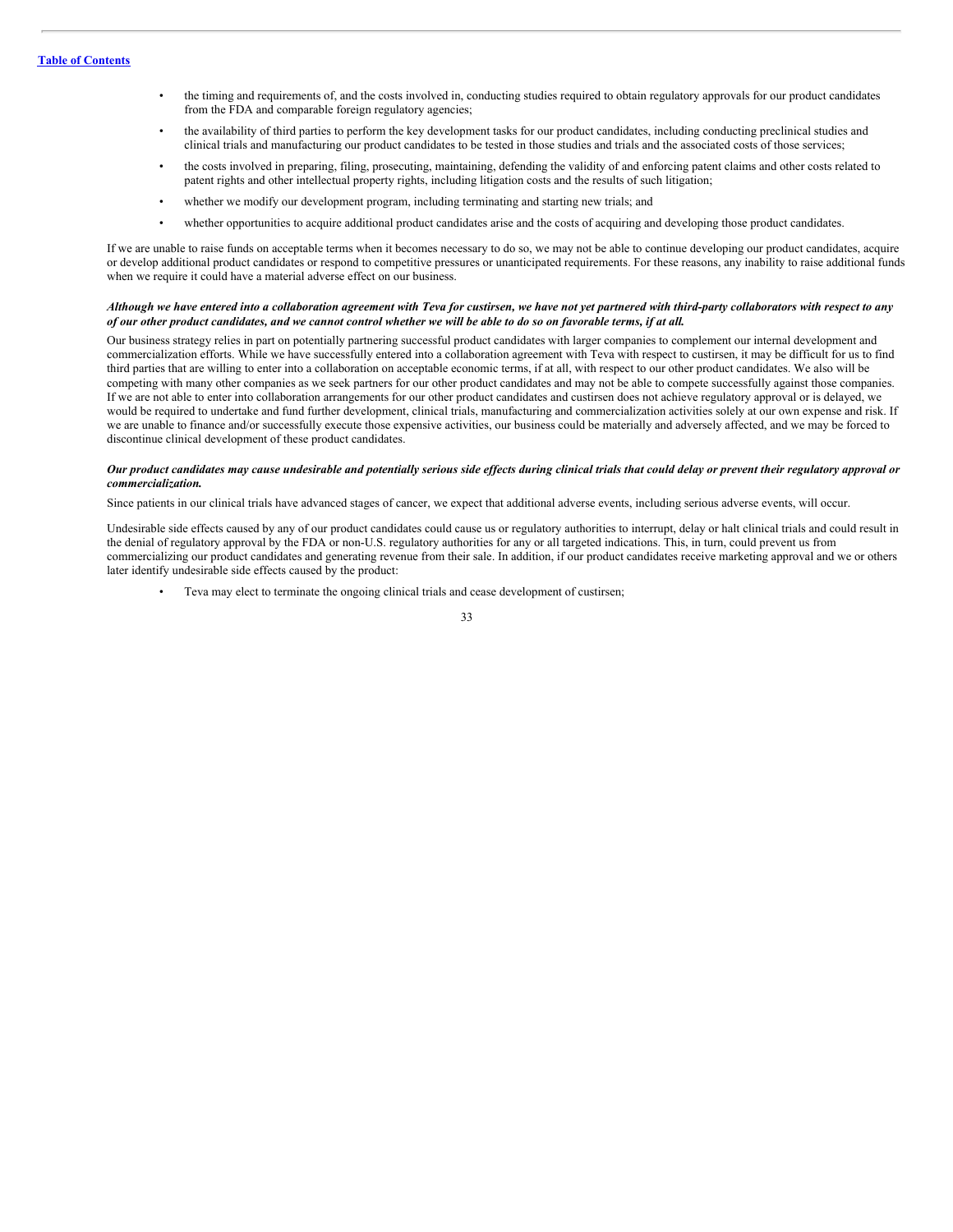- regulatory authorities may withdraw their approval of the product;
- we may be required to recall the product, change the way the product is administered, conduct additional clinical trials or change the labeling of the product;
- a product may become less competitive and product sales may decrease; and
- our reputation may suffer.

Any one or a combination of these events could prevent us from achieving or maintaining market acceptance of the affected product or could substantially increase the costs and expenses of commercializing the product, which in turn could delay or prevent us from generating significant revenue from the sale of the product. Recent events have raised questions about the safety of marketed drugs and may result in increased cautiousness by the FDA in reviewing new drugs based on safety, efficacy or other regulatory considerations and may result in significant delays in obtaining regulatory approvals, additional clinical trials being required, or more stringent product labeling requirements. Any delay in obtaining, or the inability to obtain, applicable regulatory approvals would prevent us from commercializing our product candidates.

# Our clinical trials may be suspended or terminated at any time, including by the FDA, other regulatory authorities, a Data Safety Monitoring Board overseeing the clinical trial at issue, by a clinical trial site or investigator, by Teva in the case of custirsen or by us. Any failure or significant delay in completing clinical trials for our product candidates could materially harm our financial results and the commercial prospects for our product candidates.

We do not know whether any of our currently planned or on-going clinical trials for custirsen or apatorsen will proceed or be completed on schedule, if at all, or, with respect to our other product candidates, whether we will be able to initiate any future preclinical studies or clinical trials, as applicable, beyond those currently planned. The completion of our clinical trials currently in progress could also be substantially delayed or prevented by several factors, including:

- decrease in Teva's level of focus or a discontinuation of its efforts to develop custirsen;
- delay or failure to obtain required future additional funding, when needed, through private or public offerings of our equity securities, debt financings, or the execution of a licensing, partnership or collaboration agreement with a third party for any of our product candidates;
- lack of efficacy evidenced during clinical trials;
- inadequate evidence of clinical benefit or futility;
- slower than expected rates of patient recruitment, enrollment and final analysis;
- failure of patients to complete the clinical trial;
- unforeseen safety issues;
- termination of our clinical trials by one or more clinical trial sites, investigators, data safety monitoring boards, or FDA;
- inability or unwillingness of patients or medical investigators to follow clinical trial protocols;
- inability to monitor patients adequately during or after treatment;
- introduction of competitive products that may impede our ability to retain patients in clinical trials; and
- delay or failure to obtain sufficient manufacturing supply of custirsen or apatorsen;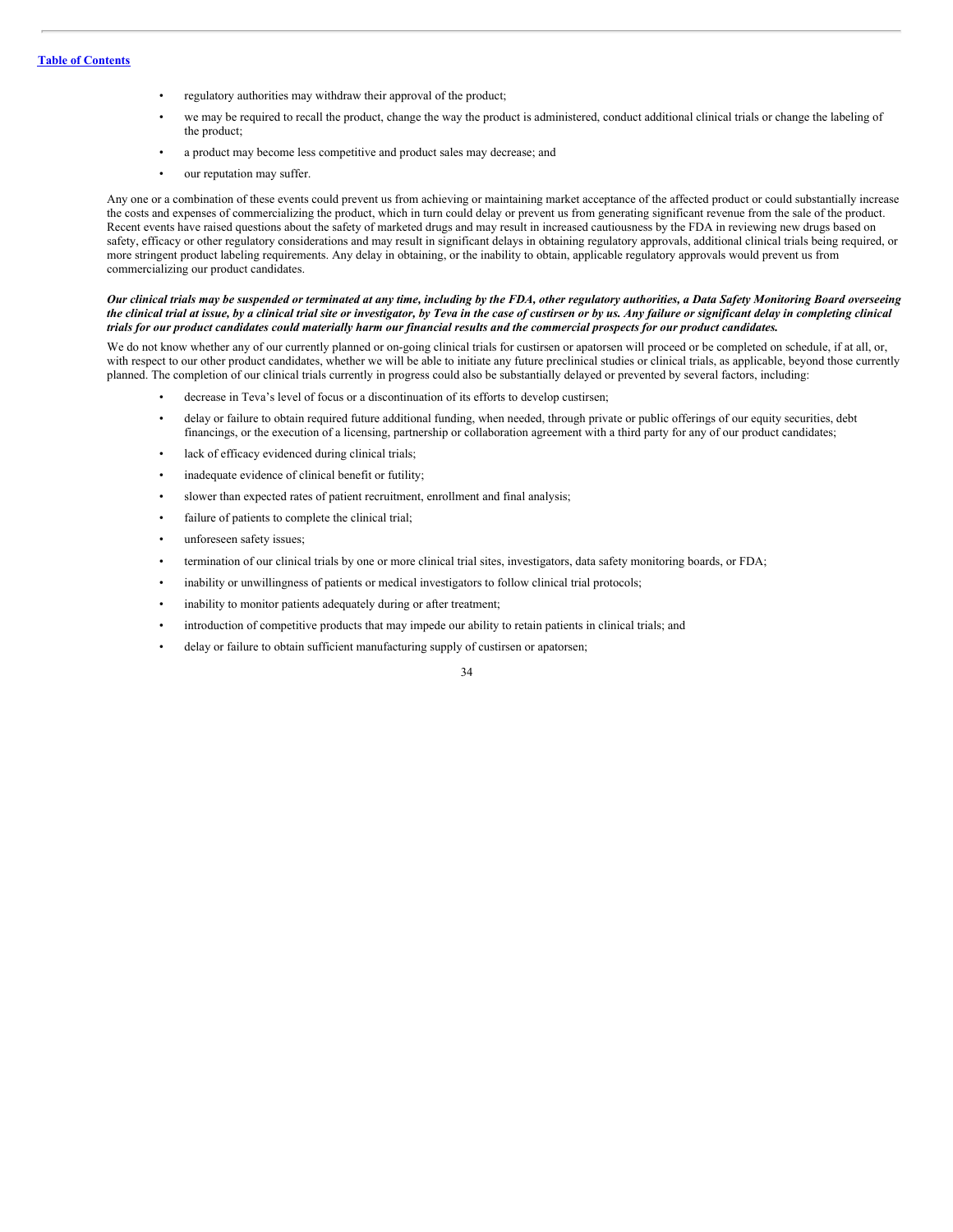The completion or commencement of future preclinical studies or clinical trials could be substantially delayed or prevented by several factors, including:

- decrease in Teva's level of focus or a discontinuation of its efforts to develop custirsen;
- delay or failure to obtain required future additional funding, when needed, through private or public offerings of our equity securities, debt financings, or the execution of a licensing, partnership or collaboration agreement with a third party for any of our product candidates;
- limited number of, and competition for, suitable patients with the particular types of cancer required for enrollment in our clinical trials;
- limited number of, and competition for, suitable sites to conduct clinical trials;
- introduction of new product candidates to the market in therapeutic areas similar to those that we are developing for our product candidates;
- concurrent evaluation of new investigational product candidates in therapeutic areas similar to those that we are developing for our product candidates;
- delay or failure to obtain the FDA's or non-U.S. regulatory agencies' approval or agreement to commence a clinical trial, including our Phase 3 or registration clinical trials or amendment of those trials under a special protocol assessment;
- delay or failure to obtain sufficient manufacturing supply of custirsen or apatorsen;
- delay or failure to obtain sufficient supplies for our clinical trials; delay or failure to reach agreement on acceptable clinical trial agreement terms or clinical trial protocols with prospective sites or investigators;
- delay or failure to obtain the approval of the Institutional Review Board to conduct a clinical trial at a prospective site; and
- our decision to alter the development strategy for one or more clinical or preclinical products.

# If we were to be successfully sued related to our products or operations, we could face substantial liabilities that may exceed our resources.

We may be held liable if any of our products or operations cause injury or death or are found otherwise unsuitable during product testing, manufacturing, marketing or sale. These risks are inherent in the development of pharmaceutical products. We currently maintain commercial general and umbrella liability policies with combined limits of \$10 million per occurrence and in the aggregate, in addition to a \$10 million per claim and annual aggregate product liability insurance policy related to our clinical trials consistent with industry standards. When necessary for our products, we intend to obtain additional product liability insurance. Insurance coverage may be prohibitively expensive, may not fully cover potential liabilities or may not be available in the future. Inability to obtain sufficient insurance coverage at an acceptable cost or otherwise to protect against potential product liability claims could prevent or inhibit the commercialization of our products. If we were to be sued for any injury caused by or associated with our products or operations, the litigation could consume substantial time and attention of our management, and the resulting liability could exceed our total assets.

We rely on third parties to manufacture and supply our product candidates and other agents used in our clinical trials. A decrease in the availability or quality of any of these products or agents could increase clinical trial costs, delay or halt clinical development or regulatory approval of our product candidates or commercialization of our future product candidates, resulting in additional losses and depriving us of potential product revenue.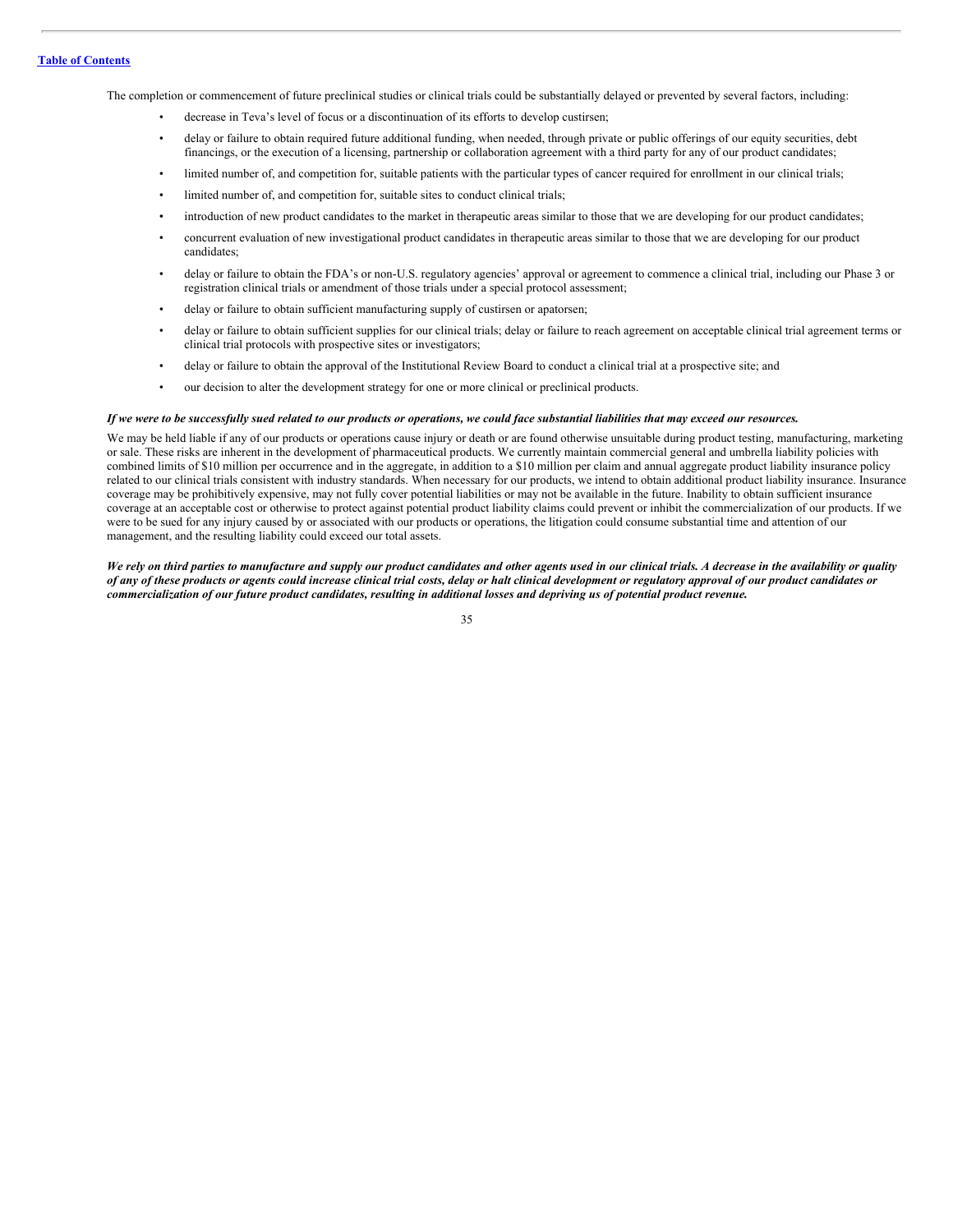We do not own or operate manufacturing facilities, and we depend on third-party contract manufacturers for production of all of our product candidates and rely on other companies and their manufacturers for other agents used in all of our clinical trials. We lack the resources and the capability to manufacture any of our product candidates ourselves. To date, our product candidates have been manufactured in limited quantities for preclinical studies and clinical trials. All active pharmaceutical ingredient, or API, and drug product for custirsen and apatorsen have been manufactured for us by third parties pursuant to a purchase order or short-term contract that has been fulfilled.

If, in the future, one of our product candidates is approved for commercial sale, we, or a pharmaceutical partner that has licensed such product candidate, will need to manufacture that product candidate in commercial quantities. We cannot provide assurance that the third-party manufacturers with which we have contracted in the past will have sufficient capacity to satisfy our future manufacturing needs, that we will be able to negotiate additional purchases of API or drug product from these or alternative manufacturers on terms favorable to us, if at all, or that a pharmaceutical partner that has licensed such product candidate will have sufficient capacity or expertise to satisfy future needs.

Third-party manufacturers may fail to perform under their contractual obligations, or may fail to deliver the required commercial quantities of bulk API or finished drug product on a timely basis and at commercially reasonable prices. We have experienced manufacturing quality issues resulting in an unusable lot of product candidate in the past. Any performance failure on the part of our contract manufacturers could delay clinical development or regulatory approval of our product candidates or commercialization of our future product candidates, depriving us of potential product revenue and resulting in additional losses. If we are required to identify and qualify an alternate manufacturer, we may be forced to delay or suspend our clinical trials, regulatory submissions, required approvals or commercialization of our product candidates, which may cause us to incur higher costs and could prevent us from commercializing our product candidates successfully. If we are unable to find one or more replacement manufacturers capable of production at a reasonably favorable cost, in adequate volumes, of adequate quality and on a timely basis, we would likely be unable to meet demand for our product candidates and our clinical trials could be delayed or we could lose potential revenue. Our ability to replace an existing API manufacturer may be difficult because the number of potential manufacturers is limited to approximately five manufacturers, and the FDA must inspect any replacement manufacturer and review information related to product produced at the manufacturer before they can begin manufacturing our product candidates. It may be difficult or impossible for us to identify and engage a replacement manufacturer on acceptable terms in a timely manner, if at all. We expect to continue to depend on third-party contract manufacturers for the foreseeable future.

Our product candidates require precise, high-quality manufacturing. Any of our contract manufacturers will be subject to ongoing periodic unannounced inspection by the FDA and non-U.S. regulatory authorities to ensure strict compliance with current Good Manufacturing Practices, or cGMP, and other applicable government regulations and corresponding standards. If our contract manufacturers fail to achieve and maintain high manufacturing standards in compliance with cGMP regulations, we may experience manufacturing errors resulting in patient injury or death, product recalls or withdrawals, delays or interruptions of production or failures in product testing or delivery, delay or prevention of filing or approval of marketing applications for our product candidates, cost overruns or other problems that could seriously affect our business.

Significant manufacturing scale-up may require additional validation studies, which the FDA must review and approve. Additionally, any third-party manufacturers we retain to manufacture our product candidates on a commercial scale must pass an FDA pre-approval inspection for conformance to cGMP regulations before we can obtain approval of our product candidates. If we are unable to successfully increase the manufacturing capacity for a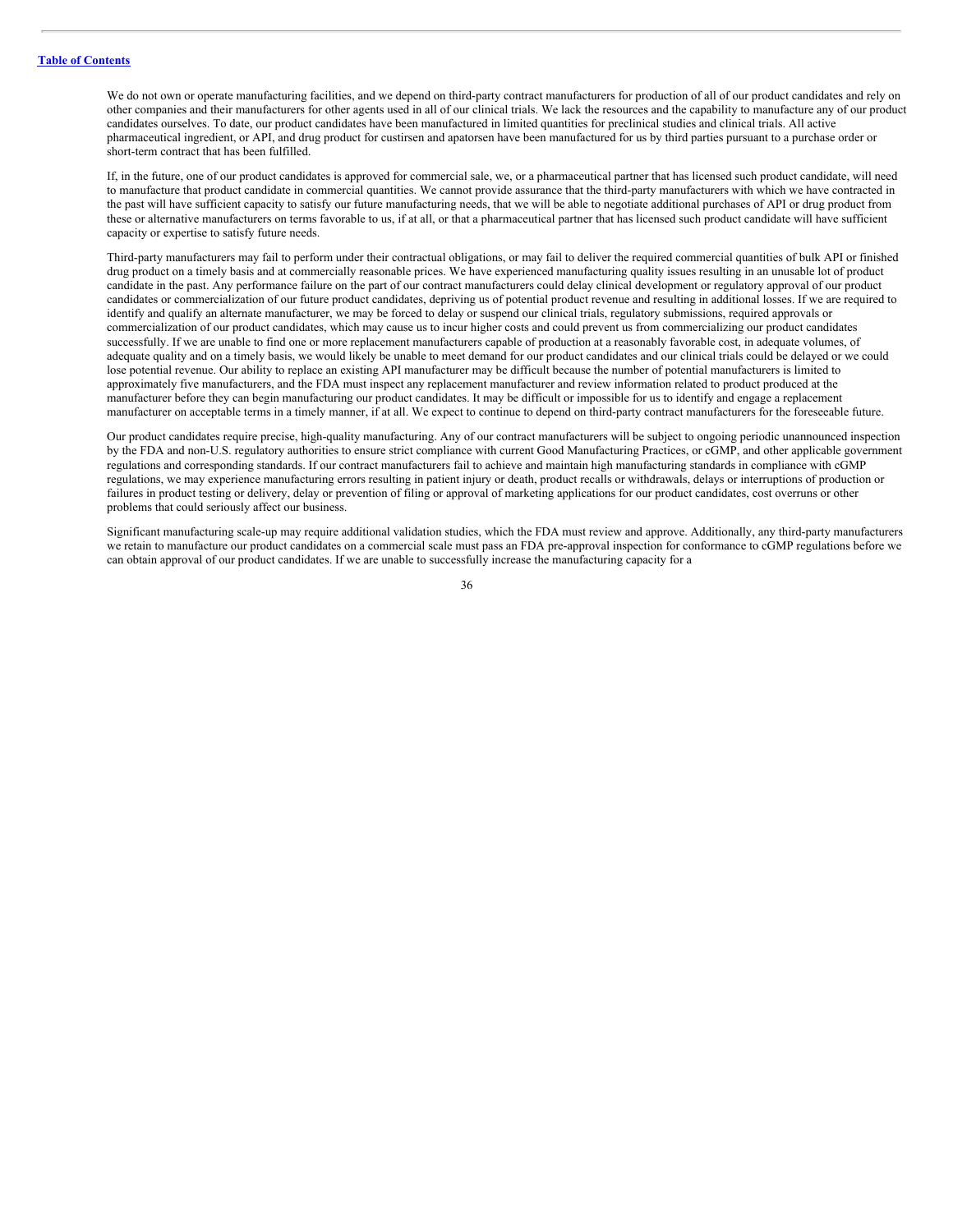product candidate in conformance with cGMP regulations, the regulatory approval or commercial launch of any related products may be delayed or there may be a shortage in supply.

We also rely on third-parties for the provision of other agents used in our clinical trials, and in some circumstances these agents are provided to us at no cost. We have no assurance that these third-parties will continue to provide their products to us at no cost.

#### We rely, in part, on third parties to conduct clinical trials for our product candidates and plan to rely on third parties to conduct future clinical trials. If these third parties do not successfully carry out their contractual duties or meet expected deadlines, we may be unable to obtain regulatory approval for or *commercialize our current and future product candidates.*

To implement our product development strategies, we rely on third parties, such as collaborators, contract research organizations, medical institutions, clinical investigators and contract laboratories, to conduct clinical trials of our product candidates. In particular, we have limited control over the two custirsen Phase 3 trials over which Teva has primary oversight. Although we rely on third parties to conduct our clinical trials, we are responsible for ensuring that each of our clinical trials is conducted in accordance with our investigational plan and protocol. Moreover, the FDA and non-U.S. regulatory authorities require us to comply with regulations and standards, commonly referred to as Good Clinical Practices, or GCPs, for conducting, monitoring, recording and reporting the results of clinical trials to ensure that the data and results are scientifically credible and accurate and that the clinical trial subjects are adequately informed of the potential risks of participating in clinical trials. Our reliance on third parties does not relieve us of these responsibilities and requirements. If the third parties conducting our clinical trials do not perform their contractual duties or obligations, do not meet expected deadlines or need to be replaced or if the quality or accuracy of the clinical data they obtain is compromised due to the failure to adhere to GCPs or for any other reason, we may need to enter into new arrangements with alternative third parties and our clinical trials may be extended, delayed or terminated. In addition, a failure by such third parties to perform their obligations in compliance with GCPs may cause our clinical trials to fail to meet regulatory requirements, which may require us to repeat our clinical trials.

#### If our competitors develop and market products that are more effective, safer or less expensive than our future product candidates, our clinical trials and *commercial opportunities will be negatively af ected.*

The life sciences industry is highly competitive, and we face significant competition from many pharmaceutical, biopharmaceutical and biotechnology companies that are researching and marketing products designed to address cancer indications for which we are currently developing products or for which we may develop products in the future. We are aware of several other companies that are developing therapeutics that seek to promote tumor cell death. Any products we may develop in the future are also likely to face competition from other drugs and therapies. Many of our competitors have significantly greater financial, manufacturing, marketing and drug development resources than we do. Large pharmaceutical companies, in particular, have extensive experience in clinical testing and in obtaining regulatory approvals for drugs. These companies also have significantly greater research and marketing capabilities than we do. In addition, many universities and private and public research institutes are, or may become, active in cancer research, and develop products that may directly compete with ours. If our competitors market products that are more effective, safer or less expensive than our future product candidates, if any, or that reach the market sooner than our future product candidates, if any, we may not achieve commercial success.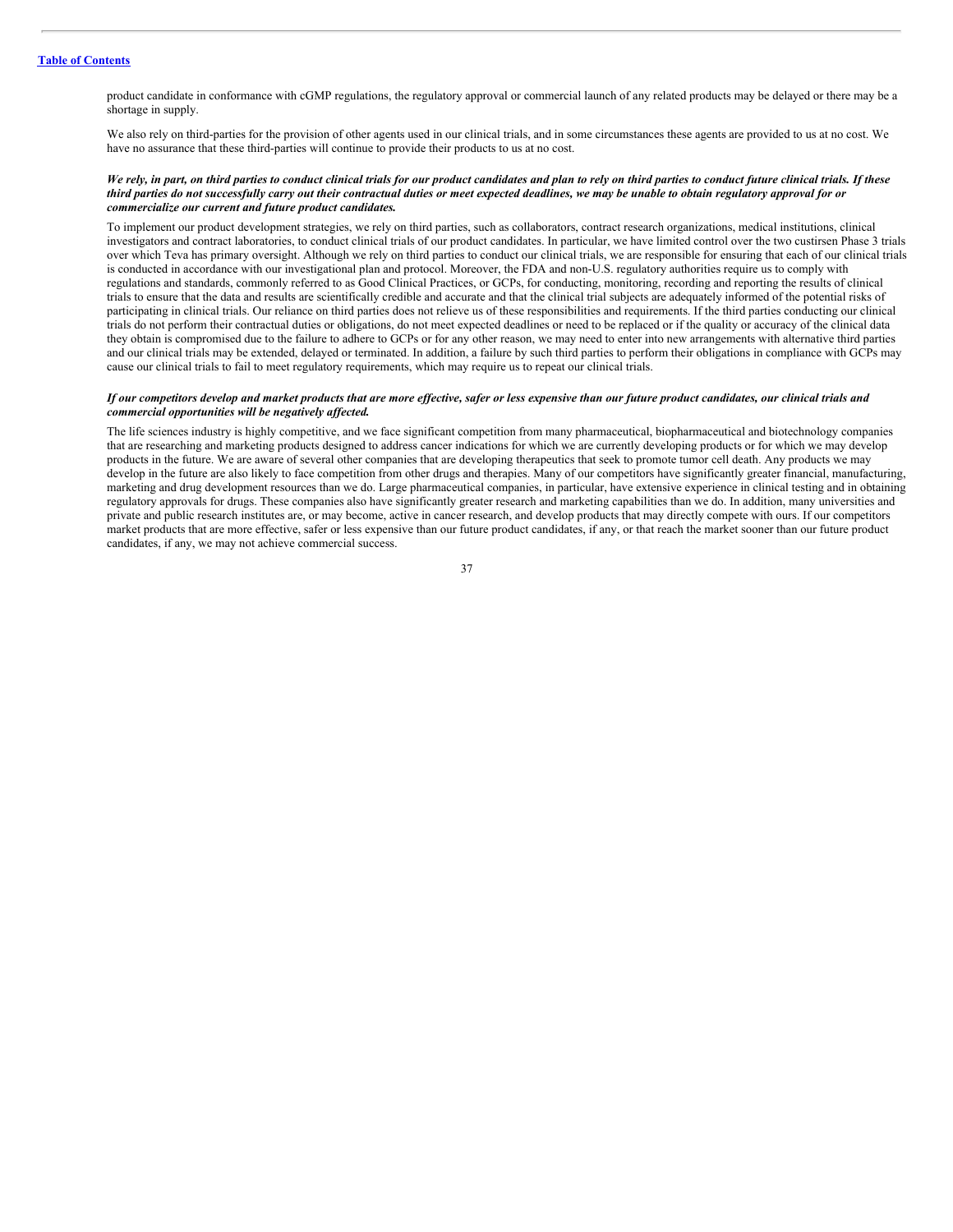If new therapies become broadly used, we may need to conduct clinical trials of our product candidates in combination with these new therapies to demonstrate safety and efficacy of the combination. Additional trials will delay the development of our product candidates and increase our costs. The failure of certain of our product candidates to work in combination with these new therapies would have an adverse effect on our business.

Our intention is to combine certain of our product candidates with therapies that are broadly used by clinicians and considered highly effective. As new therapies are developed, we will need to assess these therapies to determine whether to conduct clinical trials of our product candidates in combination with them to demonstrate safety and efficacy of the combination. If we determine that it is appropriate to conduct additional clinical trials of our product candidates in combination with these new therapies, the development of our product candidates will be delayed and our costs will be increased. If these clinical trials generate safety concerns or lack of efficacy, our business would be adversely affected.

# Even if we or Teva receive regulatory approval to market our product candidates, the market may not be receptive to our products.

Even if our product candidates obtain regulatory approval, they may not gain market acceptance among physicians, patients, healthcare payors and/or the medical community. We believe that the degree of market acceptance will depend on a number of factors, including:

- timing of market introduction of competitive products;
- safety and efficacy of our products;
- prevalence and severity of any side effects;
- potential advantages or disadvantages over alternative treatments;
- strength of marketing and distribution support;
- price of our products, both in absolute terms and relative to alternative treatments; and
- availability of coverage and reimbursement from government and other third-party payors.

If our future product candidates fail to achieve market acceptance, we may not be able to generate significant revenue or achieve or sustain profitability.

# If we fail to acquire and develop products or product candidates at all or on commercially reasonable terms, we may be unable to grow our business.

We currently do not have internal discovery capabilities and depend on pharmaceutical and biotechnology companies and other researchers to sell or license products or product candidates to us. To date, three of our product candidates have been derived from technologies discovered by the Vancouver Prostate Centre and licensed to us by UBC. We intend to continue to rely on the Vancouver Prostate Centre, UBC and other research institutions and other biotechnology or pharmaceutical companies as sources of product candidates. We cannot guarantee that the Vancouver Prostate Centre or UBC will continue to develop new product candidate opportunities, that we will continue to have access to such opportunities or that we will be able to purchase or license these product candidates on commercially reasonable terms, if at all. If we are unable to purchase or license new product candidates from the Vancouver Prostate Centre or UBC, we will be required to identify alternative sources of product candidates.

The success of our product pipeline strategy depends on our ability to identify, select and acquire pharmaceutical product candidates. Proposing, negotiating and implementing an economically viable product acquisition or license is a lengthy and complex process. We compete for partnering arrangements and license agreements with pharmaceutical and biotechnology companies and academic research institutions. Our competitors may have stronger relationships with third parties with whom we are interested in collaborating and/or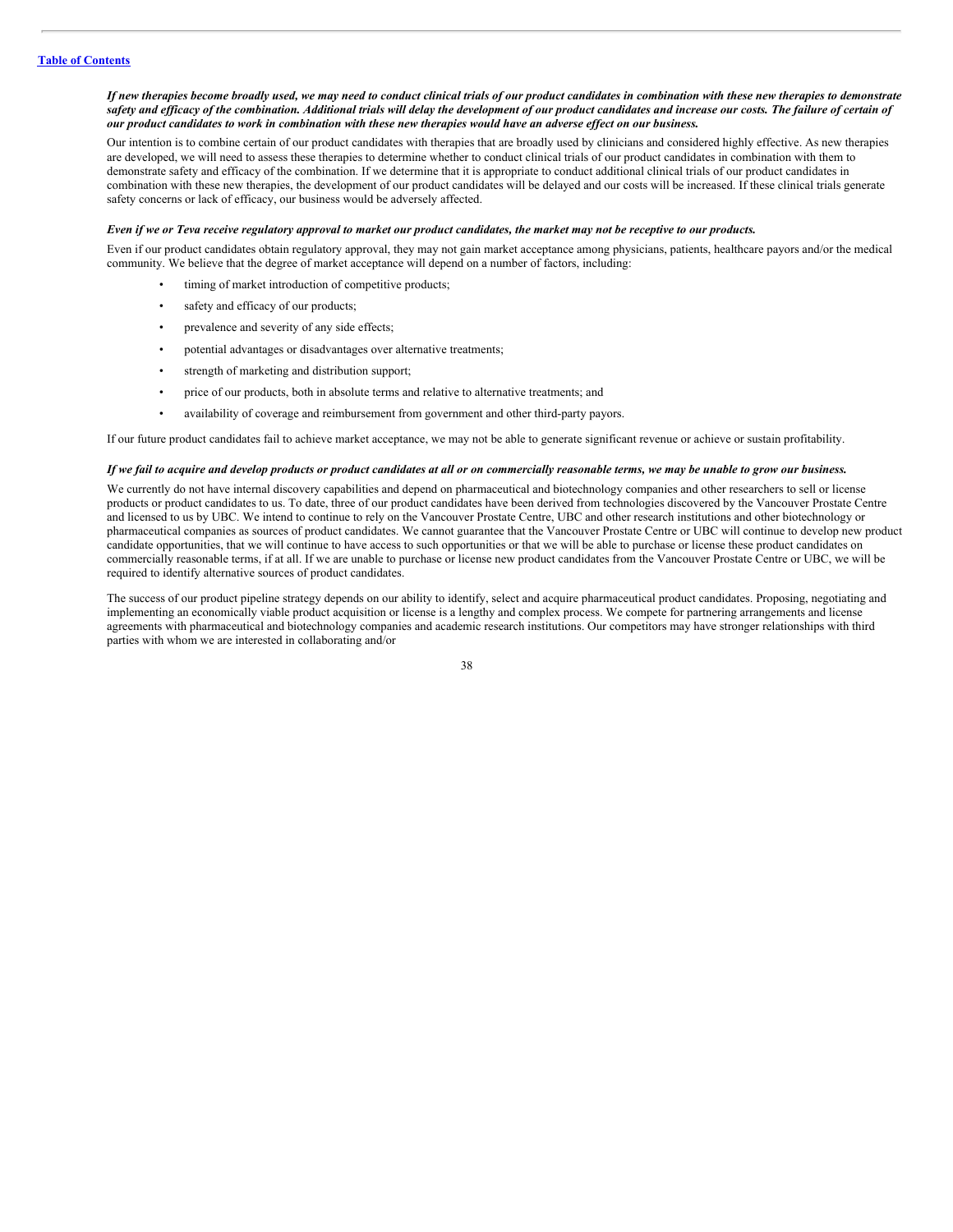may have more established histories of developing and commercializing products. As a result, our competitors may have a competitive advantage in entering into partnering arrangements with such third parties. In addition, even if we find promising product candidates, and generate interest in a partnering or strategic arrangement to acquire such product candidates, we may not be able to acquire rights to additional product candidates or approved products on terms that we find acceptable, if at all. If we fail to acquire and develop product candidates from others, we may be unable to grow our business.

We expect that any product candidate that we acquire rights to will require additional development efforts prior to commercial sale, including extensive clinical evaluation and approval by the FDA and non-U.S. regulatory authorities. All product candidates are subject to the risks of failure inherent in pharmaceutical product development, including the possibility that the product candidate will not be shown to be sufficiently safe and effective for approval by regulatory authorities. Even if the product candidates are approved, we can make no assurance that we would be capable of economically producing the product or that the product would be commercially successful.

#### We will need to retain additional personnel and expand our other resources in order to develop our other product candidates. If we fail to effectively expand our operations, including attracting and retaining key management and scientific personnel, we may be unable to successfully develop or commercialize our *product candidates and our business may be materially adversely af ected.*

We will need to expand and effectively manage our managerial, operational, financial, development and other resources in order to successfully pursue our development and commercialization efforts for our existing and future product candidates. Our success depends on our continued ability to attract, retain and motivate highly qualified personnel, such as management, clinical and preclinical personnel, including our executive officers Scott Cormack, Cindy Jacobs and Susan Wyrick. In addition, although we have entered into employment agreements with each of Mr. Cormack, Dr. Jacobs and Ms. Wyrick, such agreements permit the executive to terminate his or her employment with us at any time, subject to providing us with advance written notice.

Should custirsen receive marketing approval in the United States and Canada, we would need to hire a substantial number of specialized personnel, including fieldbased medical affairs representatives. In turn, we would need to increase our administrative headcount to support such expanded development and commercialization operations with respect to our product candidates. Our ability to attract and retain qualified personnel in the future is subject to intense competition for qualified personnel among biotechnology, pharmaceutical and other businesses and our current financial position. The loss of the services of any of our senior management could delay or prevent the development and commercialization of our product candidates, or have other adverse effects on our business for an indefinite term. In particular, if we lose any members of our current senior management team, we may not be able to find suitable replacements in a timely fashion, if at all, and our business may be harmed as a result. If any of such events were to occur, among other things, we may not be able to comply with our contractual obligations to Teva under our collaboration agreement or advance our product candidates, which could have a material adverse effect on our business.

We have scientific and clinical advisors who assist us in formulating our development and clinical strategies. These advisors are not our employees and may have commitments to, or consulting or advisory contracts with, other entities that may limit their availability to us. In addition, our advisors may have arrangements with other companies to assist those companies in developing products or technologies that may compete with ours.

*We may encounter dif iculties in managing our expected growth and in expanding our operations successfully.*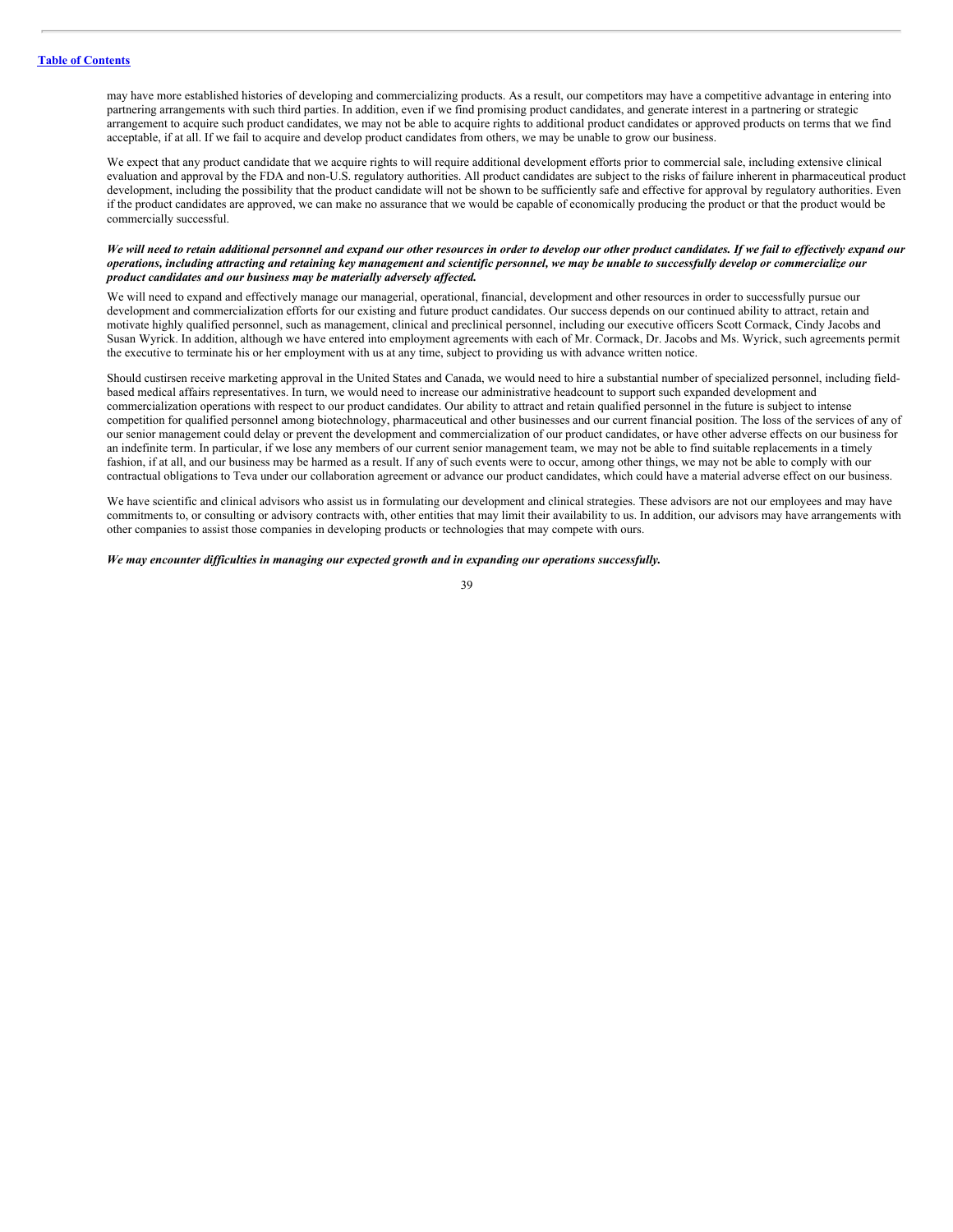As we advance our product candidates through development, we will need to develop or expand our development, regulatory, manufacturing, marketing and sales capabilities or contract with third parties to provide these capabilities for us. Maintaining additional relationships and managing our future growth will impose significant added responsibilities on members of our management. We must be able to manage our development efforts effectively, manage our clinical trials effectively, hire, train and integrate additional management, development, administrative and sales and marketing personnel, improve our managerial, development, operational and finance systems, and expand our facilities, all of which may impose a strain on our administrative and operational infrastructure.

Under our collaboration agreement with Teva, Teva is responsible for the commercialization costs associated with custirsen. In addition, as we have primary responsibility for the oversight of the second-line chemotherapy trial in CRPC, we must be able to manage our development responsibilities effectively, which may impose a strain on our administrative and operational infrastructure.

Furthermore, we may acquire additional businesses, products or product candidates that complement or augment our existing business. Integrating any newly acquired business, product or product candidate could be expensive and time-consuming. We may not be able to integrate any acquired business, product or product candidate successfully or operate any acquired business profitably. Our future financial performance will depend, in part, on our ability to manage any future growth effectively and our ability to integrate any acquired businesses. We may not be able to accomplish these tasks, which failure could prevent us from successfully growing our business.

# *We may be adversely af ected if our controls over financial reporting fail or are circumvented.*

We regularly review and update our internal controls, disclosure controls and procedures, and corporate governance policies. In addition, we are required under the Sarbanes Oxley Act of 2002 to report annually on our internal control over financial reporting. If it were to be determined that our internal control over financial reporting is not effective, such shortcoming could have an adverse effect on our business and financial results and the price of our common stock could be negatively affected. This reporting requirement could also make it more difficult or more costly for us to obtain certain types of insurance, including director and officer liability insurance, and we may be forced to accept reduced policy limits and coverage or incur substantially higher costs to obtain the same or similar coverage. Any system of internal controls, however well designed and operated, is based in part on certain assumptions and can provide only reasonable, not absolute, assurances that the objectives of the system are met. Any failure or circumvention of the controls and procedures or failure to comply with regulation concerning control and procedures could have a material effect on our business, results of operation and financial condition. Any of these events could result in an adverse reaction in the financial marketplace due to a loss of investor confidence in the reliability of our financial statements, which ultimately could negatively affect the market price of our shares, increase the volatility of our stock price and adversely affect our ability to raise additional funding. The effect of these events could also make it more difficult for us to attract and retain qualified persons to serve on our Board and our Board committees and as executive officers.

# **Risks Related to Our Intellectual Property**

#### *Our proprietary rights may not adequately protect our technologies and product candidates.*

Our commercial success will depend on our ability to obtain patents and/or regulatory exclusivity and maintain adequate protection for our technologies and product candidates in the United States and other countries. We will be able to protect our proprietary rights from unauthorized use by third parties only to the extent that our proprietary technologies and future product candidates are covered by valid and enforceable patents or are effectively maintained as trade secrets.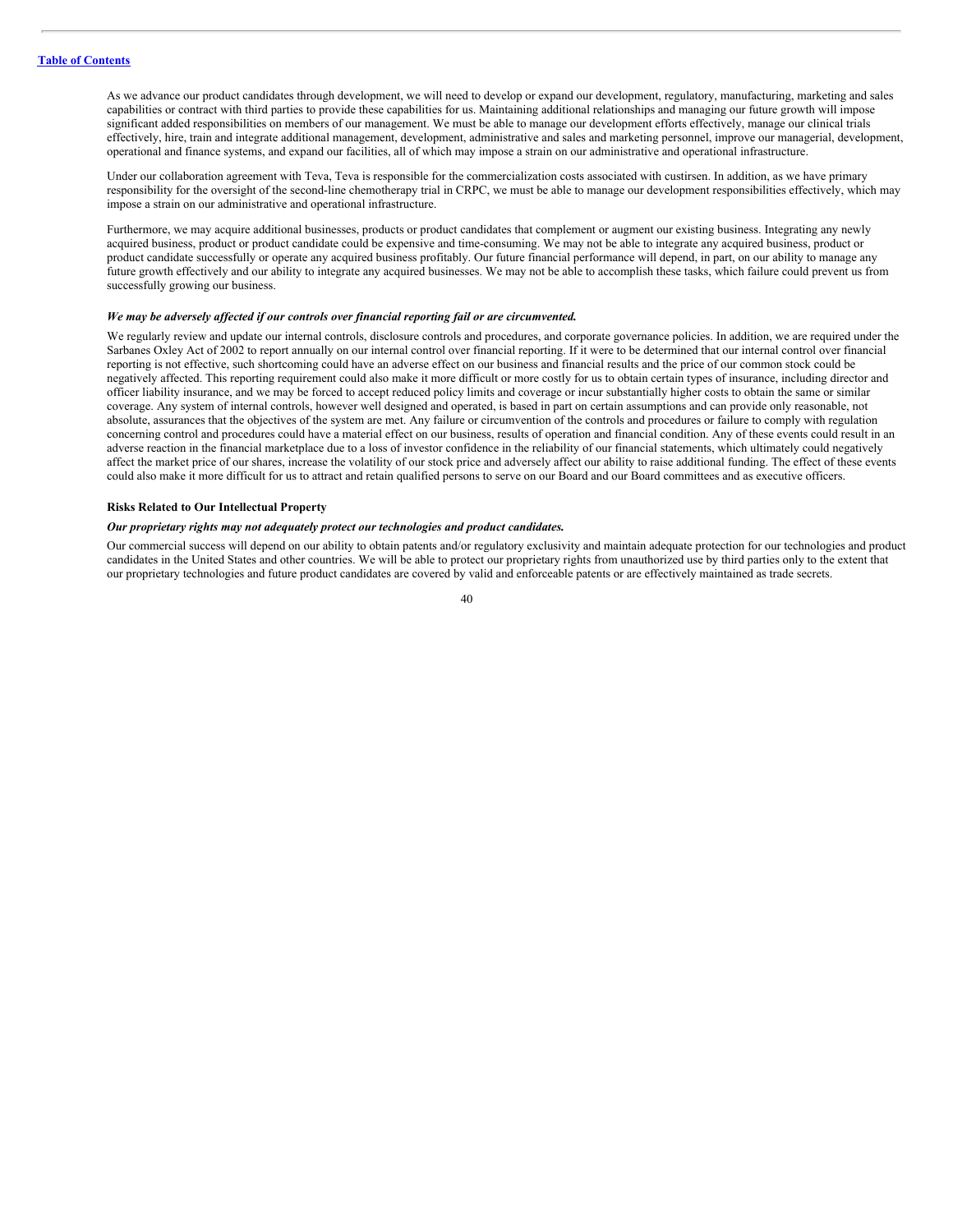We and our collaborators, including Teva, intend to apply for additional patents covering both our technologies and product candidates, as we deem appropriate. We or our collaborators may, however, fail to apply for patents on important technologies or product candidates in a timely fashion, if at all. Our existing patents and any future patents we or our collaborators obtain may not be sufficiently broad to prevent others from practicing our technologies or from developing competing products and technologies. In addition, we do not always control the patent prosecution of subject matter that we license from others. Accordingly, we are sometimes unable to exercise a significant degree of control over such intellectual property as we would over our own.

Moreover, the patent positions of biopharmaceutical companies are highly uncertain and involve complex legal and factual questions for which important legal principles remain unresolved. As a result, the validity and enforceability of our patents cannot be predicted with certainty. In addition, the U.S. Supreme Court has recently revised certain tests regarding granting patents and assessing the validity of patents to make it more difficult to obtain patents. As a consequence, issued patents may be found to contain invalid claims according to the newly revised standards. Some of our patents or those of our collaborators may be subject to challenge and subsequent invalidation or significant narrowing of claim scope in a re-examination proceeding, or during litigation, under the revised criteria. We cannot guarantee that:

- we or our licensors were the first to make the inventions covered by each of our issued patents and pending patent applications;
- we or our licensors were the first to file patent applications for these inventions;
- others will not independently develop similar or alternative technologies or duplicate any of our technologies;
- any of our or our licensors' pending patent applications will result in issued patents;
- any of our or our licensors' patents will be valid or enforceable;
- any patents issued to us or our licensors and collaboration partners will provide us with any competitive advantages, or will not be challenged by third parties; and
- we will develop additional proprietary technologies that are patentable, or the patents of others will not have an adverse effect on our business.

The actual protection afforded by a patent varies on a product-by-product basis, from country to country and depends on many factors, including the type of patent, the scope of its coverage, the availability of regulatory related extensions, the availability of legal remedies in a particular country and the validity and enforceability of the patents. Our ability or the ability of our collaborators to maintain and solidify our proprietary position for our product candidates will depend on our success in obtaining effective claims and enforcing those claims once granted. Our issued patents and those that may issue in the future, or those licensed to us or our collaborators, may be challenged, invalidated, unenforceable or circumvented, and the rights granted under any issued patents may not provide us with proprietary protection or competitive advantages against competitors with similar products. Due to the extensive amount of time required for the development, testing and regulatory review of a potential product, it is possible that, before any of our product candidates can be commercialized, any related patent may expire or remain in force for only a short period following commercialization, thereby reducing any advantage of the patent.

We and our collaborators, including Teva, also rely on trade secrets to protect some of our technology, especially where it is believed that patent protection is appropriate or obtainable. However, trade secrets are difficult to maintain. While we use reasonable efforts to protect our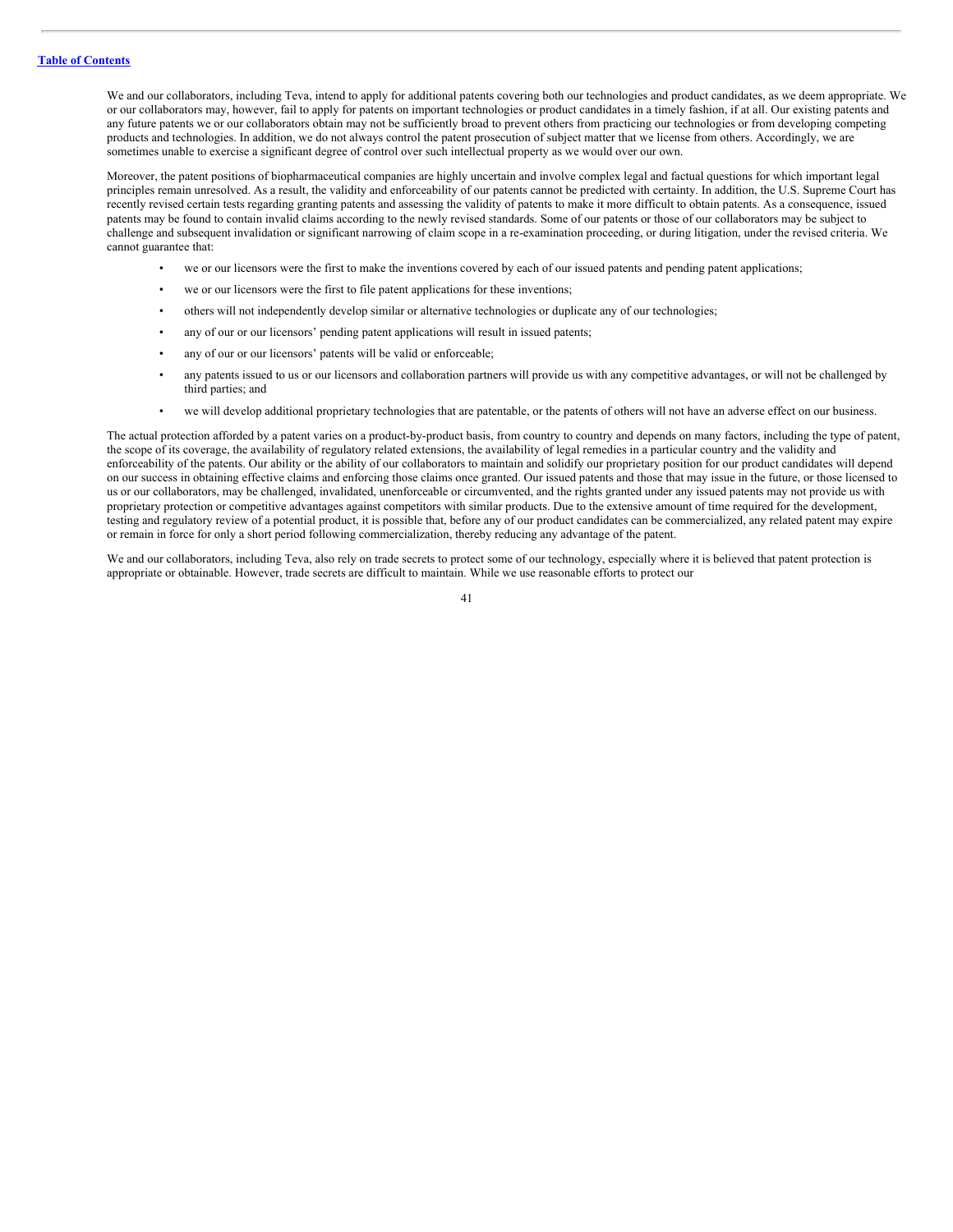trade secrets, our or our collaboration partners' employees, consultants, contractors or scientific and other advisors may unintentionally or willfully disclose our proprietary information to competitors. Enforcement of claims that a third party has illegally obtained and is using trade secrets is expensive, time consuming and uncertain. In addition, non-U.S. courts are sometimes less willing than U.S. courts to protect trade secrets. If our competitors independently develop equivalent knowledge, methods and know-how, we would not be able to assert our trade secrets against them and our business could be harmed.

# We and our collaborators, including Teva, may not be able to protect our intellectual property rights throughout the world.

Filing, prosecuting and defending patents on all of our product candidates and products, when and if we have any, in every jurisdiction would be prohibitively expensive. Competitors may use our technologies in jurisdictions where we or our licensors have not obtained patent protection to develop their own products. These products may compete with our products, when and if we have any, and may not be covered by any of our or our licensors' patent claims or other intellectual property rights.

The laws of some non-U.S. countries do not protect intellectual property rights to the same extent as the laws of the United States, and many companies have encountered significant problems in protecting and defending such rights in foreign jurisdictions. The legal systems of certain countries, particularly certain developing countries, do not favor the enforcement of patents and other intellectual property protection, particularly those relating to biotechnology and/or pharmaceuticals, which could make it difficult for us to stop the infringement of our patents. Proceedings to enforce our patent rights in foreign jurisdictions could result in substantial cost and divert our efforts and attention from other aspects of our business.

# We may become involved in disputes with Teva or potential future collaborators over intellectual property ownership, and publications by our research collaborators and scientific advisors could impair our ability to obtain patent protection or protect our proprietary information, which, in either case, could *have a significant ef ect on our business.*

Inventions discovered under research, material transfer or other such collaborative agreements, including our collaboration agreement with Teva, may become jointly owned by us and the other party to such agreements in some cases and the exclusive property of either party in other cases. Under some circumstances, it may be difficult to determine who owns a particular invention, or whether it is jointly owned, and disputes could arise regarding ownership of those inventions. These disputes could be costly and time consuming and an unfavorable outcome could have a significant adverse effect on our business if we were not able to protect or license rights to these inventions. In addition, our research collaborators and scientific advisors generally have contractual rights to publish our data and other proprietary information, subject to our prior review. Publications by our research collaborators and scientific advisors containing such information, either with our permission or in contravention of the terms of their agreements with us, may impair our ability to obtain patent protection or protect our proprietary information, which could significantly harm our business.

#### *The intellectual property protection for our product candidates depends on third parties.*

With respect to custirsen, apatorsen and OGX-225, we have exclusively licensed from UBC certain issued patents and pending patent applications covering the respective antisense sequences underlying these product candidates and their commercialization and use, and we have licensed from Isis certain issued patents and pending patent applications directed to product compositions and chemical modifications used in product candidates for commercialization, use and the manufacturing thereof, as well as some alternative antisense sequences. We have also received a sublicense from Isis under certain third-party patent portfolios directed to such modifications.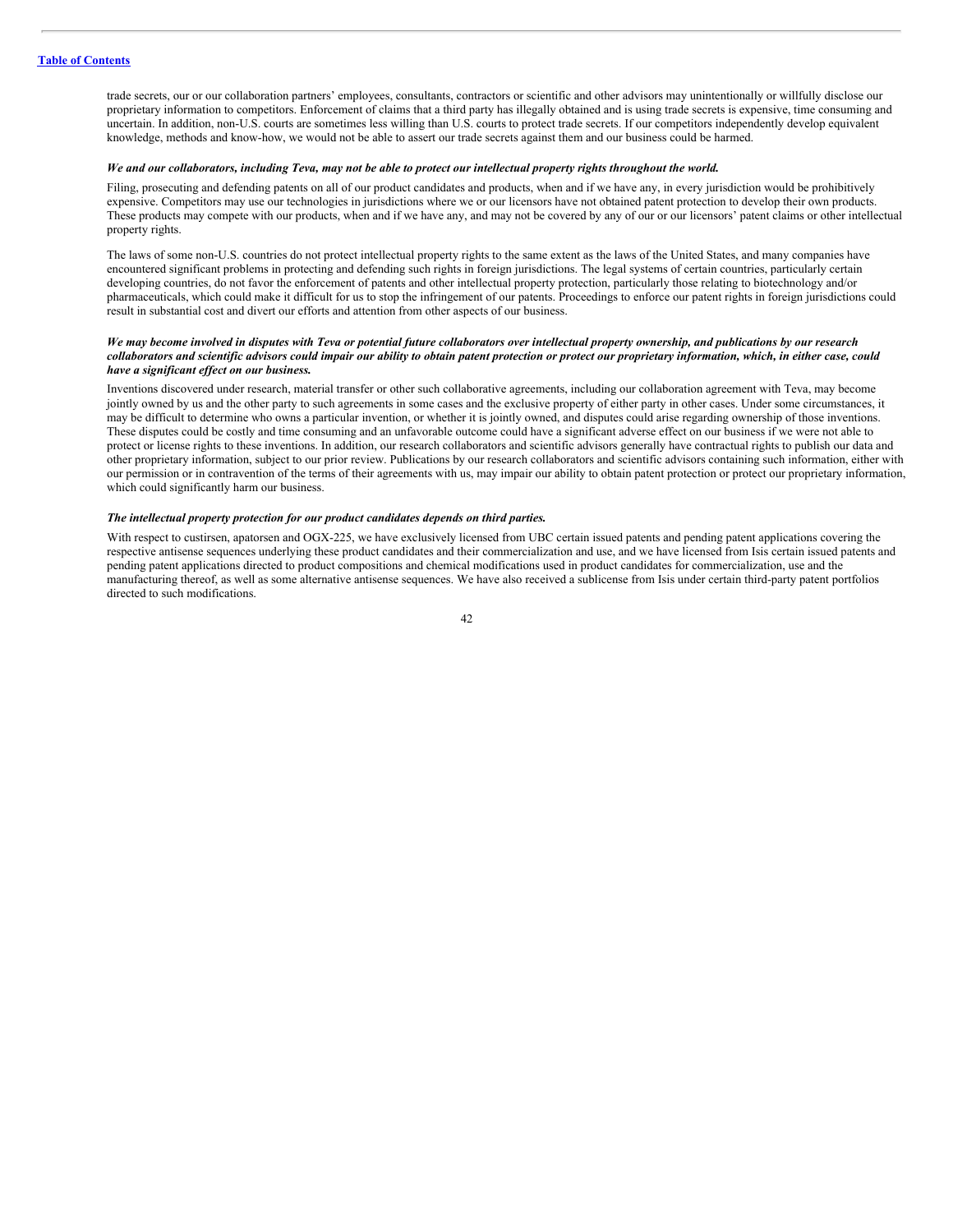The patents and pending patent applications underlying our licenses do not cover all potential product candidates, modifications and uses. In the case of patents and patent applications licensed from Isis, we do not have and have not had any control over the filing, prosecution or enforcement of these patents or patent applications. We cannot be certain that such prosecution efforts have been or will be conducted in compliance with applicable laws and regulations or will result in valid and enforceable patents. We also cannot be assured that our licensors or their respective licensing partners will agree to enforce any such patent rights at our request or devote sufficient efforts to attain a desirable result. Any failure by our licensors or any of their respective licensing partners to properly protect the intellectual property rights relating to our product candidates could have a material adverse effect on our financial condition and results of operation.

# The patent protection for our product candidates or products may expire before we are able to maximize their commercial value, which may subject us to *increased competition and reduce or eliminate our opportunity to generate product revenue.*

The patents for our product candidates have varying expiration dates and, when these patents expire, we may be subject to increased competition and we may not be able to recover our development costs. For example, certain of the U.S. patents directed to custirsen and its use that have been licensed from UBC are scheduled to expire in 2020 and 2021. In some of the larger economic territories, such as the United States and Europe, patent term extension/restoration may be available to compensate for time taken during aspects of the product candidate's regulatory review. We cannot, however, be certain that an extension will be granted or, if granted, what the applicable time period or the scope of patent protection afforded during any extended period will be. In addition, even though some regulatory agencies may provide some other exclusivity for a product candidate under its own laws and regulations, we may not be able to qualify the product candidate or obtain the exclusive time period.

If we are unable to obtain patent term extension/restoration or some other exclusivity, we could be subject to increased competition and our opportunity to establish or maintain product revenue could be substantially reduced or eliminated. Furthermore, we may not have sufficient time to recover our development costs prior to the expiration of our U.S. and non-U.S. patents.

#### We may incur substantial costs as a result of litigation or other proceedings relating to patent and other intellectual property rights and we may be unable to *protect our rights to, or use of, our technology.*

If we choose to go to court to stop someone else from using the inventions claimed in our patents or our licensed patents, that individual or company has the right to ask the court to rule that these patents are invalid and/or should not be enforced against that third party. These lawsuits are expensive and would consume time and other resources even if we were successful in stopping the infringement of these patents. In addition, there is a risk that the court will decide that these patents are invalid or unenforceable and that we do not have the right to stop the other party from using the inventions. The U.S. Supreme Court has revised certain tests regarding granting patents and assessing the validity of patents to make it more difficult to obtain patents. Some of our issued patents may be subject to challenge and subsequent invalidation under the revised criteria. There is also the risk that, even if the validity or unenforceability of these patents is upheld, the court will narrow the scope of our claim or will refuse to stop the other party on the grounds that such other party's activities do not infringe our rights.

If we wish to use the technology or compound claimed in issued and unexpired patents owned by others, we will need to obtain a license from the owner, enter into litigation to challenge the validity or enforceability of the patents or incur the risk of litigation in the event that the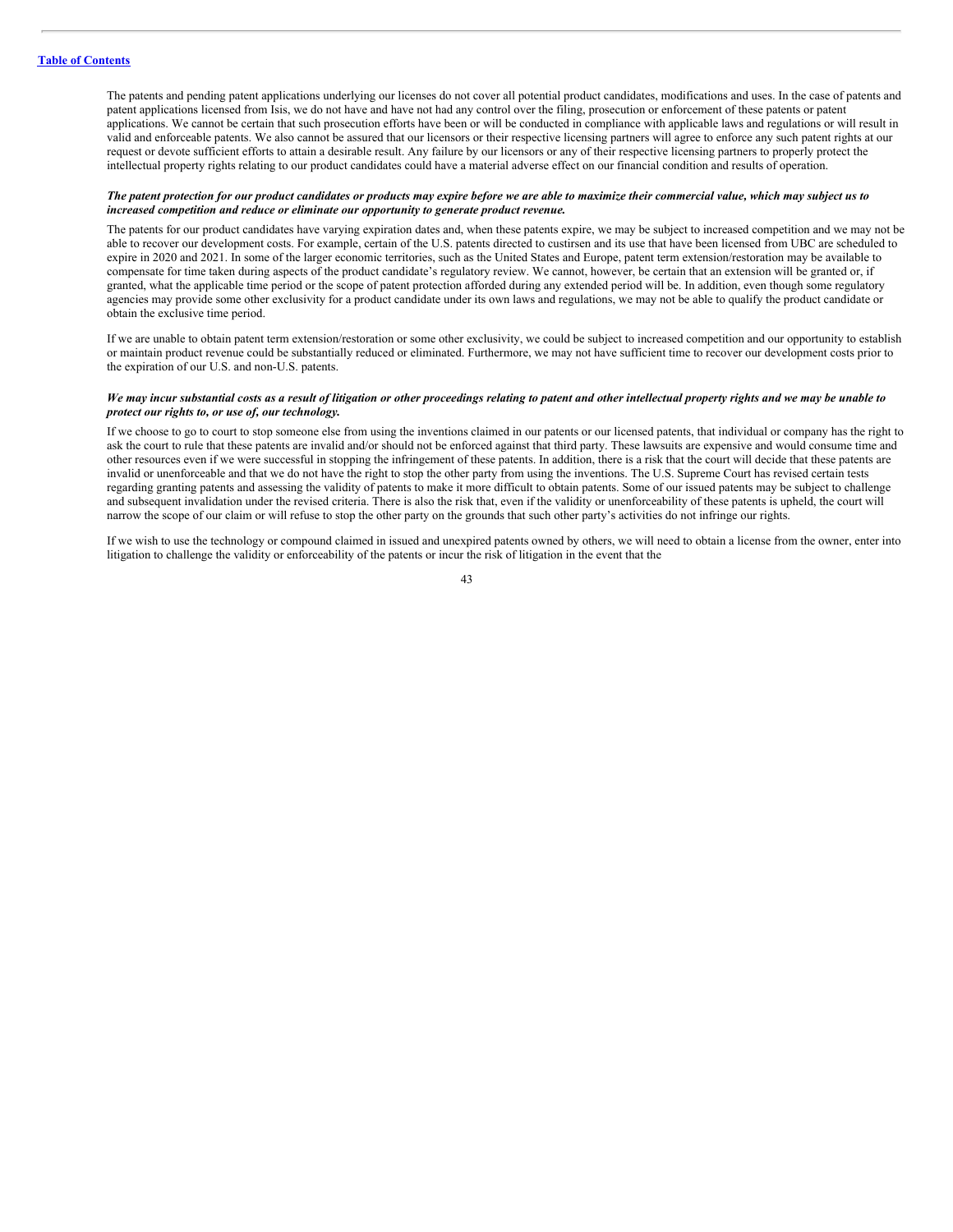owner asserts that we infringed its patents. The failure to obtain a license to technology or the failure to challenge an issued patent that we may require to discover, develop or commercialize our product candidates may have a material adverse effect on us.

If a third party asserts that we infringed its patents or other proprietary rights, we could face a number of risks that could seriously harm our results of operations, financial condition and competitive position, including:

- patent infringement and other intellectual property claims, which would be costly and time consuming to defend, whether or not the claims have merit, and which could delay the regulatory approval process and divert management's attention from our business;
- substantial damages for past infringement, which we may have to pay if a court determines that our product candidates or technologies infringe a competitor's patent or other proprietary rights;
- a court prohibiting us from selling or licensing our technologies or future drugs unless the third party licenses its patents or other proprietary rights to us on commercially reasonable terms, which it is not required to do; and
- if a license is available from a third party, we may have to pay substantial royalties or lump-sum payments or grant cross licenses to our patents or other proprietary rights to obtain that license.

The biotechnology industry has produced a proliferation of patents, and it is not always clear to industry participants, including us, which patents cover various types of products or methods of use. The coverage of patents is subject to interpretation by the courts, and the interpretation is not always uniform. If we are sued for patent infringement, we would need to demonstrate that our product candidates or methods of use either do not infringe the patent claims of the relevant patent, and/or that the patent claims are invalid, and/or that the patent is unenforceable and we may not be able to do this. Proving invalidity, in particular, is difficult since it requires a showing of clear and convincing evidence to overcome the presumption of validity enjoyed by issued patents.

U.S. patent laws as well as the laws of some foreign jurisdictions provide for provisional rights in published patent applications beginning on the date of publication, including the right to obtain reasonable royalties, if a patent subsequently issues and certain other conditions are met.

Because some patent applications in the United States may be maintained in secrecy until the patents are issued, because patent applications in the United States and many foreign jurisdictions are typically not published until 18 months after filing and because publications in the scientific literature often lag behind actual discoveries, we cannot be certain that others have not filed patent applications for technology covered by our licensors' issued patents or our pending applications or our licensors' pending applications, or that we or our licensors were the first to invent the technology.

Patent applications filed by third parties that cover technology similar to ours may have priority over our or our licensors' patent applications and could further require us to obtain rights to issued patents covering such technologies. If another party files a U.S. patent application on an invention similar to ours, we may elect to participate in or be drawn into an interference proceeding declared by the U.S. Patent and Trademark Office to determine priority of invention in the United States. The costs of these proceedings could be substantial, and it is possible that such efforts would be unsuccessful, resulting in a loss of our U.S. patent position with respect to such inventions. Some of our competitors may be able to sustain the costs of complex patent litigation more effectively than we can because they have substantially greater resources. In addition, any uncertainties resulting from the initiation and continuation of any litigation could have a material adverse effect on our ability to raise the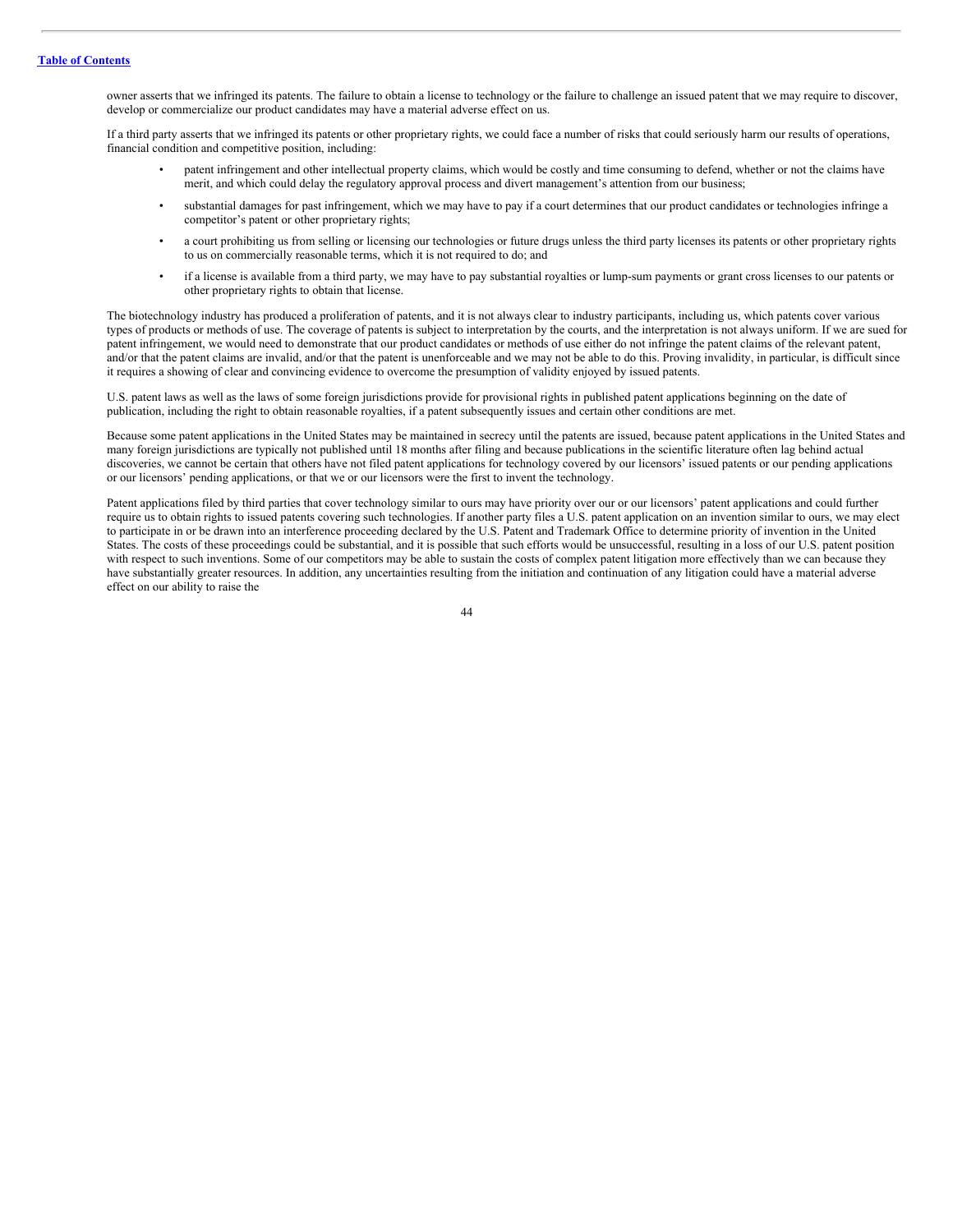funds necessary to continue our operations. We cannot predict whether third parties will assert these claims against us or against the licensors of technology licensed to us, or whether those claims will harm our business. If we are forced to defend against these claims, whether they are with or without any merit and whether they are resolved in favor of or against us or our licensors, we may face costly litigation and diversion of management's attention and resources. As a result of these disputes, we may have to develop costly non-infringing technology, or enter into licensing agreements. These agreements, if necessary, may be unavailable on terms acceptable to us, if at all, which could seriously harm our business or financial condition.

#### If we breach any of the agreements under which we license rights to our product candidates or technology from third parties, we could lose license rights that are important to our business. Certain of our license agreements may not provide an adequate remedy for a breach by the licensor.

We license the development and commercialization rights for most of our product candidates, including custirsen, apatorsen and OGX-225, and we expect to enter into similar licenses in the future. Under such licenses, we are subject to various obligations such as sublicensing, royalty and milestone payments, annual maintenance fees, limits on sublicensing, insurance obligations and the obligation to use commercially reasonable best efforts to develop and exploit the licensed technology. If we fail to comply with any of these obligations or otherwise breach these agreements, our licensors may have the right to terminate the license in whole or in part or to terminate the exclusive nature of the license. Loss of any of these licenses or the exclusivity rights provided by the licenses could harm our financial condition and results of operations. In addition, certain of our license agreements with UBC eliminate our ability to obtain money damages in respect of certain claims against UBC.

Under the terms of our collaboration agreement with Teva, we are required to use commercially reasonable efforts to maintain and not to breach in any material manner certain of our third-party license agreements relating to custirsen. If we, or our third party licensors, breach any of these agreements in a material manner, we may be in breach of the collaboration agreement, which may allow Teva to terminate the collaboration agreement.

# We may be subject to damages resulting from claims that we, or our employees or consultants, have wrongfully used or disclosed alleged trade secrets of third *parties.*

Many of our employees were previously employed, and certain of our consultants are currently employed, at universities or biotechnology or pharmaceutical companies, including our competitors or potential competitors. Although we have not received any claim to date, we may be subject to claims that these employees or consultants or we have inadvertently or otherwise used or disclosed trade secrets or other proprietary information of these current or former employers. Litigation may be necessary to defend against these claims. If we fail in defending such claims, in addition to paying monetary damages, we may lose valuable intellectual property rights or personnel. We may be subject to claims that employees of our partners or licensors of technology licensed by us have inadvertently or otherwise used or disclosed trade secrets or other proprietary information of their former employers. We may become involved in litigation to defend against these claims. If we fail in defending such claims, in addition to paying monetary damages, we may lose valuable intellectual property rights or personnel.

#### **Risks Related to our Common Stock**

#### *The price for our common stock is volatile.*

The market prices for our common stock and that of emerging life science companies generally have historically been highly volatile. Due to the announcement of the top line survival results of our Phase 3 SYNERGY trial, we experienced significant volatility in our stock price. Future announcements concerning us, the results of our clinical trials or our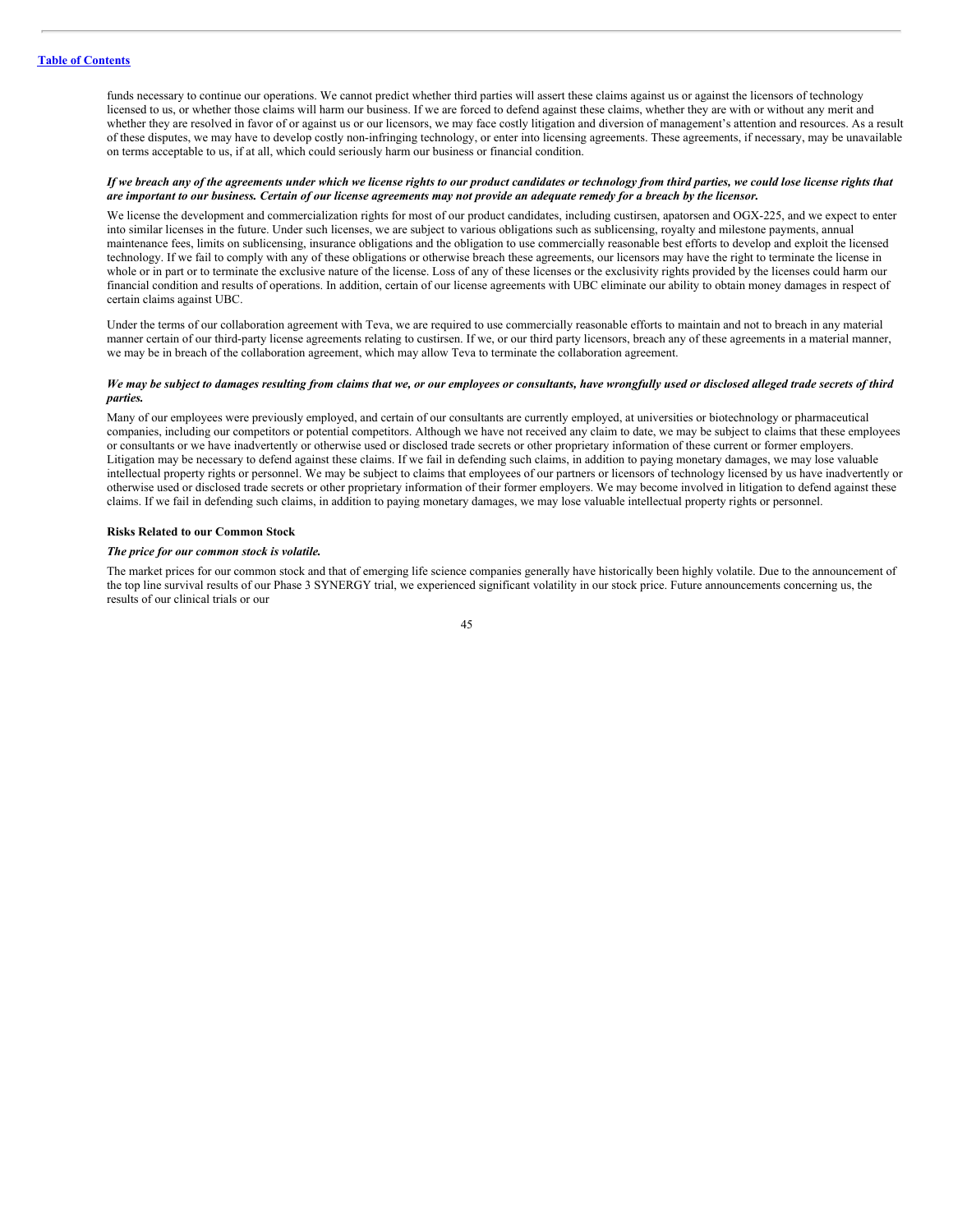competitors may also have a significant effect on the market price of our common stock. The stock markets also experience significant price and volume fluctuation unrelated to the operating performance of particular companies. These market fluctuations may also adversely affect the market price of our common stock.

An increase in the market price of our common stock, which is uncertain and unpredictable, may be the sole source of gain from an investment in our common stock. An investment in our common stock may not be appropriate for investors who require dividend income. We have never declared or paid cash dividends on our capital stock and do not anticipate paying any cash dividends on our capital stock in the foreseeable future. We currently intend to retain all available funds and any future earnings to fund the development and growth of our business. As a result, capital appreciation, if any, of our common stock will be the sole source of gain for stockholders for the foreseeable future. Accordingly, an investment in our common stock may not be appropriate for investors who require dividend income or investors who are not prepared to bear a significant risk of losses from such an investment.

#### *We are at risk of securities class action litigation.*

In the past, securities class action litigation has often been brought against a company following a decline in the market price of its securities, including in circumstances where such declines occur in close proximity to the announcement of clinical trial results. This risk is especially relevant for us because our stock price and those of other biotechnology and biopharmaceutical companies have experienced significant stock price volatility in recent years. If we face such litigation, it could result in substantial costs and a diversion of management's attention and resources, which could harm our business.

#### If we raise additional capital, the terms of the financing transactions may cause dilution to existing stockholders or contain terms that are not favorable to us.

To date, our sources of cash have been limited primarily to proceeds from the private or public placement of our securities and proceeds from the collaboration agreement with Teva. In the future, we may seek to raise additional financing through private placements or public offerings of our equity or debt securities. We cannot be certain that additional funding will be available on acceptable terms, if at all. To the extent that we raise additional financing by issuing equity securities, we may do so at a price per share that represents a discount to the then-current per share trading price of our common stock and our stockholders may experience significant dilution. Any debt financing, if available, may involve restrictive covenants, such as limitations on our ability to incur additional indebtedness, limitations on our ability to acquire or license intellectual property rights and other operating restrictions that could adversely affect our ability to conduct our business.

#### The sale of shares of common stock through our at-the-market equity offering program may cause the price of our common stock to decline and result in *dilution to our existing stockholders***.**

Pursuant to our at-the-market equity offering program, we may sell shares of our common stock having aggregate sales proceeds of up to \$25,000,000 from time to time through MLV & Co. LLC, or MLV, as our sales agent. If we access the at-the-market equity offering program, we will set the parameters for the sale of shares, including the number of shares to be issued, the time period during which sales are requested to be made, limitation on the number of shares that may be sold in any one trading day and any minimum price below which sales may not be made. Subject to the terms and conditions of our Sales Agreement with MLV, they may sell the shares by methods deemed to be an "at the market" offering as defined in Rule 415 under the Securities Act, including by means of ordinary brokers'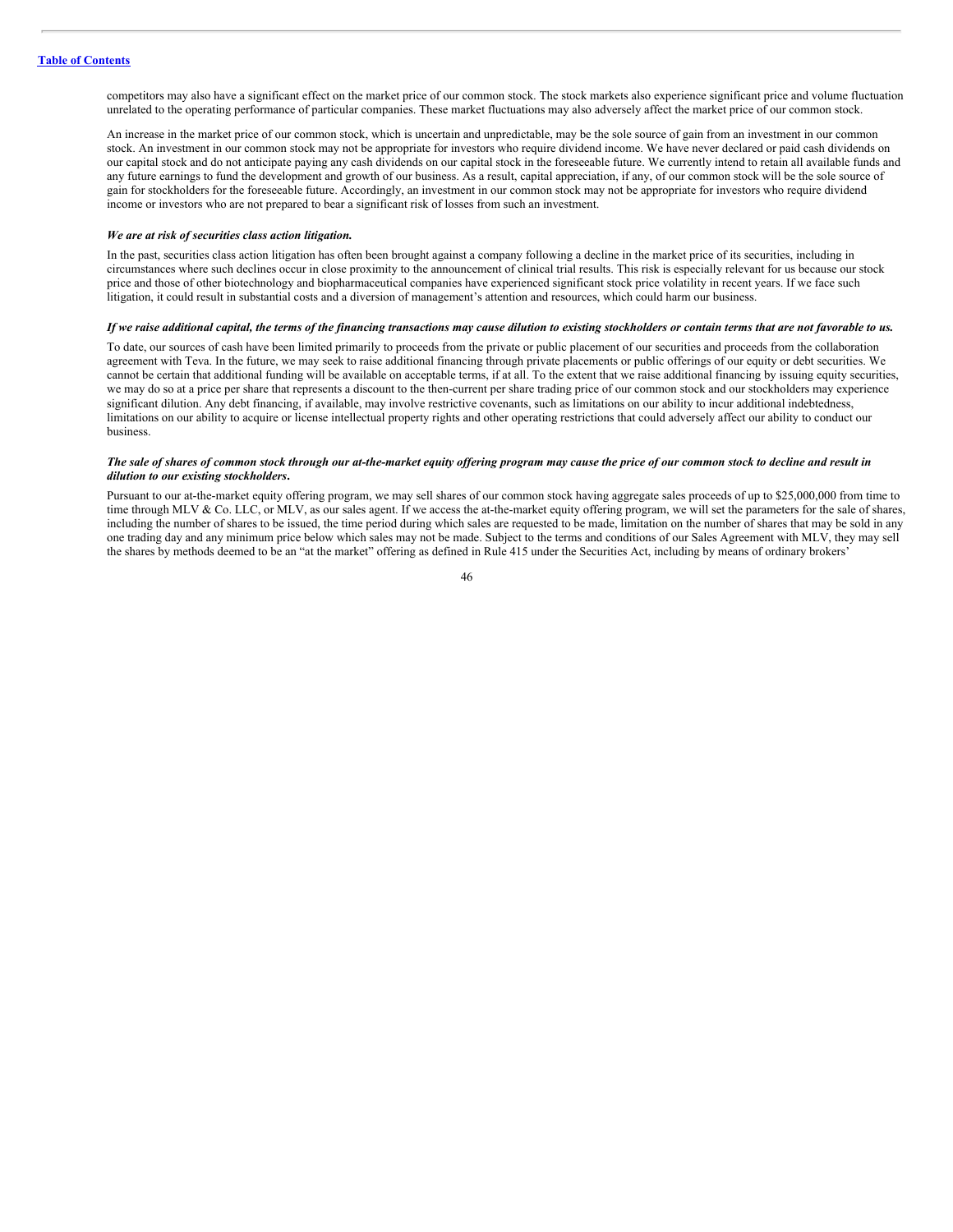transactions on The NASDAQ Capital Market or otherwise at market prices prevailing at the time of sale, in block transactions, or as otherwise agreed upon by us and MLV. The sale of additional shares of our common stock pursuant to our Sales Agreement with MLV will have a dilutive impact on our existing stockholders. Sales by us through MLV could cause the market price of our common stock to decline significantly. Sales of our common stock under the Sales Agreement, or the perception that such sales will occur, could also encourage short sales by third parties, which could contribute to the further decline of our stock price. Additionally, the sale of a substantial number of shares of our common stock under the Sales Agreement, or the perception that such sales will occur, could make it more difficult for us to sell equity or equity-related securities in the future at a time and at a price that we might otherwise wish.

# Anti-takeover provisions in our stockholder rights plan, our charter documents and under Delaware law could make a third-party acquisition of us difficult.

We have a stockholder rights plan that may have the effect of discouraging unsolicited takeover proposals. Specifically, the rights issued under the stockholder rights plan could cause significant dilution to a person or group that attempts to acquire us on terms not approved in advance by our Board. In addition, our certificate of incorporation and bylaws contain provisions that may discourage unsolicited takeover proposals that stockholders may consider to be in their best interests. These provisions include the ability of our Board to designate the terms of and issue new series of preferred stock and the ability of our Board to amend our bylaws without stockholder approval. In addition, as a Delaware corporation, we are subject to Section 203 of the Delaware General Corporation Law, which generally prohibits a Delaware corporation from engaging in any business combination with any interested stockholder for a period of three years following the date that the stockholder became an interested stockholder, unless certain specific requirements are met as set forth in Section 203. Collectively, these provisions could make a third-party acquisition of us difficult or could discourage transactions that otherwise could involve payment of a premium over prevailing market prices for our common stock.

# **Risks Related to Our Industry**

#### *There is a high risk that our drug development activities will not result in commercial products.*

Our product candidates are in various stages of development and are prone to the risks of failure inherent in drug development. We will need to complete significant additional clinical trials before we can demonstrate that our product candidates are safe and effective to the satisfaction of the FDA and non-U.S. regulatory authorities. Clinical trials are expensive and uncertain processes that take years to complete. Failure can occur at any stage of the process, and successful early clinical trials do not ensure that later clinical trials will be successful. Product candidates in later-stage clinical trials may fail to show desired efficacy and safety traits despite having progressed through initial clinical trials. For example, in April 2014, we announced that top-line survival results indicated that the addition of custirsen to standard first-line docetaxel/prednisone therapy did not meet the primary endpoint of a statistically significant improvement in overall survival in men with metastatic CRPC, compared to docetaxel/prednisone alone. A thorough analysis of the data is underway. A number of companies in the pharmaceutical industry have suffered significant setbacks in advanced clinical trials, even after obtaining promising results in earlier clinical trials. In addition, a clinical trial may prove successful with respect to a secondary objective, but fail to demonstrate clinically significant benefits with respect to a primary objective. Failure to satisfy a primary objective in a Phase 3 clinical trial (registration trial) would generally mean that a product candidate would not receive regulatory approval.

# The regulatory approval process is expensive, time consuming and uncertain and may prevent us from obtaining approvals for the commercialization of some *or all of our product candidates.*

The research, testing, manufacturing, labeling, approval, selling, marketing and distribution of drug products are subject to extensive regulation by the FDA and non-U.S. regulatory authorities, which regulations differ from country to country. We are not permitted to market our product candidates in the United States until we receive approval of an NDA from the FDA. We have not submitted an application for or received marketing approval for any of our product candidates. Obtaining approval of an NDA can be a lengthy, expensive and uncertain process. In addition, failure to comply with FDA, non-U.S. regulatory authorities' or other applicable United States and non-U.S. regulatory requirements may, either before or after product approval, if any, subject us to administrative or judicially imposed sanctions, including:

- restrictions on the products, manufacturers or manufacturing process;
- warning letters;
- civil and criminal penalties;
- injunctions:
- suspension or withdrawal of regulatory approvals;
- product seizures, detentions or import bans;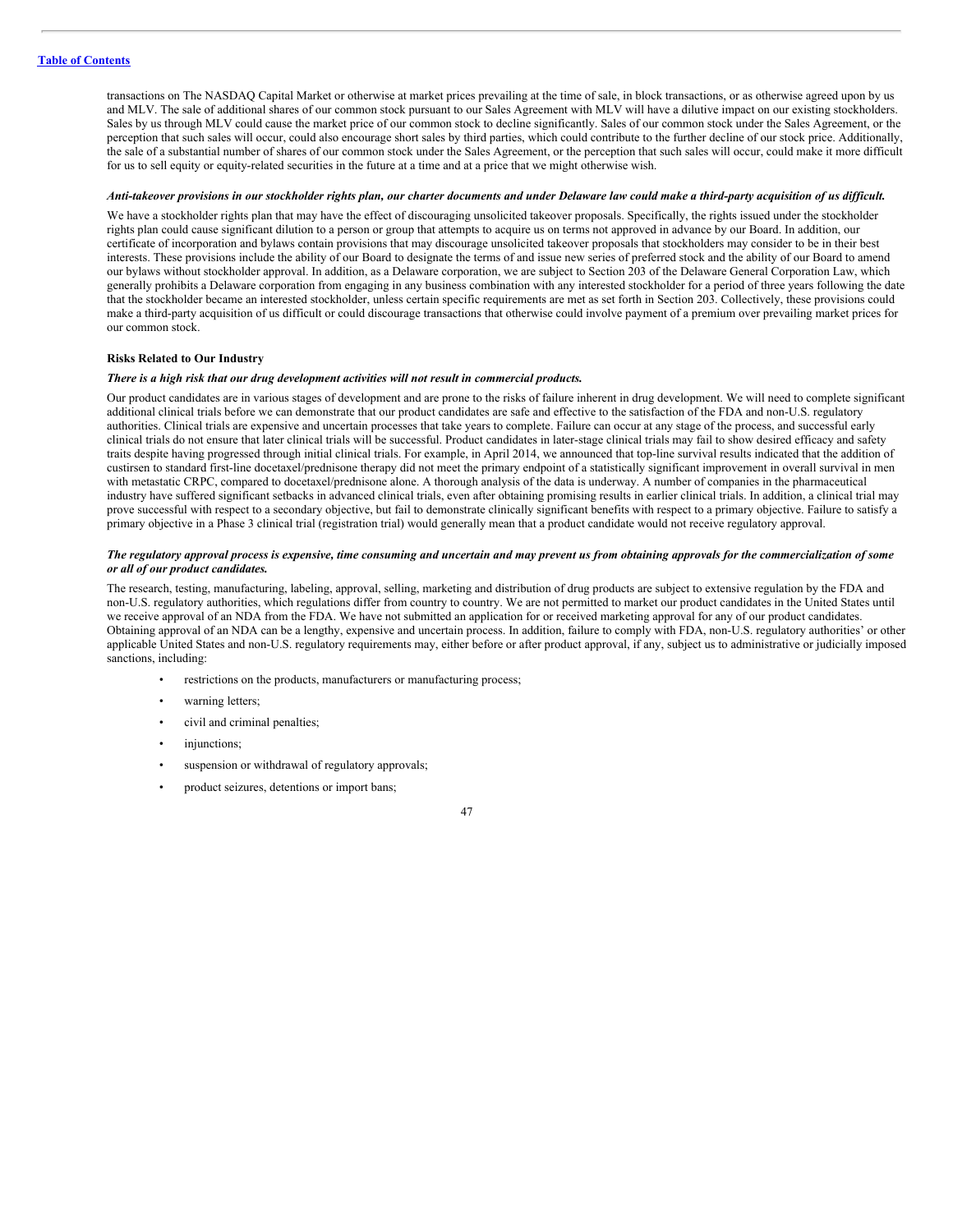- voluntary or mandatory product recalls and publicity requirements;
- total or partial suspension of production;
- imposition of restrictions on operations, including costly new manufacturing requirements; and
- refusal to approve pending NDAs or supplements to approved NDAs.

Regulatory approval of an NDA or NDA supplement is not guaranteed, and the approval process is expensive and may take several years. The FDA also has substantial discretion in the drug approval process. Despite the time and expense exerted, failure can occur at any stage, and we could encounter problems that could cause us to abandon clinical trials or to repeat or perform additional preclinical studies and clinical trials. The number of preclinical studies and clinical trials that will be required for FDA approval varies depending on the drug candidate, the disease or condition that the drug candidate is designed to address, and the regulations applicable to any particular drug candidate. The FDA can delay, limit or deny approval of a drug candidate for many reasons, including:

- a drug candidate may not be deemed safe or effective;
- the FDA may not find the data from preclinical studies and/or clinical trials sufficient;
- the FDA might not approve our third-party manufacturer's processes or facilities;
- the FDA may change its approval policies or adopt new regulations; and
- third-party products may enter the market and change approval requirements.

# Even if we obtain regulatory approvals for our product candidates, the terms of approvals and ongoing regulation of our product candidates may limit how we *manufacture and market our product candidates, which could materially af ect our ability to generate revenue.*

If any of our product candidates are approved, the approved product and its manufacturer will be subject to continual review. Any regulatory approval that we receive for a product candidate is likely to be subject to limitations on the indicated uses for which the end product may be marketed, or include requirements for potentially costly post-approval follow-up clinical trials. In addition, if the FDA and/or non-U.S. regulatory authorities approve any of our product candidates, the labeling, packaging, adverse event reporting, storage, advertising and promotion for the end product will be subject to extensive regulatory requirements. We and the manufacturers of our products, when and if we have any, will also be required to comply with cGMP regulations, which include requirements relating to quality control and quality assurance, as well as the corresponding maintenance of records and documentation. Further, regulatory agencies must approve these manufacturing facilities before they can be used to manufacture our products, when and if we have any, and these facilities are subject to ongoing regulatory inspection. If we fail to comply with the regulatory requirements of the FDA and other non-U.S. regulatory authorities, or if previously unknown problems with our products, when and if we have any, manufacturers or manufacturing processes are discovered, we could be subject to administrative or judicially imposed sanctions, including:

- restrictions on the products, manufacturers or manufacturing process;
- warning letters;
- civil or criminal penalties or fines;
- injunctions:
- product seizures, detentions or import bans;
- voluntary or mandatory product recalls and publicity requirements;
- suspension or withdrawal of regulatory approvals;
- total or partial suspension of production;
- imposition of restrictions on operations, including costly new manufacturing requirements; and
- refusal to approve pending NDAs or supplements to approved NDAs.

In addition, the FDA and non-U.S. regulatory authorities may change their policies and additional regulations may be enacted that could prevent or delay regulatory approval of our product candidates. We cannot predict the likelihood, nature or extent of government regulation that may arise from future legislation or administrative action, either in the United States, Canada or abroad. If we are not able to maintain regulatory compliance, we would likely not be permitted to market our future product candidates and we may not achieve or sustain profitability.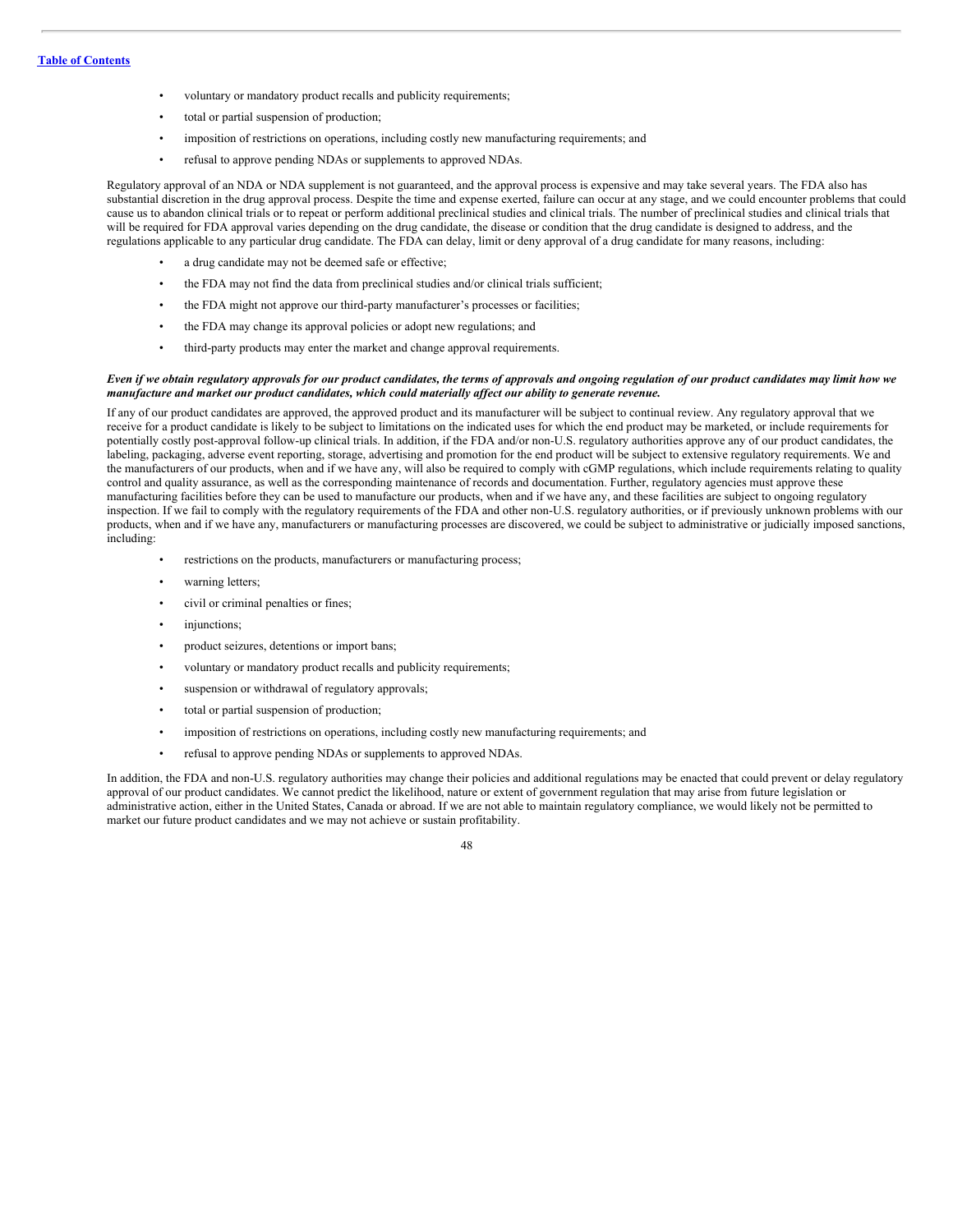# If government and third-party payors fail to provide coverage and adequate reimbursement rates for our product candidates, our revenue and potential for *profitability will be reduced.*

In the United States and elsewhere, our product revenue will depend principally on the reimbursement rates established by third-party payors, including government health administration authorities, managed-care providers, public health insurers, private health insurers and other organizations. These third-party payors are increasingly challenging the price, and examining the cost-effectiveness, of medical products and services. In addition, significant uncertainty exists as to the reimbursement status, if any, of newly approved drugs, pharmaceutical products or product indications. We may need to conduct post-marketing clinical trials in order to demonstrate the cost-effectiveness of our products, if any. Such clinical trials may require us to commit a significant amount of management time and financial and other resources. If reimbursement of such product is unavailable or limited in scope or amount or if pricing is set at unsatisfactory levels, our revenue could be reduced.

In some countries other than the United States, particularly the countries of the European Union and Canada, the pricing of prescription pharmaceuticals is subject to governmental control. In these countries, obtaining pricing approval from governmental authorities can take six to 12 months or longer after the receipt of regulatory marketing approval of a product for an indication. To obtain reimbursement or pricing approval in some countries, we may be required to conduct a clinical trial that compares the cost-effectiveness of one of our product candidates to other available therapies. If reimbursement of such product candidate is unavailable or limited in scope or amount or if pricing is set at unsatisfactory levels, our revenue could be reduced.

Domestic and foreign governments continue to propose and pass legislation designed to reduce the cost of healthcare, including drugs. In the United States, there have been, and we expect that there will continue to be, federal and state proposals to implement similar governmental control. In addition, increasing emphasis on managed care in the United States will continue to put pressure on the pricing of pharmaceutical products. For example, the Medicare Prescription Drug Improvement and Modernization Act of 2003 reforms the way Medicare will cover and reimburse pharmaceutical products. The legislation expands Medicare coverage for drug purchases by the elderly and eventually will introduce a new reimbursement methodology based on average sales prices for certain drugs. In addition, the legislation provides authority for limiting the number of outpatient drugs that will be covered in any therapeutic class. As a result of the new legislation and the expansion of federal coverage of drug products, we expect that there will be additional pressure to contain and reduce costs. The Medicaid program and state healthcare laws and regulations may also be modified to change the scope of covered products and/or reimbursement methodology. Cost control initiatives could decrease the established reimbursement rates that we receive for any products in the future, which would limit our revenue and profitability. Legislation and regulations affecting the pricing of pharmaceutical products, including custirsen, may change at any time, which could further limit or eliminate reimbursement rates for custirsen or other product candidates.

#### Failure to obtain regulatory approval outside of the United States and Canada would prevent us or Teva from marketing our product candidates abroad.

We intend to market certain of our existing and future product candidates outside of the United States and Canada. In order to market our existing and future product candidates in the European Union and many other non-North American markets, we must obtain separate regulatory approvals. We have had limited interactions with non-North American regulatory authorities. Approval procedures vary among countries and can involve additional testing, and the time required to obtain approval may differ from that required to obtain FDA approval. Approval by the FDA or other regulatory authorities does not ensure approval by regulatory authorities in other countries, and approval by one or more non-North American regulatory authorities does not ensure approval by regulatory authorities in other countries or by the FDA. The non-North American regulatory approval process may include all of the risks associated with obtaining FDA approval. We may not obtain non-North American regulatory approvals on a timely basis, if at all. We may not be able to file for non-North American regulatory approvals and may not receive necessary approvals to commercialize our existing and future product candidates in any market.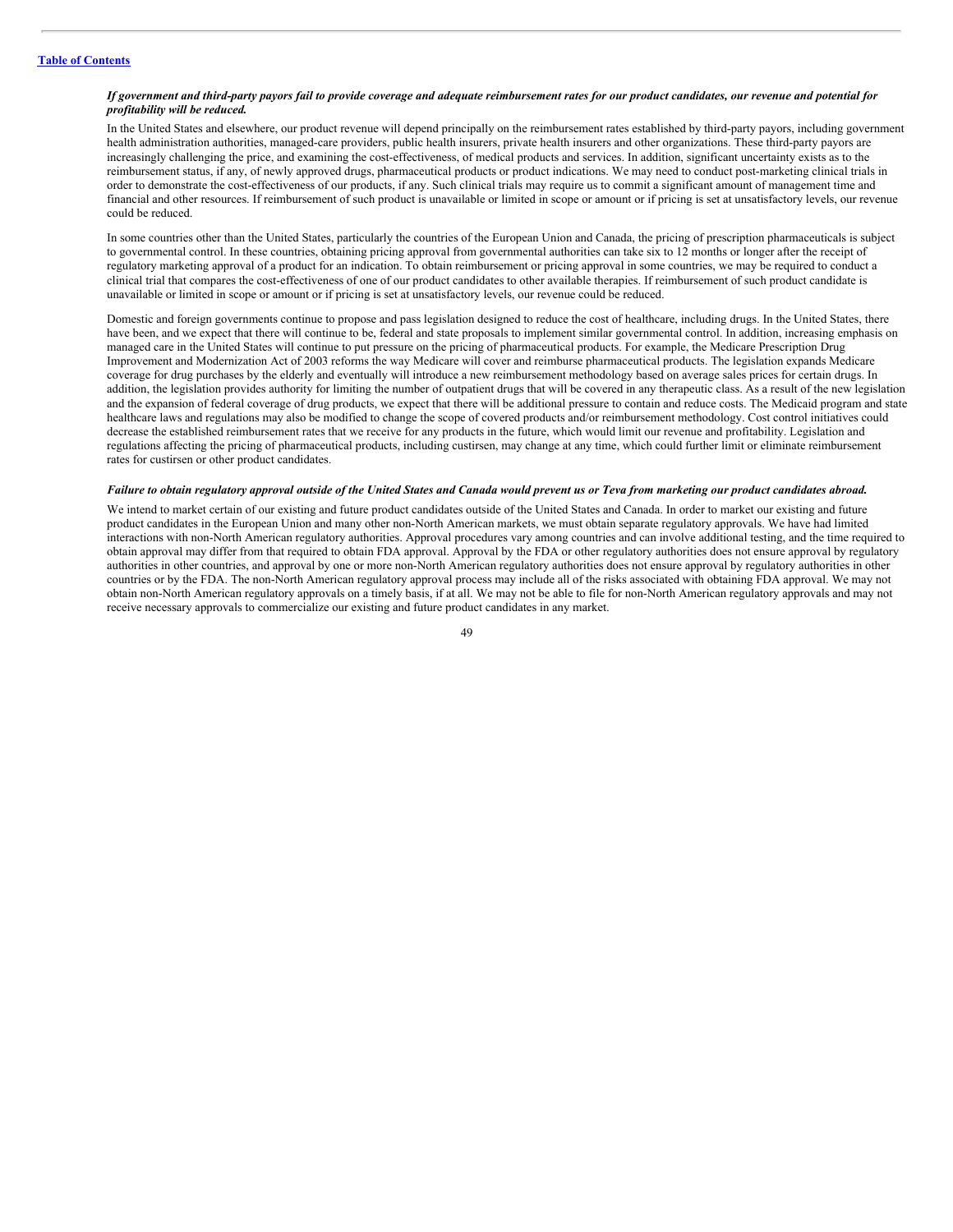<span id="page-49-0"></span>

| Item 6.           | <b>Exhibits</b>                                                                                                                                                                                                                                                                                                     |
|-------------------|---------------------------------------------------------------------------------------------------------------------------------------------------------------------------------------------------------------------------------------------------------------------------------------------------------------------|
| Exhibit<br>Number | <b>Description</b>                                                                                                                                                                                                                                                                                                  |
| 31.1              | Certification of President, Chief Executive Officer and Principal Financial Officer pursuant to Rule 13a-14(a) or 15d-14(a) of the Securities Exchange Act of<br>1934, as adopted pursuant to Section 302 of the Sarbanes-Oxley Act of 2002                                                                         |
| $32.1*$           | Certification of President, Chief Executive Officer and Principal Financial Officer pursuant to 18 U.S.C. Section 1350, as adopted pursuant to Section 906 of the<br>Sarbanes-Oxley Act of 2002                                                                                                                     |
| 101.INS           | <b>XBRL</b> Instance Document                                                                                                                                                                                                                                                                                       |
| 101.SCH           | <b>XBRL Taxonomy Extension Schema Document</b>                                                                                                                                                                                                                                                                      |
| 101.CAL           | <b>XBRL Taxonomy Extension Calculation Linkbase Document</b>                                                                                                                                                                                                                                                        |
| 101.DEF           | <b>XBRL Taxonomy Extension Definition Linkbase Document</b>                                                                                                                                                                                                                                                         |
| 101.LAB           | XBRL Taxonomy Extension Label Linkbase Document                                                                                                                                                                                                                                                                     |
| 101.PRE           | XBRL Taxonomy Extension Presentation Linkbase Document                                                                                                                                                                                                                                                              |
| $\ast$            | The certification attached as Exhibit 32.1 accompanies this Quarterly Report on Form 10-Q pursuant to 18 U.S.C. Section 1350, as adopted pursuant to Section 906 of the<br>Sarbanes-Oxley Act of 2002, and shall not be deemed filed for purposes of Section 18 of the Securities Exchange Act of 1934, as amended. |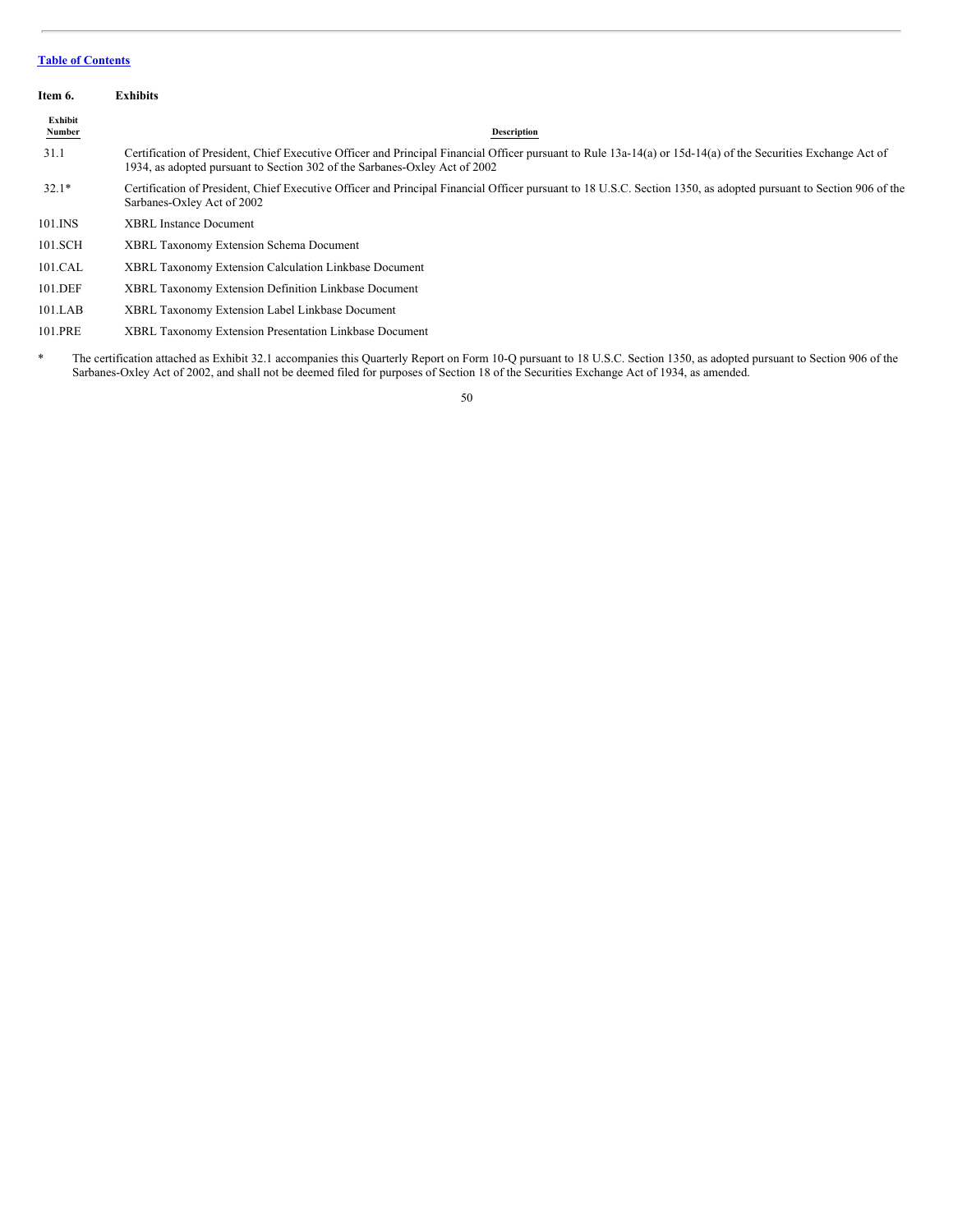# <span id="page-50-0"></span>**SIG NATURES**

Pursuant to the requirements of the Securities Exchange Act of 1934, the registrant has duly caused this report to be signed on its behalf by the undersigned, thereunto duly authorized.

# **ONCOGENEX PHARMACEUTICALS, INC.**

Date: April 30, 2014 By: /s/ Scott Cormack

Scott Cormack President, Chief Executive Officer and Principal Financial Officer *(authorized of icer and principal financial of icer)*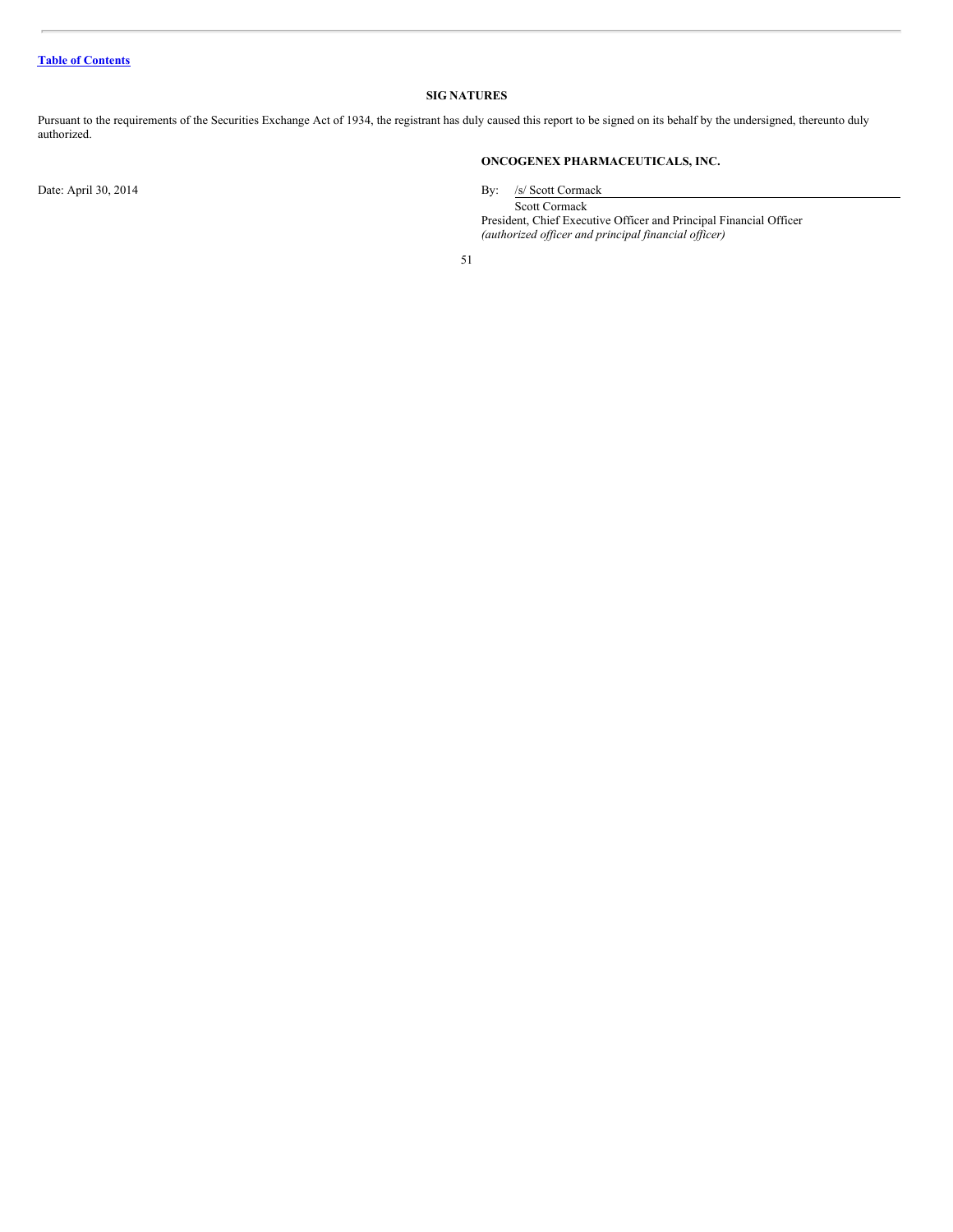# <span id="page-51-0"></span>**EXHIBIT INDEX**

| Exhibit<br><b>Number</b> | Description                                                                                                                                                                                                                                 |
|--------------------------|---------------------------------------------------------------------------------------------------------------------------------------------------------------------------------------------------------------------------------------------|
| 31.1                     | Certification of President, Chief Executive Officer and Principal Financial Officer pursuant to Rule 13a-14(a) or 15d-14(a) of the Securities Exchange Act of<br>1934, as adopted pursuant to Section 302 of the Sarbanes-Oxley Act of 2002 |
| $32.1*$                  | Certification of President, Chief Executive Officer and Principal Financial Officer pursuant to 18 U.S.C. Section 1350, as adopted pursuant to Section 906 of the<br>Sarbanes-Oxley Act of 2002                                             |
| 101.INS                  | <b>XBRL</b> Instance Document                                                                                                                                                                                                               |
| 101.SCH                  | <b>XBRL Taxonomy Extension Schema Document</b>                                                                                                                                                                                              |
| 101.CAL                  | XBRL Taxonomy Extension Calculation Linkbase Document                                                                                                                                                                                       |

- 101.DEF XBRL Taxonomy Extension Definition Linkbase Document
- 101.LAB XBRL Taxonomy Extension Label Linkbase Document
- 101.PRE XBRL Taxonomy Extension Presentation Linkbase Document
- \* The certification attached as Exhibit 32.1 accompanies this Quarterly Report on Form 10-Q pursuant to 18 U.S.C. Section 1350, as adopted pursuant to Section 906 of the Sarbanes-Oxley Act of 2002, and shall not be deemed filed for purposes of Section 18 of the Securities Exchange Act of 1934, as amended.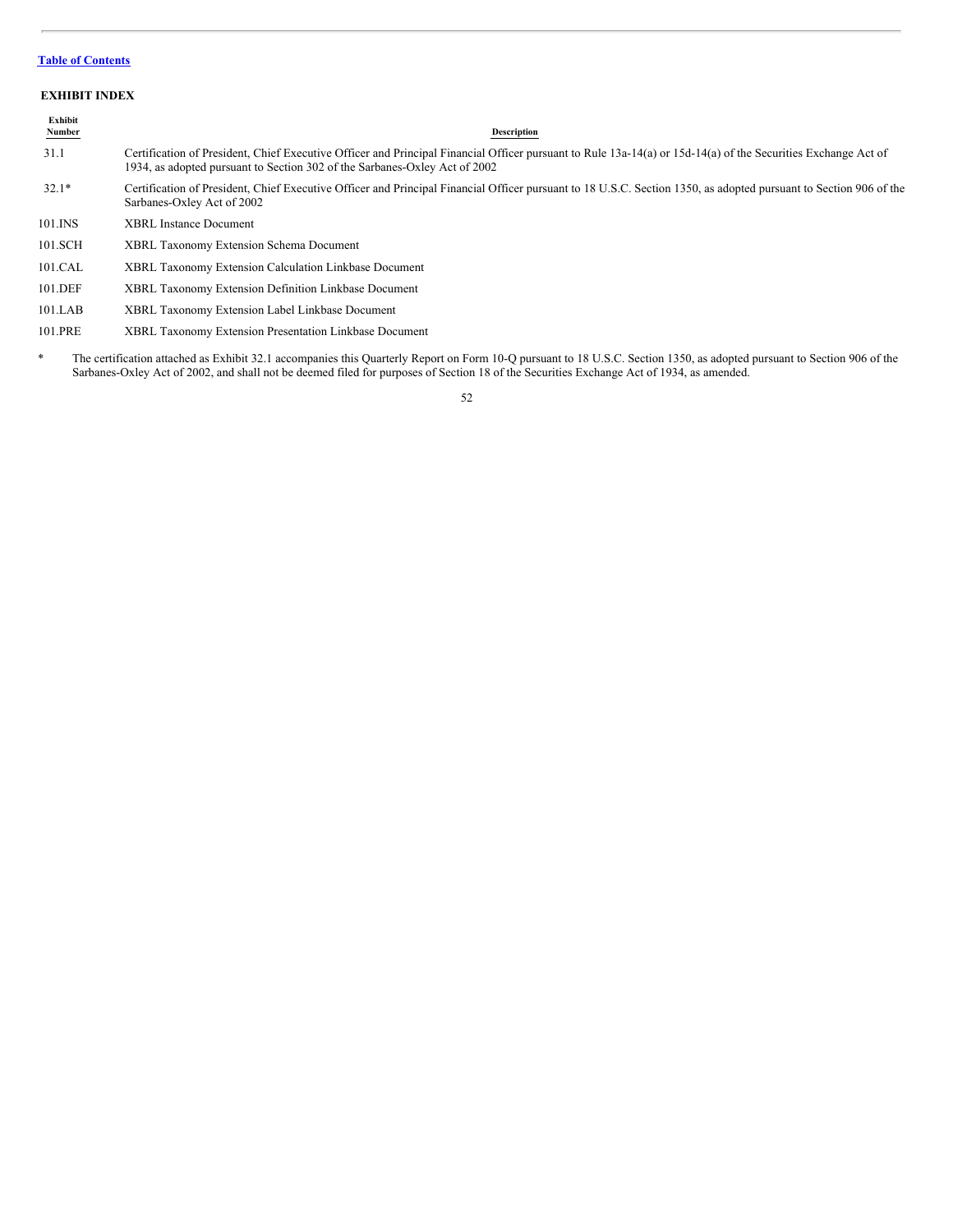# **Certification Pursuant to Rule 13a-14(a) or Rule 15d-14(a) of the Securities Exchange Act of 1934**

I, Scott Cormack, certify that:

1. I have reviewed this quarterly report on Form 10-Q of OncoGenex Pharmaceuticals, Inc.;

2. Based on my knowledge, this report does not contain any untrue statement of a material fact or omit to state a material fact necessary to make the statements made, in light of the circumstances under which such statements were made, not misleading with respect to the period covered by this report;

3. Based on my knowledge, the financial statements, and other financial information included in this report, fairly present in all material respects the financial condition, results of operations and cash flows of the registrant as of, and for, the periods presented in this report;

4. I am responsible for establishing and maintaining disclosure controls and procedures (as defined in Exchange Act Rules 13a-15(e) and 15d-15(e)) and internal control over financial reporting (as defined in Exchange Act Rules 13a-15(f) and 15d-15(f)) for the registrant and have:

(a) Designed such disclosure controls and procedures, or caused such disclosure controls and procedures to be designed under our supervision, to ensure that material information relating to the registrant, including its consolidated subsidiaries, is made known to us by others within those entities, particularly during the period in which this report is being prepared;

(b) Designed such internal control over financial reporting, or caused such internal control over financial reporting to be designed under our supervision, to provide reasonable assurance regarding the reliability of financial reporting and the preparation of financial statements for external purposes in accordance with generally accepted accounting principles;

(c) Evaluated the effectiveness of the registrant's disclosure controls and procedures and presented in this report our conclusions about the effectiveness of the disclosure controls and procedures, as of the end of the period covered by this report based on such evaluation; and

(d) Disclosed in this report any change in the registrant's internal control over financial reporting that occurred during the registrant's most recent fiscal quarter (the registrant's fourth fiscal quarter in the case of an annual report) that has materially affected, or is reasonably likely to materially affect, the registrant's internal control over financial reporting; and

5. I have disclosed, based on our most recent evaluation of internal control over financial reporting, to the registrant's auditors and the audit committee of the registrant's board of directors (or persons performing the equivalent functions):

(a) all significant deficiencies and material weaknesses in the design or operation of internal control over financial reporting which are reasonably likely to adversely affect the registrant's ability to record, process, summarize and report financial information; and

(b) any fraud, whether or not material, that involves management or other employees who have a significant role in the registrant's internal control over financial reporting.

Date: April 30, 2014

/s/ Scott Cormack

Scott Cormack President, Chief Executive Officer and Principal Financial Officer